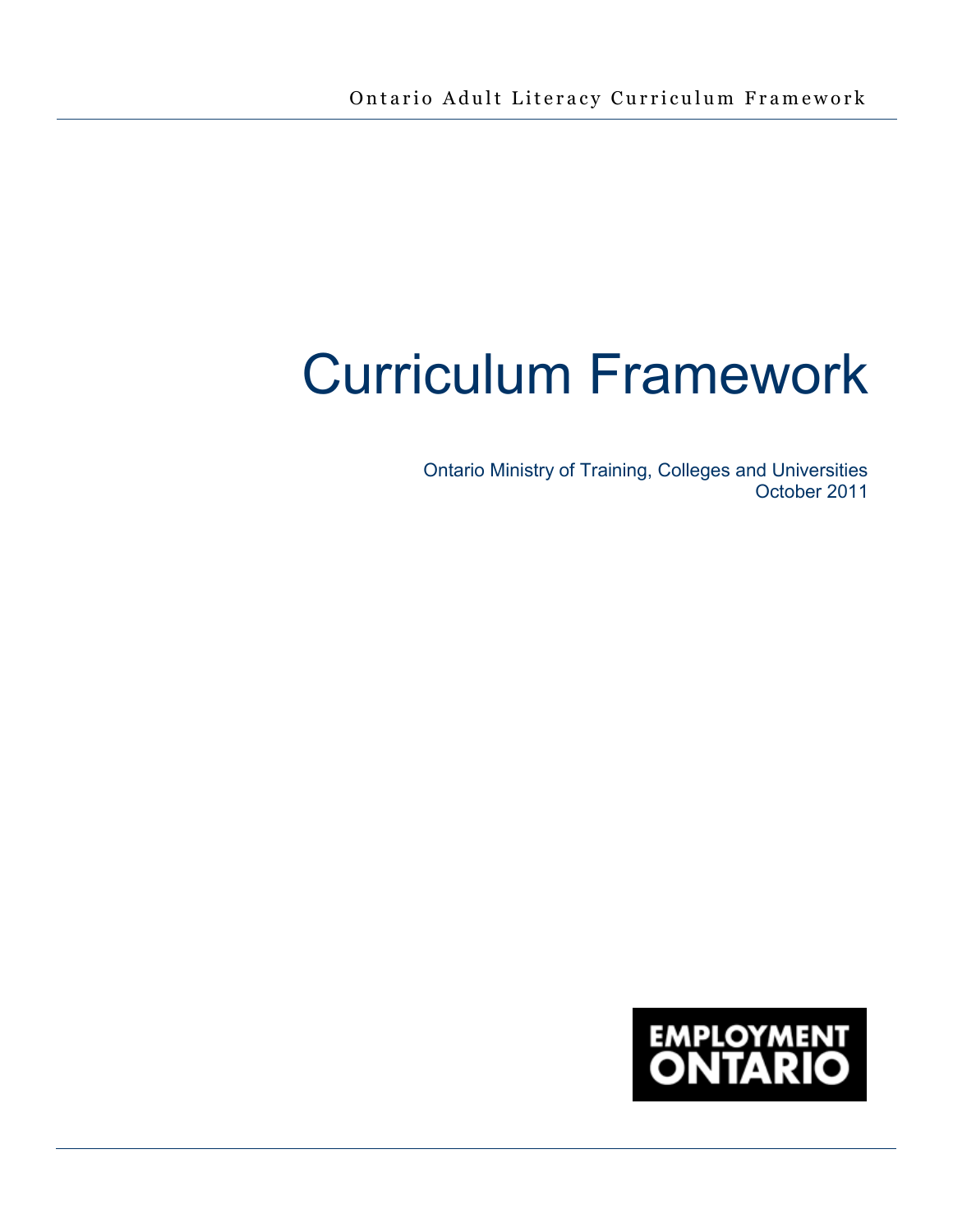# **Contents**

| .25 |
|-----|
|     |
|     |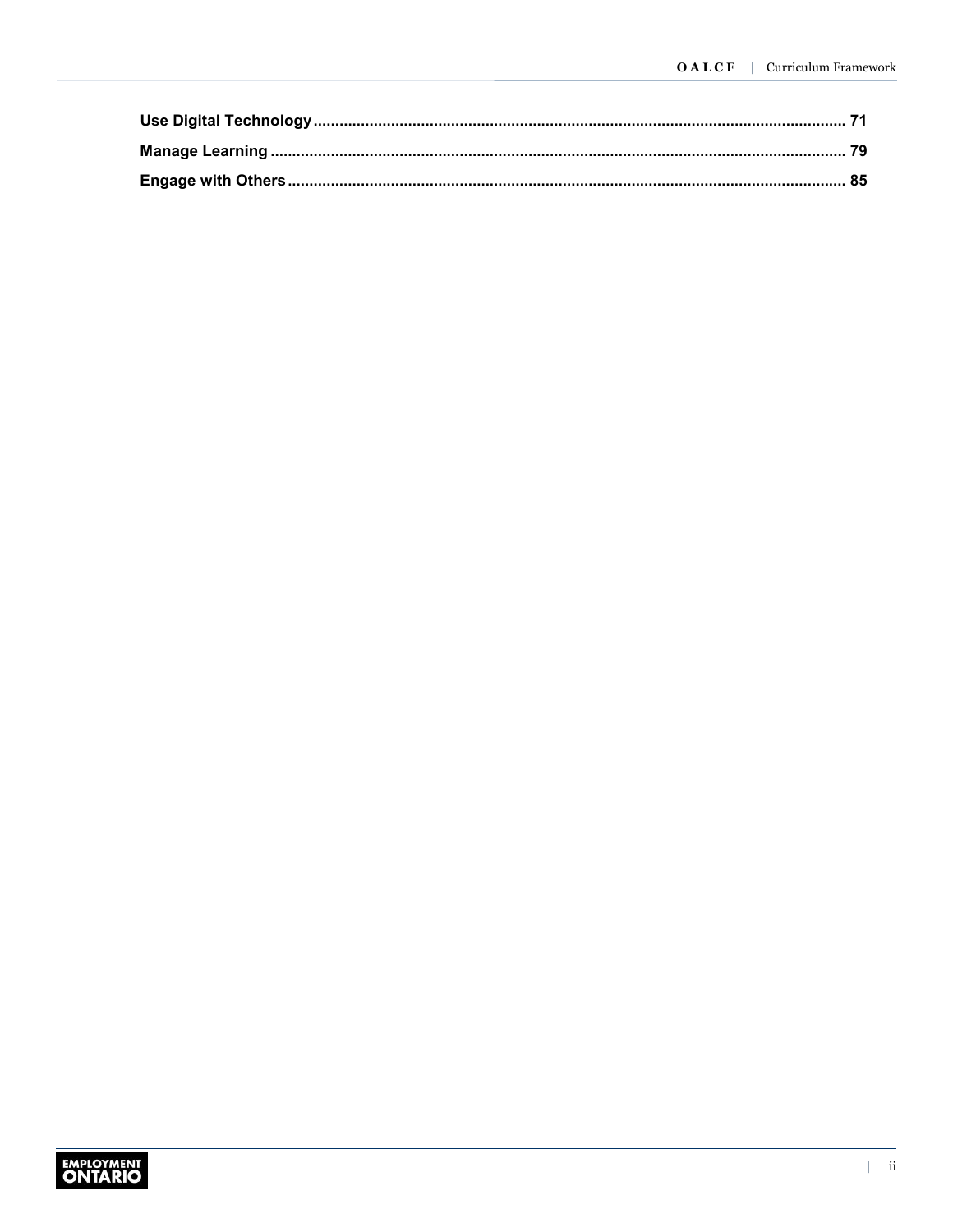# Document History

| <b>Version</b> | Date         | Notes and changes                                                                                                                                                                                                                                                                  |  |  |
|----------------|--------------|------------------------------------------------------------------------------------------------------------------------------------------------------------------------------------------------------------------------------------------------------------------------------------|--|--|
| 1.0            | April 2011   | Initial version                                                                                                                                                                                                                                                                    |  |  |
| 1.1            | October 2011 | Minor changes made to Competency E: Manage<br>Learning:                                                                                                                                                                                                                            |  |  |
|                |              | Performance descriptors pertaining to the<br>$\bullet$<br>learner, originally repeated in each level of<br>the competency, have now been listed only<br>once, at the end of the competency<br>introduction in a table with the label<br>"Performance Descriptors for the learner." |  |  |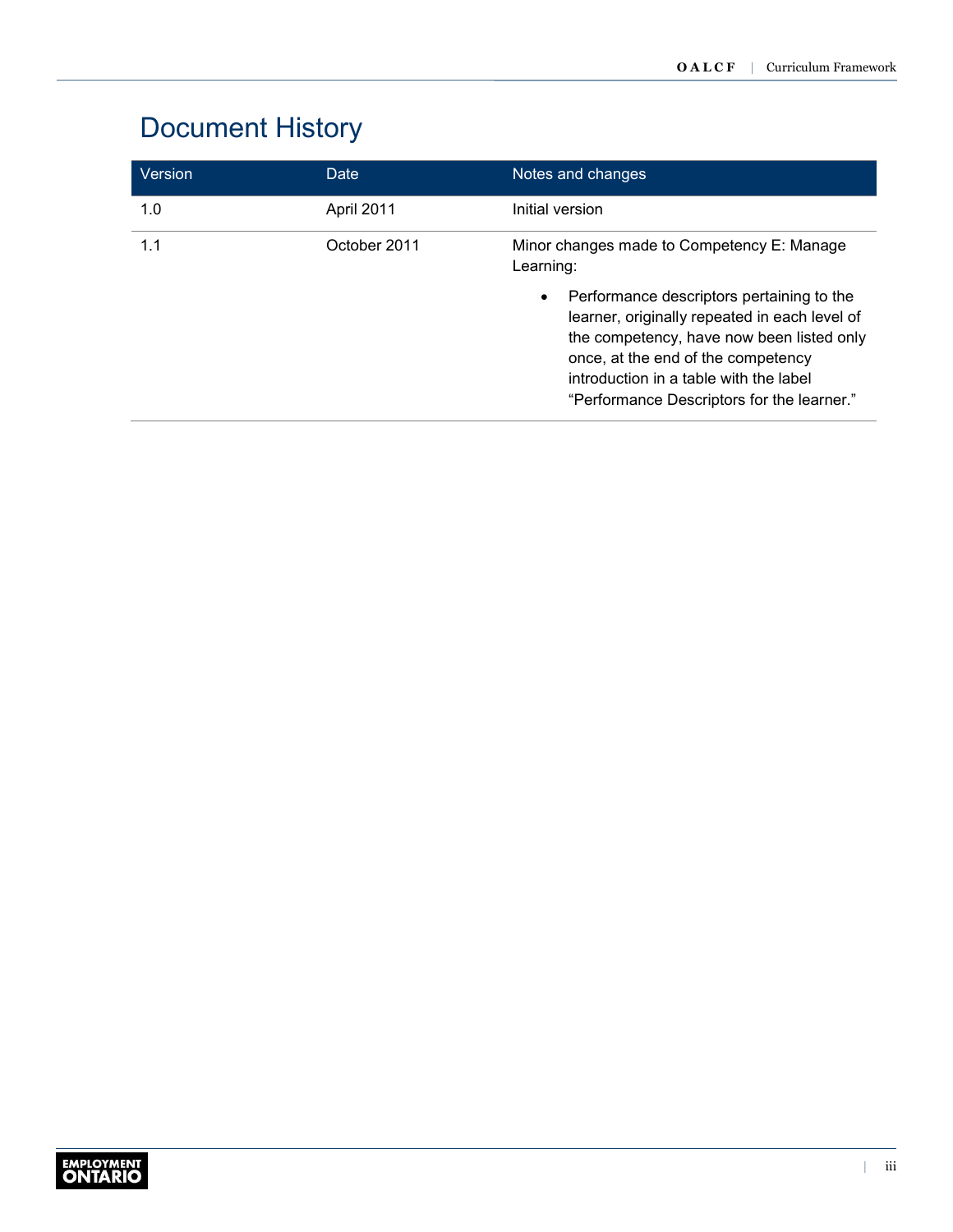# <span id="page-4-0"></span>Some background information

The Ontario Adult Literacy Curriculum Framework (OALCF) has been developed to include all the features of competency-based programming, including

- competencies
- assessment
- learner transitions to work, further education and training, or independence
- learning materials

The Curriculum Framework is comprised of six competencies that organize learning content and describe learner proficiency, using three levels of performance.

# <span id="page-4-1"></span>What is the Curriculum Framework within the OALCF?

A curriculum framework sets out the content of learning within a system, using an established set of organizing principles. Within the OALCF, the Curriculum Framework uses competencies, broad generic categories of learners' abilities, to organize the full range of learning addressed in the Literacy and Basic Skills (LBS) Program, Ontario's adult literacy system. The primary purpose of the new Curriculum Framework is to make visible the skills, knowledge, and behaviours that adult learners need to fulfill their responsibilities at work, in the community, and within learning situations.

The Curriculum Framework's competency-based approach helps practitioners and learners clarify connections between literacy development and the real-life tasks learners perform in work, learning, and community contexts. It extends literacy instruction beyond discrete skill building and focuses, instead, on the interaction of skills, knowledge, and behaviours that reflect learners' needs, goals, and interests.

# <span id="page-4-2"></span>What guided the development of the Curriculum Framework?

The following six principles guided the development of the Curriculum Framework:

- 1. **Address learner needs first and foremost.** The competency-based model allows for the development of effective, meaningful programming to meet the complex and changing needs of learners. By using context-free competencies, the Curriculum Framework enables learners to work towards their chosen goals and to change goals part way through a learning program, if they wish to do so. The Curriculum Framework also supports the real-life application of skills, knowledge, and behaviours, allowing learners to draw clear connections between what they learn in the classroom and how this learning applies outside the LBS Program.
- 2. **Make practitioners' jobs easier.** This principle acknowledges the important role that practitioners play in supporting learners as they work towards their goals. The Curriculum Framework is designed to make learning objectives explicit through its use of tasks and to provide clear direction to practitioners as they work with learners to select appropriate content.
- 3. **Be appropriate for, and accessible to, learners, and practitioners with diverse cultural**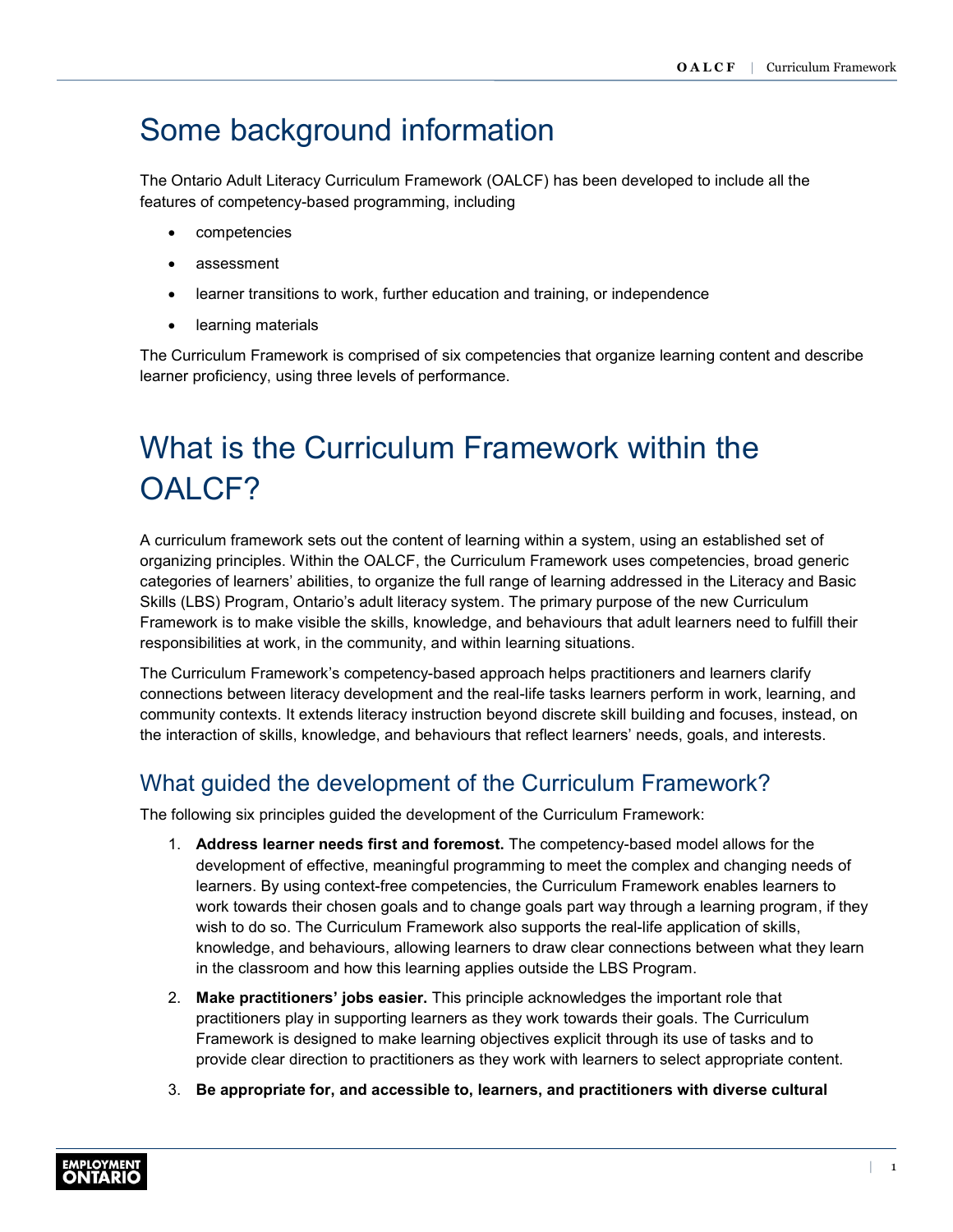**needs.** This principle acknowledges that learners in literacy programs have diverse cultural and linguistic needs. Built upon the tasks learners need to be able to do once they complete their literacy programming, the Curriculum Framework considers the cultural and linguistic realities in which tasks will need to be carried out—making room for the type of instruction necessary to help all learners achieve their goals.

- 4. **Be accountable to the public.** This principle acknowledges the responsibility of LBS delivery agencies to deliver efficient and effective programming. The Curriculum Framework is designed so that members of the public, funders, and other stakeholders can easily understand what the LBS Program delivers.
- 5. **Be built on a specified, strong, theoretical foundation consistent with andragogy.** This principle acknowledges the importance that adult learning theory plays in literacy programming. The Curriculum Framework is consistent with current theories of adult learning, language development, literacy and numeracy development, and theories of task and text complexity.
- 6. **Be clear to learners, practitioners, the Ministry of Training, Colleges and Universities (MTCU), and other stakeholders.** This principle acknowledges that language can be used both to include and to exclude. Throughout the development and documentation process, we have tried to use clear language to produce an accessible Curriculum Framework.

The Curriculum Framework draws on existing frameworks and curricula used in Canada, including the

- *Essential Skills Research Project*
- *Manitoba Stages of Learning*
- *Canadian Language Benchmarks*

It has also drawn on curriculum frameworks used in other countries, in particular,

- the *Australian Core Skills Framework*
- England's *Adult Literacy and Numeracy Core Curricula*
- the United States' *Equipped for the Future Standards*

# <span id="page-5-0"></span>What are the features of the Curriculum Framework?

The Curriculum Framework uses broad competencies to organize learning content and describes learner proficiency using three levels of performance. Tasks and the features that contribute to their complexity are also key features of the Curriculum Framework.

### <span id="page-5-1"></span>**Competencies**

Taken together, the six competencies cover the full range of ways in which learners will need to use their abilities once they reach their goals. In this sense, the OALCF competencies extend beyond traditionally narrow concepts of reading, writing, and numeracy. They allow for the integration of thinking and interpersonal skills, as well as the behaviours that help learners apply their skills to manage at work, in the community, and in other educational settings.

Within a competency-based approach, the interaction of skills, knowledge, and behaviours, as well as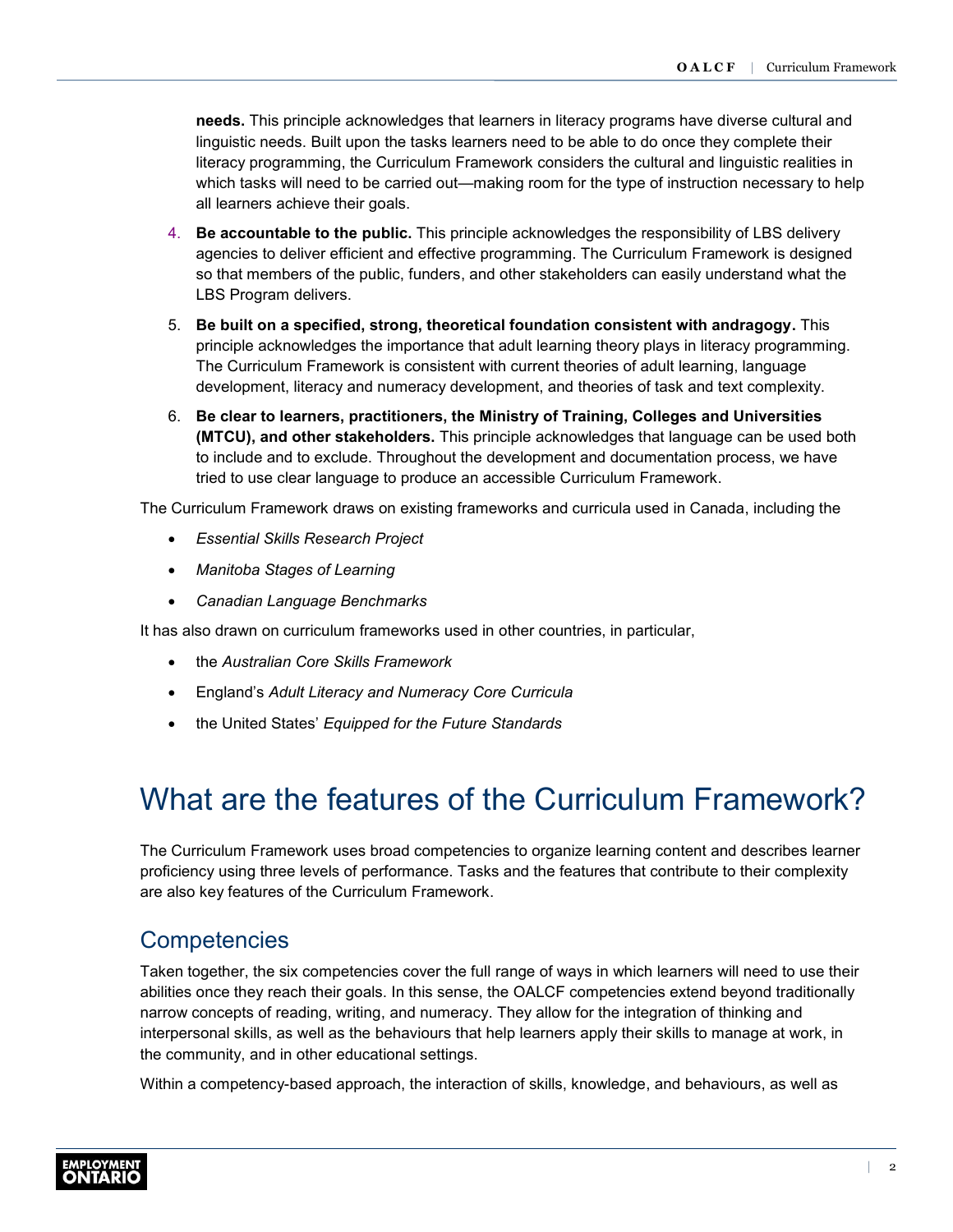learners' understanding of how to use their skills, contributes to learners being able to perform tasks. Competency-based education articulates success in many ways, but always key are the learners' abilities to demonstrate success against the standards set by the Curriculum Framework.

#### <span id="page-6-0"></span>**Developing the competencies**

To establish the competencies, developers synthesized responses to the question: *What should learners learn in literacy programs?* from the literacy service providers in Ontario. Then, development team members representing the interests of learners in anglophone, Deaf, francophone, and Native programs, in addition to representatives from community-based, school board, and college service providers, each independently identified competencies. Through discussion, the team reached consensus on the set of competencies that would comprise the framework.

### <span id="page-6-1"></span>Task groups

Task groups organize the content within each competency. They link the broad competencies to program development and make it easier to determine what a learner can or cannot do. When taken together, task groups describe the full range of content within each competency. Task groups present no implied hierarchy, as they can be taught or selected in any order, depending on the learner's goals and needs.

#### <span id="page-6-2"></span>**Developing the task groups**

To identify task groups, developers gathered and sorted examples of learning activities deemed appropriate and representative of all literacy service providers and all learning contexts within Ontario's adult literacy system.

### <span id="page-6-3"></span>Tasks

Tasks and the features that contribute to their complexity constitute a significant portion of the Curriculum Framework. Tasks are purposeful activities that bundle skills, knowledge, and behaviours in unique ways; in their successful demonstration, tasks show practitioners and learners how learning can be transferred to activities in work, family, and community contexts.

The Curriculum Framework supports a task-based approach by helping adults draw connections between what they learn in an educational setting and how they can apply their skills, and knowledge, in everyday activities. While the six competencies provide an overall organizational structure, the task-based nature of the Curriculum Framework supports practitioners as they determine how to teach and assess learning.

#### <span id="page-6-4"></span>**Developing the tasks**

Development team members representing the interests of learners in the four cultural groups and three delivery sectors each independently contributed task ideas to ensure that the full range of literacy provision was reflected in the curriculum framework within the OALCF.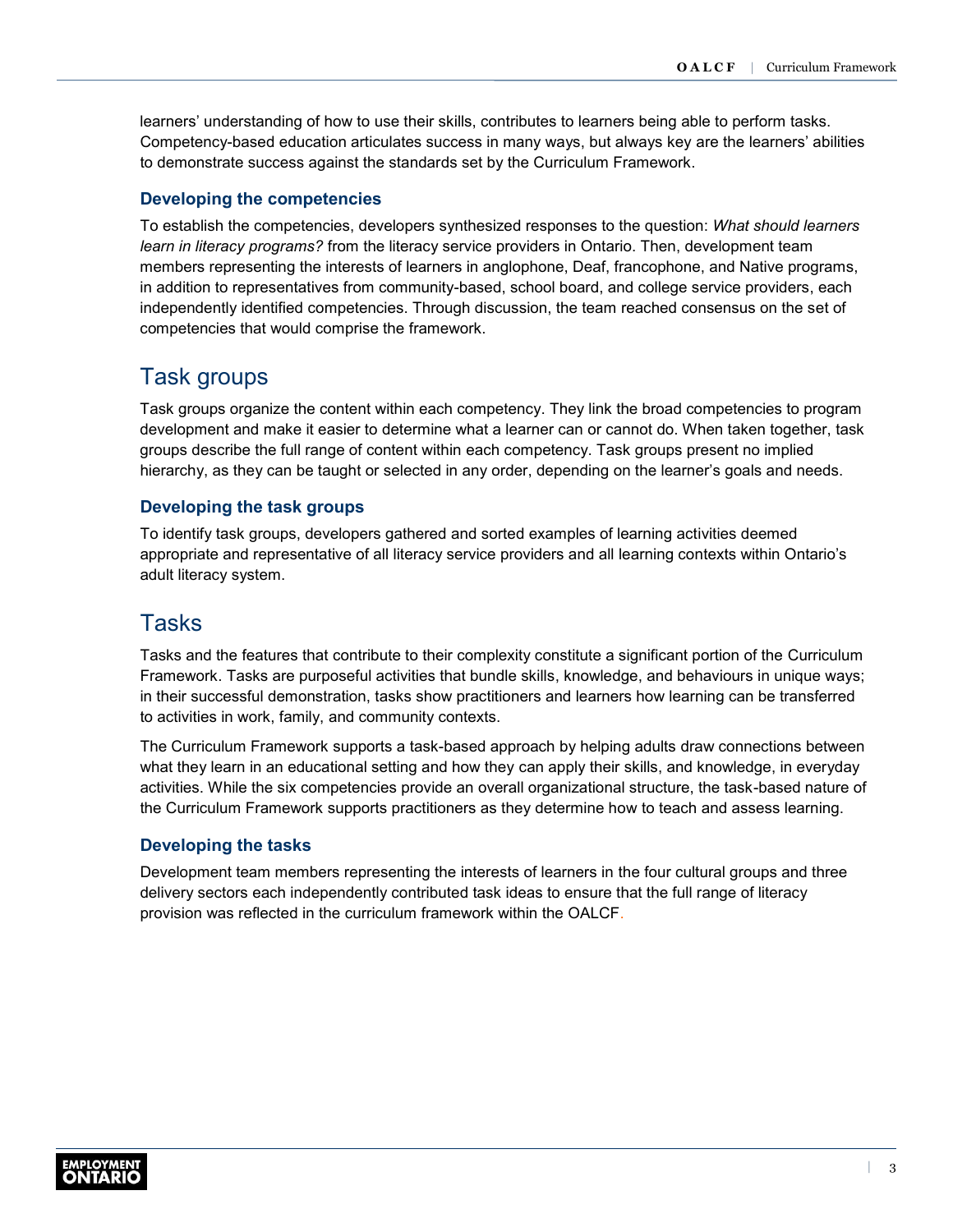# <span id="page-7-0"></span>Levels of performance

The Curriculum Framework uses three levels to describe a learner's developing proficiency to perform tasks; these levels are informed by the same factors that drive complexity at Essential Skills (ES) Levels 1, 2, and 3. In general, the two features that drive complexity within the Curriculum Framework are the

- task descriptors, the features of the task itself
- performance descriptors, the qualities of learner performance expected at the end of a given level

To understand the level of performance, these two factors must always be interpreted together. Learners may well demonstrate proficiency at different levels across the different competencies and task groups.

The following table summarizes features of task complexity used in the Curriculum Framework:

| <b>Descriptors</b>                                                           | Level 1 $\rightarrow$ Level 2 $\rightarrow$ Level 3                                        |
|------------------------------------------------------------------------------|--------------------------------------------------------------------------------------------|
| Task descriptors describe features of                                        | Tasks are more complex when they                                                           |
| tasks at the end of a given level.                                           | are not well-defined<br>$\bullet$                                                          |
|                                                                              | require more steps                                                                         |
|                                                                              | can be completed in more than one way, especially<br>when they do not have a set procedure |
|                                                                              | contain unfamiliar elements, such as context and<br>$\bullet$<br>vocabulary                |
|                                                                              | involve multiple or complex documents and texts<br>$\bullet$                               |
| Performance descriptors are the                                              | Learners who perform increasingly complex tasks can                                        |
| expected features of a learner's<br>performance at the end of a given level. | make inferences to determine task requirements                                             |
|                                                                              | apply their background knowledge and experience<br>to carry out unfamiliar tasks           |
|                                                                              | manage tasks with unfamiliar elements<br>$\bullet$                                         |
|                                                                              | identify a variety of ways to complete tasks                                               |
|                                                                              | find, integrate, and analyze information<br>$\bullet$                                      |
|                                                                              | experiment and problem-solve to achieve desired<br>results                                 |

#### <span id="page-7-1"></span>**The OALCF Curriculum Framework and the Essential Skills Framework**

Like the Essential Skills, the OALCF's Curriculum Framework focuses on the ways in which individuals use their abilities to accomplish tasks outside a learning context. Where skills treated in the Curriculum Framework intersect with ES domains, task descriptors are consistent with ES Levels 1, 2, and 3. In cases where the ES do not have a corresponding complexity scale, either similar task complexity features have been identified to describe tasks along a scale of 1 to 3, or tasks have been deemed appropriate for learners regardless of their level of proficiency.

The Curriculum Framework departs from the ES Framework in that its primary purpose is to support adult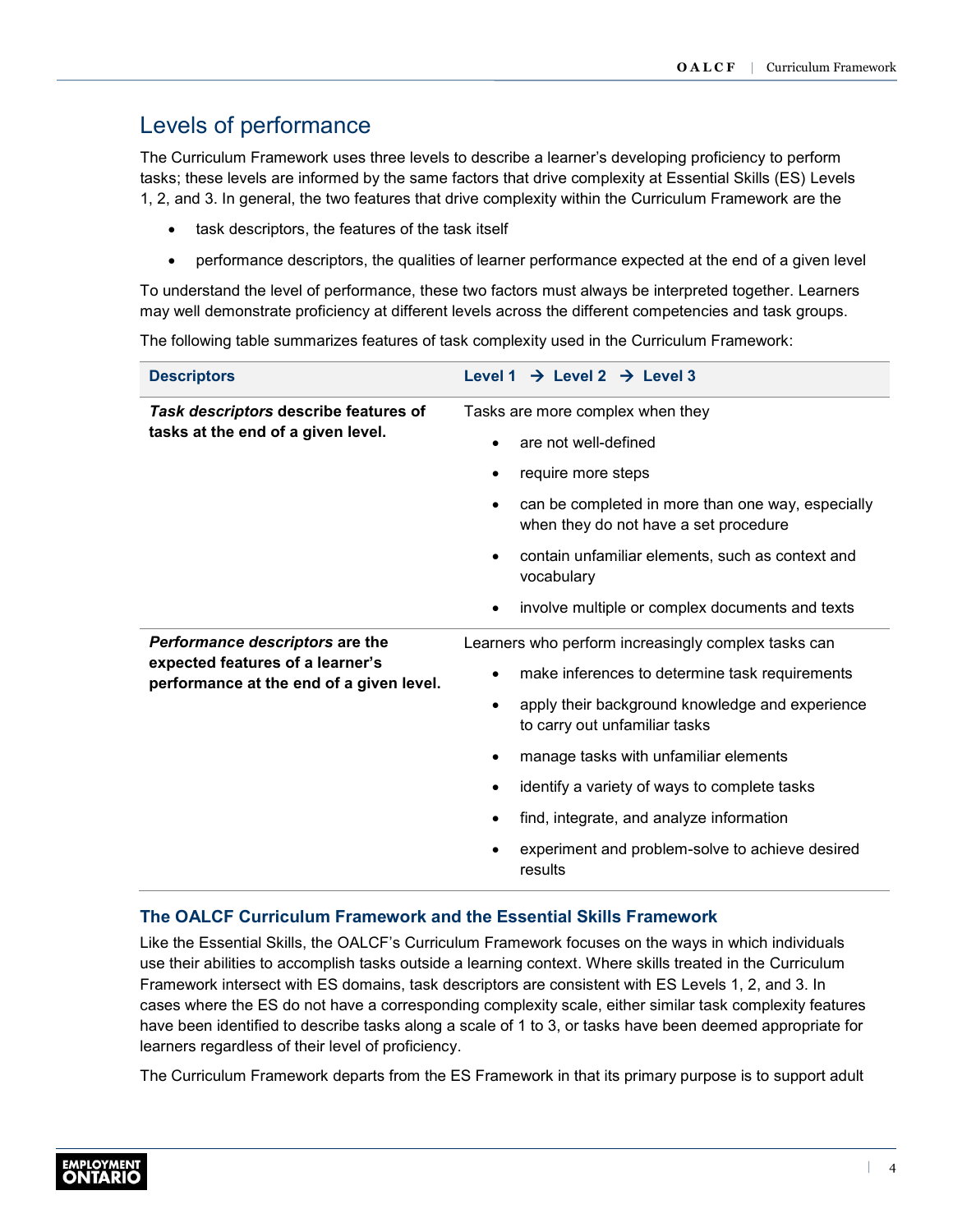learning. To do so, the Curriculum Framework moves away from using the nine Essential Skills established by the ES Framework and adopts, instead, a system whereby learning is organized and articulated to competencies and task groups.

Although the ES scale describes 5 levels of task complexity, the Curriculum Framework addresses the first 3 Levels of the ES. The decision to include only Levels 1, 2, and 3 was informed by International Adult Literacy Survey (IALS) findings, indicating that adults with Level 3 skills can meet most of the Essential Skills demands of daily life and can transfer their learning more easily from one context to another. For programming purposes, practitioners may choose to carry out tasks that rate beyond Level 3 with their learners. However, the focus of the OALCF Curriculum Framework remains on the 3 Levels indicative of foundational literacy and numeracy needs.

#### <span id="page-8-0"></span>**The OALCF Curriculum Framework and LBS Levels**

The OALCF Curriculum Framework Levels do not align neatly to the LBS Levels, as LBS Levels organize skills acquisition in a hierarchical manner. In the Curriculum Framework, the skills required to perform a task vary according to task demands.

# <span id="page-8-1"></span>How is the Curriculum Framework organized?

The Curriculum Framework is organized according to the following six competencies:

- *A. Find and Use Information*
- *B. Communicate Ideas and Information*
- *C. Understand and Use Numbers*
- *D. Use Digital Technology*
- *E. Manage Learning*
- *F. Engage with Others*

Furthermore, the Curriculum Framework pages are organized into six sections, one for each competency. Each competency section starts with a definition of the competency and any associated task groups.

Task groups and indicators are two other elements of the Curriculum Framework. Task groups organize the content within the larger competency, when necessary. They provide a way to explore features of tasks and performance for different aspects of competencies. Indicators are rooted in individual task groups and exemplify one level; therefore, practitioners, learners, and stakeholders can get a sense of how complexity increases across a task group by reading the indicators.

The table on the following page summarizes the competencies, task groups, and levels.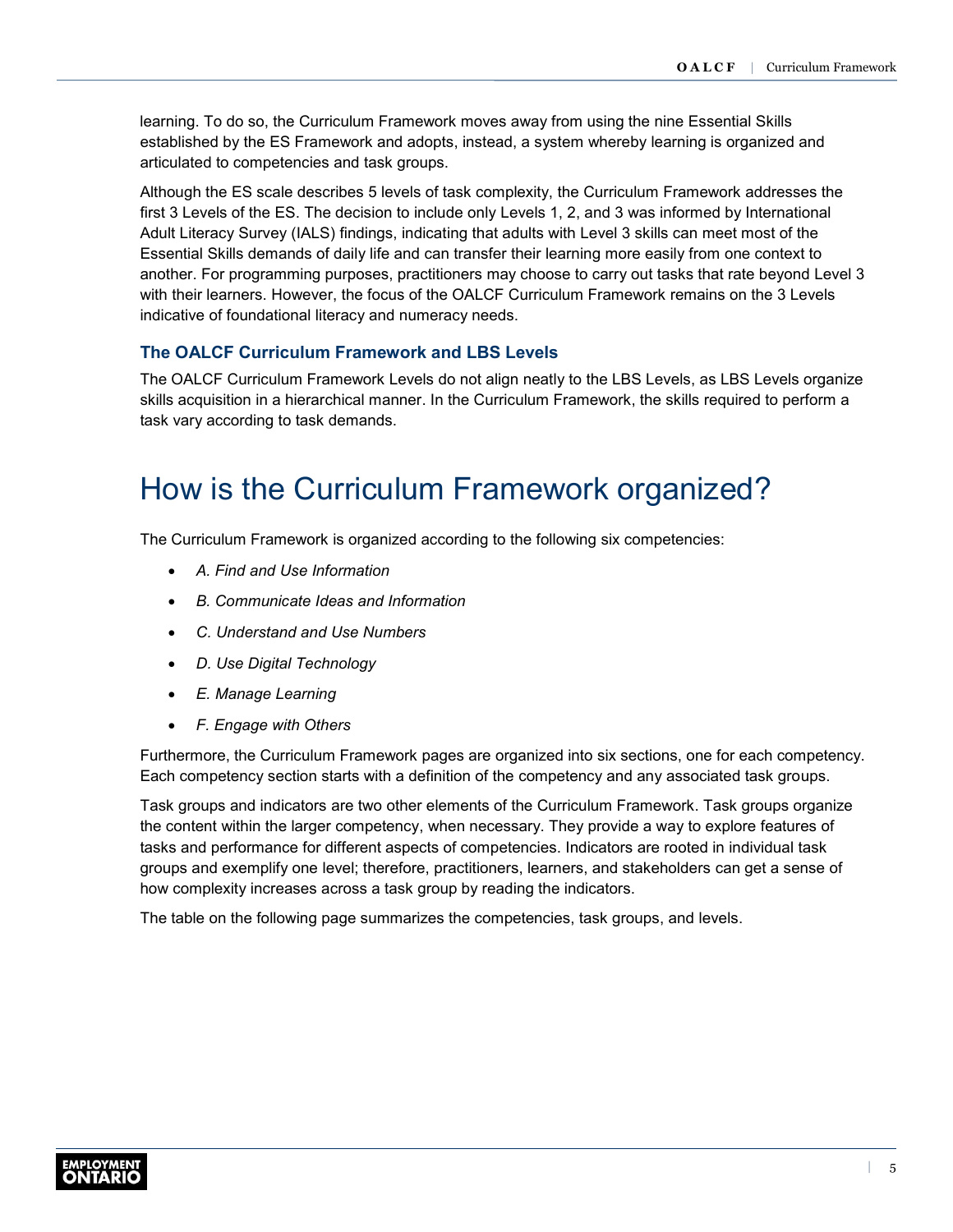| Competency                                                      | <b>Task Group</b>                                                  | Level 1 Indicator                                                                                                                                                                               | Level 2 Indicator                                                                                                                                                                                                                                                                                                                                                              | Level 3 Indicator                                                                                                                              |  |
|-----------------------------------------------------------------|--------------------------------------------------------------------|-------------------------------------------------------------------------------------------------------------------------------------------------------------------------------------------------|--------------------------------------------------------------------------------------------------------------------------------------------------------------------------------------------------------------------------------------------------------------------------------------------------------------------------------------------------------------------------------|------------------------------------------------------------------------------------------------------------------------------------------------|--|
| A. Find and Use<br><b>Information</b>                           | A1. Read<br>continuous text                                        | A1.1 Read brief texts to locate<br>A1.2 Read texts to locate and<br>specific details<br>connect ideas and information                                                                           |                                                                                                                                                                                                                                                                                                                                                                                | A1.3 Read longer texts to<br>connect, evaluate and integrate<br>ideas and information                                                          |  |
|                                                                 | A2. Interpret<br>documents                                         | A2.1 Interpret very simple<br>documents to locate specific<br>details                                                                                                                           | A2.2 Interpret simple documents<br>to locate and connect information                                                                                                                                                                                                                                                                                                           | A2.3 Interpret somewhat complex<br>documents to connect, evaluate<br>and integrate information                                                 |  |
|                                                                 | A3. Extract info<br>from films.<br>broadcasts and<br>presentations | Tasks in this task group are not rated for complexity.                                                                                                                                          |                                                                                                                                                                                                                                                                                                                                                                                |                                                                                                                                                |  |
| <b>B. Communicate</b><br><b>Ideas and</b><br><b>Information</b> | <b>B1.</b> Interact with<br>others                                 | <b>B1.1</b> Participate in brief<br>interactions to exchange<br>information with one other person                                                                                               | <b>B1.2</b> Initiate and maintain<br>interactions with one or more<br>persons to discuss, explain or<br>exchange information and<br>opinions                                                                                                                                                                                                                                   | <b>B1.3</b> Initiate and maintain<br>lengthier interactions with one or<br>more persons on a range of<br>topics                                |  |
|                                                                 | <b>B2.</b> Write<br>continuous text                                | <b>B2.1</b> Write brief texts to convey<br>simple ideas and factual<br>information                                                                                                              | <b>B2.2</b> Write texts to explain and<br>describe information and ideas                                                                                                                                                                                                                                                                                                       | <b>B2.3</b> Write longer texts to present<br>information, ideas and opinions                                                                   |  |
|                                                                 | <b>B3.</b> Complete<br>and create<br>documents                     | <b>B3.1a</b> Make straightforward<br>entries to complete very simple<br>documents<br><b>B3.1b</b> Create very simple<br>documents to display and<br>organize a limited amount of<br>information | <b>B3.3a</b> Decide what, where and<br><b>B3.2a</b> Use layout to determine<br>where to make entries in simple<br>how to enter information in<br>documents<br>somewhat complex documents<br><b>B3.2b</b> Create simple documents<br><b>B3.3b</b> Create more complex<br>to sort, display and organize<br>documents to sort, display and<br>information<br>organize information |                                                                                                                                                |  |
|                                                                 | <b>B4.</b> Express<br>oneself<br>creatively                        | Express oneself creatively, such as by writing journal entries, telling a story, and creating art                                                                                               |                                                                                                                                                                                                                                                                                                                                                                                |                                                                                                                                                |  |
| C. Understand<br>and Use<br><b>Numbers</b>                      | C1. Manage<br>money                                                | C1.1 Compare costs and make<br>simple calculations                                                                                                                                              | C1.2 Make low-level inferences to<br>calculate costs and expenses<br>that may include rates such as<br>taxes and discounts                                                                                                                                                                                                                                                     | C1.3 Find, integrate and analyze<br>numerical information to make<br>multi-step calculations to<br>compare cost options and<br>prepare budgets |  |
|                                                                 | C2. Manage time                                                    | C2.1 Measure time and make<br>simple comparisons and<br>calculations                                                                                                                            | C2.2 Make low-level inferences to<br>calculate using time                                                                                                                                                                                                                                                                                                                      | C2.3 Find, integrate and analyze<br>numerical information to make<br>multi-step calculations using time                                        |  |
|                                                                 | C <sub>3</sub> . Use<br>measures                                   | C3.1 Measure and make simple<br>comparisons and calculations                                                                                                                                    | C3.2 Use measures to make one-<br>step calculations                                                                                                                                                                                                                                                                                                                            | C3.3 Use measures to make<br>multi-step calculations; use<br>specialized measuring tools                                                       |  |
|                                                                 | C4. Manage data                                                    | C4.1 Make simple comparisons<br>and calculations                                                                                                                                                | C4.2 Make low-level inferences to<br>organize, make summary<br>calculations and represent data                                                                                                                                                                                                                                                                                 | C4.3 Find, integrate and analyze<br>data; identify trends in data                                                                              |  |
| D. Use Digital<br>Technology                                    | n/a                                                                | D.1 Perform simple digital tasks<br>according to a set procedure                                                                                                                                | D.2 Perform well-defined, multi-<br>D.3 Experiment and problem-<br>solve to perform multi-step digital<br>step digital tasks<br>tasks                                                                                                                                                                                                                                          |                                                                                                                                                |  |
| E. Manage<br>Learning                                           | n/a                                                                | <b>E.1</b> Set short-term goals, begin to<br>use limited learning strategies,<br>and begin to monitor own<br>learning                                                                           | <b>E.2</b> Set realistic short- and long-<br>term goals, use a limited number<br>of learning strategies, and<br>monitor own learning                                                                                                                                                                                                                                           | <b>E.3</b> Set realistic short- and long-<br>term goals, use a variety of<br>learning strategies, and monitor<br>and evaluate own learning     |  |
| F. Engage with<br>Others                                        | n/a                                                                | This competency is not rated for complexity.                                                                                                                                                    |                                                                                                                                                                                                                                                                                                                                                                                |                                                                                                                                                |  |

Figure 1: OALCF Competencies, Task Groups and Levels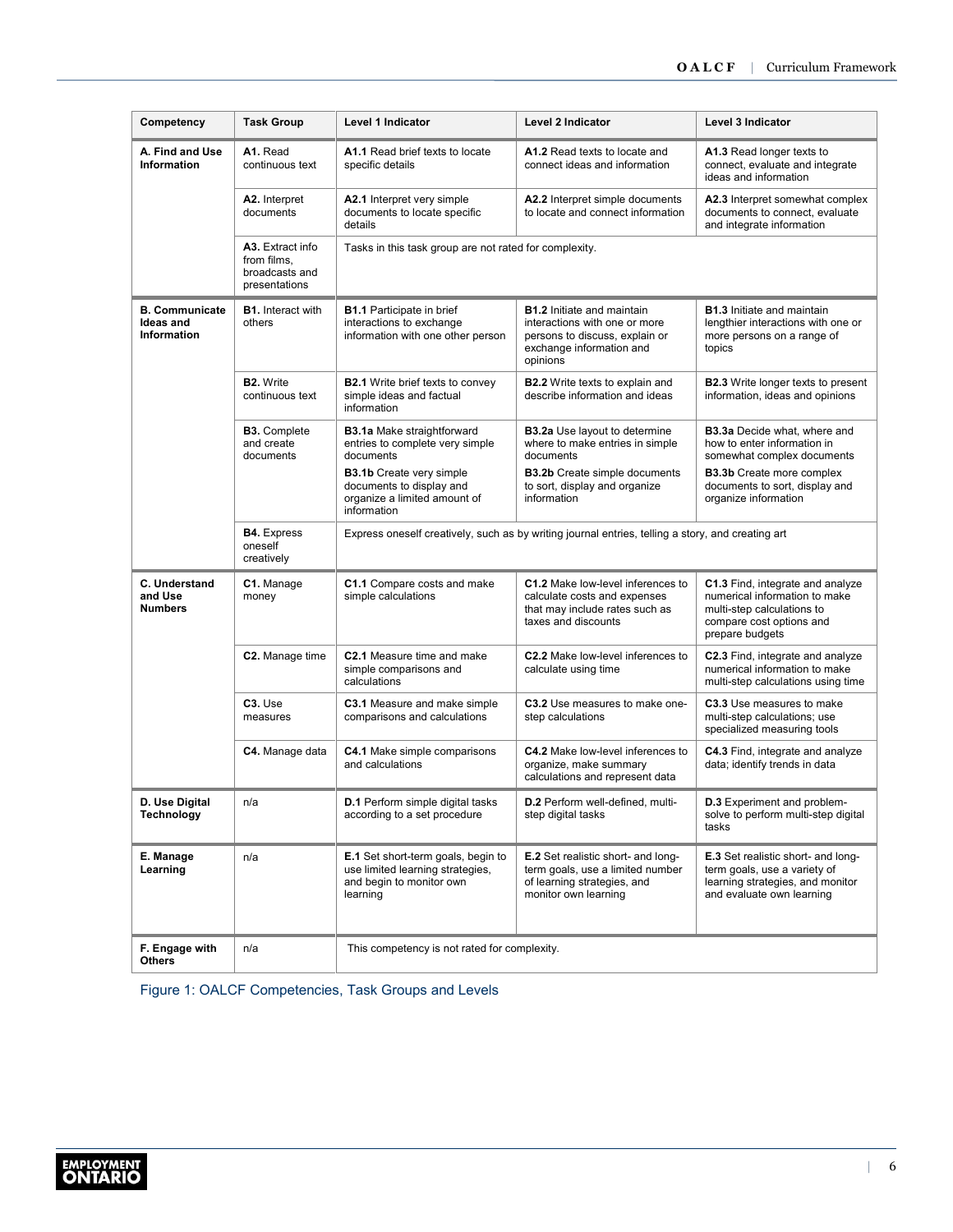# <span id="page-10-0"></span>How are the Curriculum Framework pages organized?

Teaching and assessing within the OALCF should consider all aspects of the competencies – the task groups, indicators, and descriptors, as well as the relationship between competencies. Task and performance descriptors are designed to work together and help develop meaningful, contextualized learning opportunities.

The visual on the next page depicts the typical elements of the Curriculum Framework pages and the purpose of each element.

- **Competencies** represent the full range of skills, knowledge, and behaviours addressed in the LBS Program.
- **Task groups** organize the content within the larger competency, when necessary. Task groups have no implied hierarchy; practitioners can teach or select from task groups in any order, depending on learners' goals and needs. Three of the six competencies have task groups.
- **Indicators** describe achievement at the end of each level and present a snapshot of the programming focus at the level.
- **Descriptors** detail the qualities of tasks and learner performance at a given level. They are intended to work in combination with each other to foster understanding of task complexity at a given level within a given task group. Descriptors are typically unique to a level; however, some qualities may apply to more than one level. **Performance descriptors** are observable characteristics of learner performance, whereas **task descriptors** describe the qualities of tasks. Competencies *E. Manage Learning* and *F. Engage with Others* contain only performance descriptors.
- **Example tasks** illustrate what learners can do at the end of a level. Each example task indicates the goal paths in which learners are likely to be expected to perform similar tasks once they have transitioned. They also clarify how the Framework applies to all learners, regardless of their goals.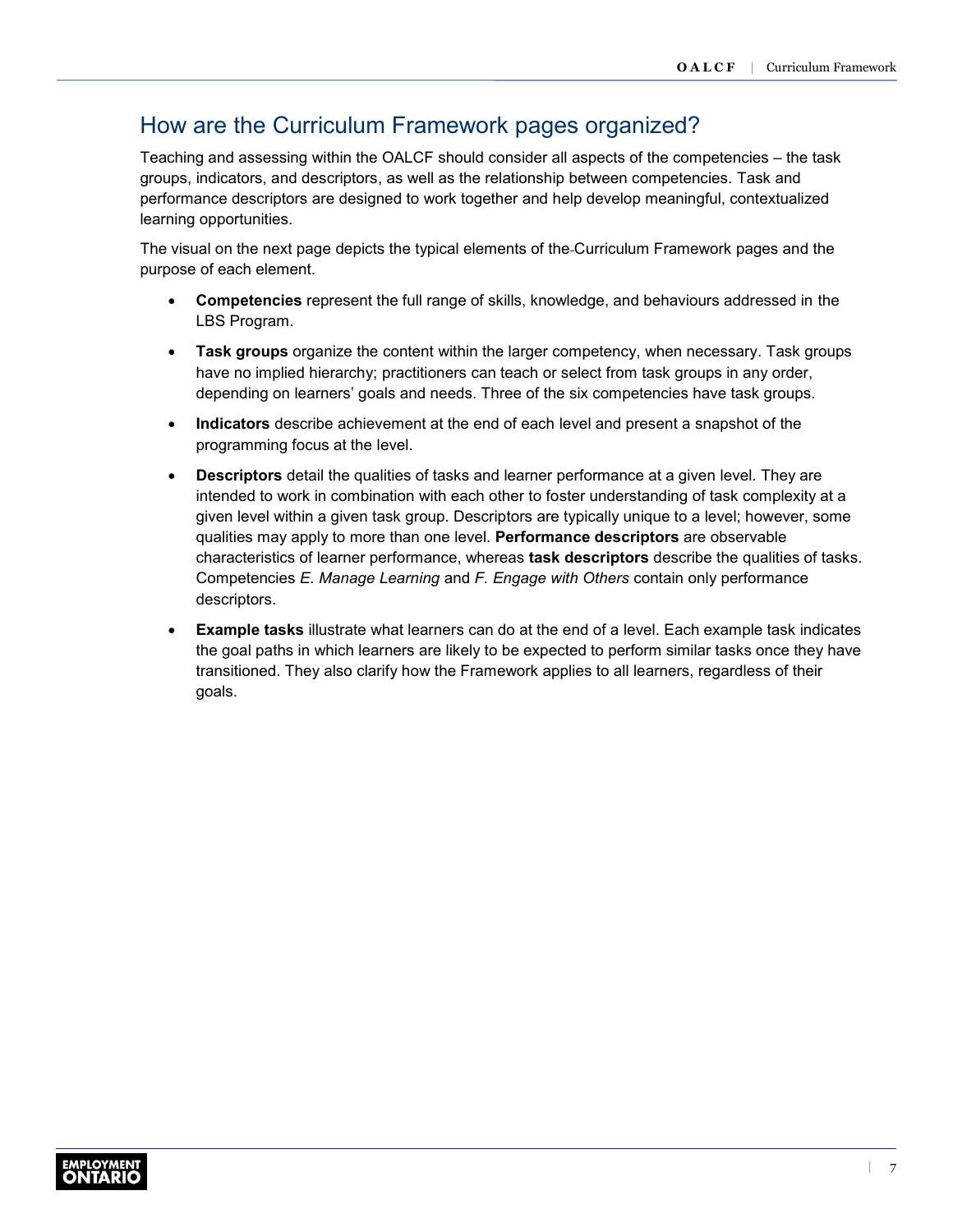

| Examples of tasks learners can do at the end of Level 1:<br>Read brief texts to locate specific details                                                   |   |   |           |           |  |
|-----------------------------------------------------------------------------------------------------------------------------------------------------------|---|---|-----------|-----------|--|
| <b>Tasks</b>                                                                                                                                              | Е | A | <b>SS</b> | <b>PS</b> |  |
| Read instructions on a cleaning product label                                                                                                             |   |   |           |           |  |
| Read a brief email confirming the date and time of a meeting                                                                                              |   |   |           |           |  |
| Read a brief note from a co-worker                                                                                                                        |   |   |           |           |  |
| Follow directions to a local retail outlet                                                                                                                |   |   |           |           |  |
| Each example task indicates the goal paths in which<br>Read a brief blog entry on a familiar top<br>learners are likely to be expected to perform similar |   |   |           |           |  |
| tasks once they have transitioned<br>Read a note in a log book                                                                                            |   |   |           |           |  |
|                                                                                                                                                           |   |   |           |           |  |

Example tasks illustrate what learners can do at the end of a level.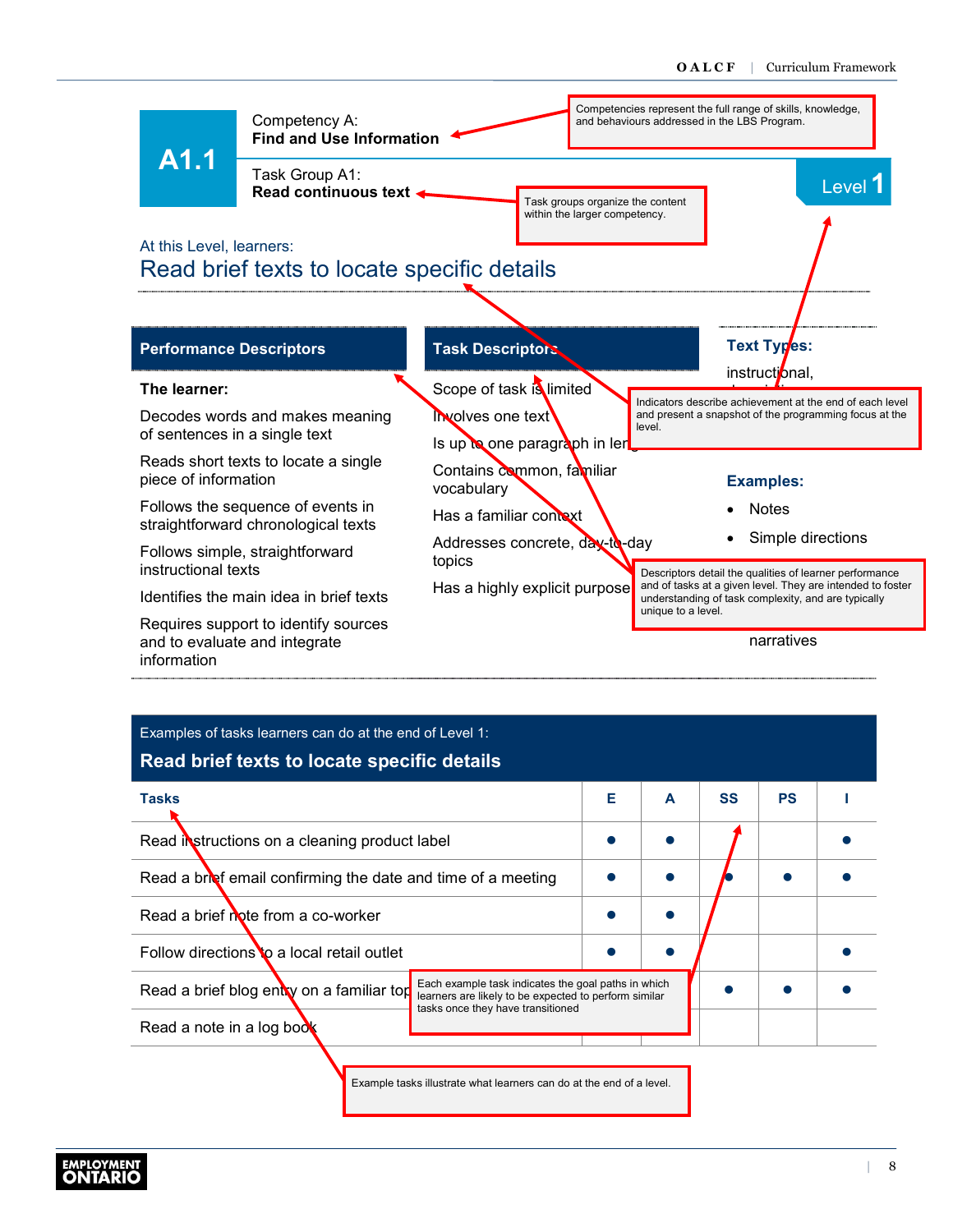# <span id="page-12-0"></span>How do you apply the Curriculum Framework?

The Curriculum Framework was designed for use in a variety of settings, including literacy programming delivered in community-based, school board, college, and workplace settings. Although the primary users of the Curriculum Framework are literacy practitioners, other stakeholders can use the Curriculum Framework to better understand the services provided to literacy clients.

The Curriculum Framework supports a range of service delivery functions in Ontario's literacy programs, including information and referral, learner plan development, training, and assessment.

# <span id="page-12-1"></span>Information and referral

The Curriculum Framework provides practitioners with a common language for describing and discussing learner performance across the six competencies. Informed decisions about referral can be made based on an understanding of what learners can do and what they need to work on. The consistent use of indicators allows learners to move easily among literacy programs. Other stakeholders can use the indicators to help make informed decisions about client referrals to programs in LBS delivery agencies.

#### **Scenario: Facilitating stakeholder referrals**

Luke has been looking for a job for the past six months since he left high school without graduating. While registering at an employment service agency for help, Luke reveals that he does not know how to use the computer to complete the online service application form. As Luke fills out the paper-based version, the employment consultant notices that Luke has trouble completing the form and leaves many of the entry fields blank. Having recently reviewed the summary table of OALCF Competencies, Task Groups and Levels (Figure 1 in this document), the consultant recognizes that Luke is unable to perform a Level 2 task in task group *B3. Complete and create documents*. Based on this information, the consultant suggests that Luke go to a literacy program for further assessment that may indicate he needs to further develop skills for seeking employment.

### <span id="page-12-2"></span>Learner plan development

The Curriculum Framework recognizes that a person may be able to do tasks at different levels across the competencies. An individual's performance across the competencies can be analyzed to gain valuable information about her or his areas of strength and to identify areas of need. This information can then be used to support learner plan development. The indicators can be used in the learner plan to show what a learner needs to be able to do once she or he transitions. The information can also be used to make decisions about the appropriate placement of a learner within a program.

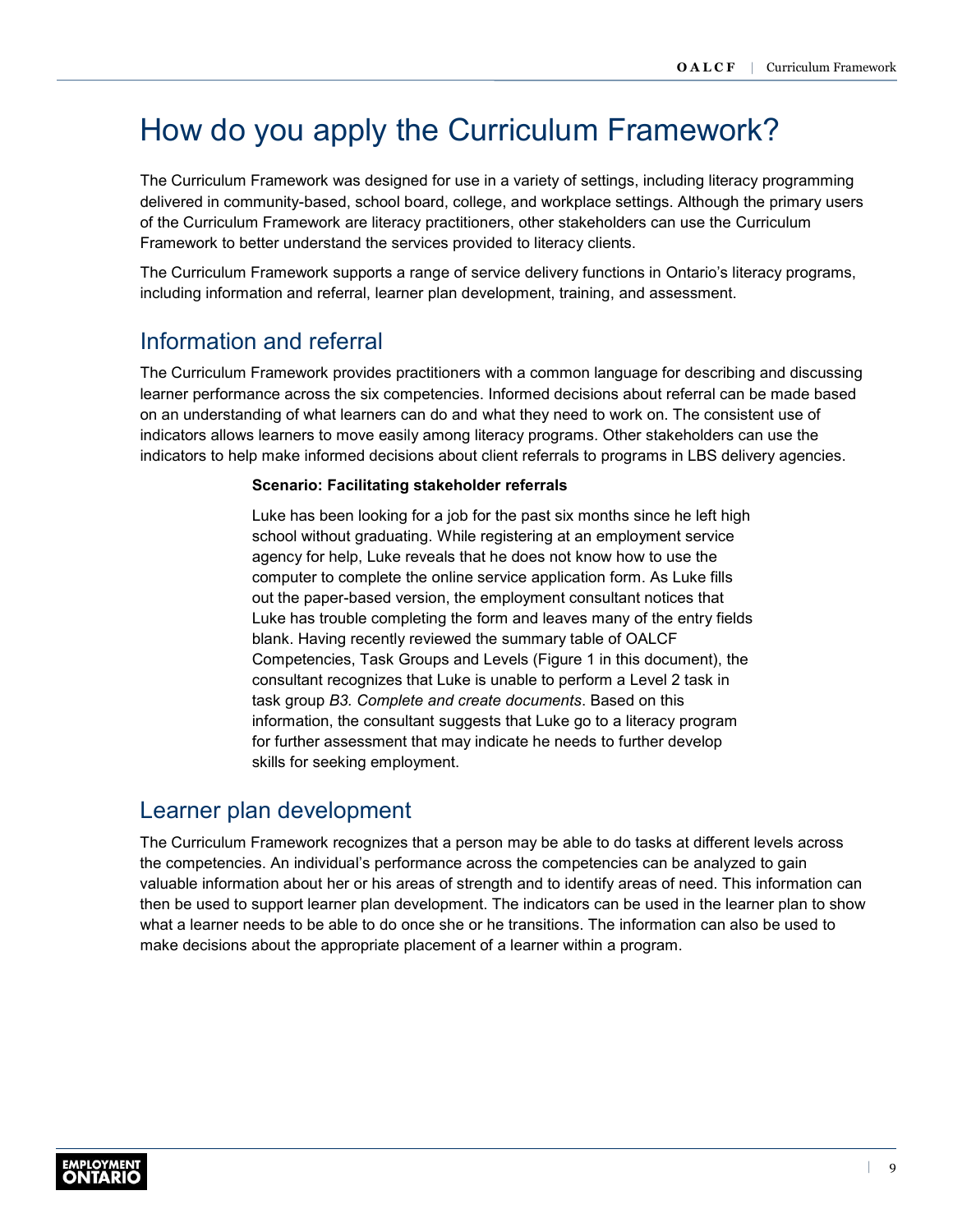#### **Scenario: Understanding patterns of strengths and needs**

Jeremiah was referred to a literacy program by a local employment service agency. He was recently laid off after working in a factory for 15 years. Interested in becoming a welder, Jeremiah wanted to obtain his Secondary School Diploma since he was just a few credits short of achieving it. He could then apply to the welder program at his local community college. His task-based intake assessment yielded the following results:

| <b>Task Group or Competency</b>      | Level |
|--------------------------------------|-------|
| A1. Read continuous text             | 2     |
| A2. Interpret documents              | 2     |
| B1. Interact with others             | 1     |
| B2. Write continuous text            | 1     |
| B3. Complete and create<br>documents | 2     |
| C1. Manage money                     | 2     |
| C2. Manage time                      | 2     |
| C <sub>3</sub> . Use measures        | 1     |
| C4. Manage data                      | 2     |
| D. Use Digital Technology            | 2     |
| E. Manage Learning                   | 3     |

The results revealed that Jeremiah needed to focus on improving his abilities in a number of competencies and task groups before he could transition to credit classes. In particular, he needed to focus on task groups *B2. Write continuous text* and *C3. Use measures.*

# <span id="page-13-0"></span>**Training**

The Curriculum Framework supports a task-based approach to literacy instruction that helps learners link their literacy learning to the world around them. Completing tasks helps learners understand how they will use skills to respond to real-world demands they will encounter as they transition to their next step. The Curriculum Framework provides a common set of criteria against which practitioners can develop programming that meets the needs of individual learners as they move towards attaining their goals. Practitioners can use example tasks in the Curriculum Framework to determine what tasks might be appropriate for each of the following five learner goal paths: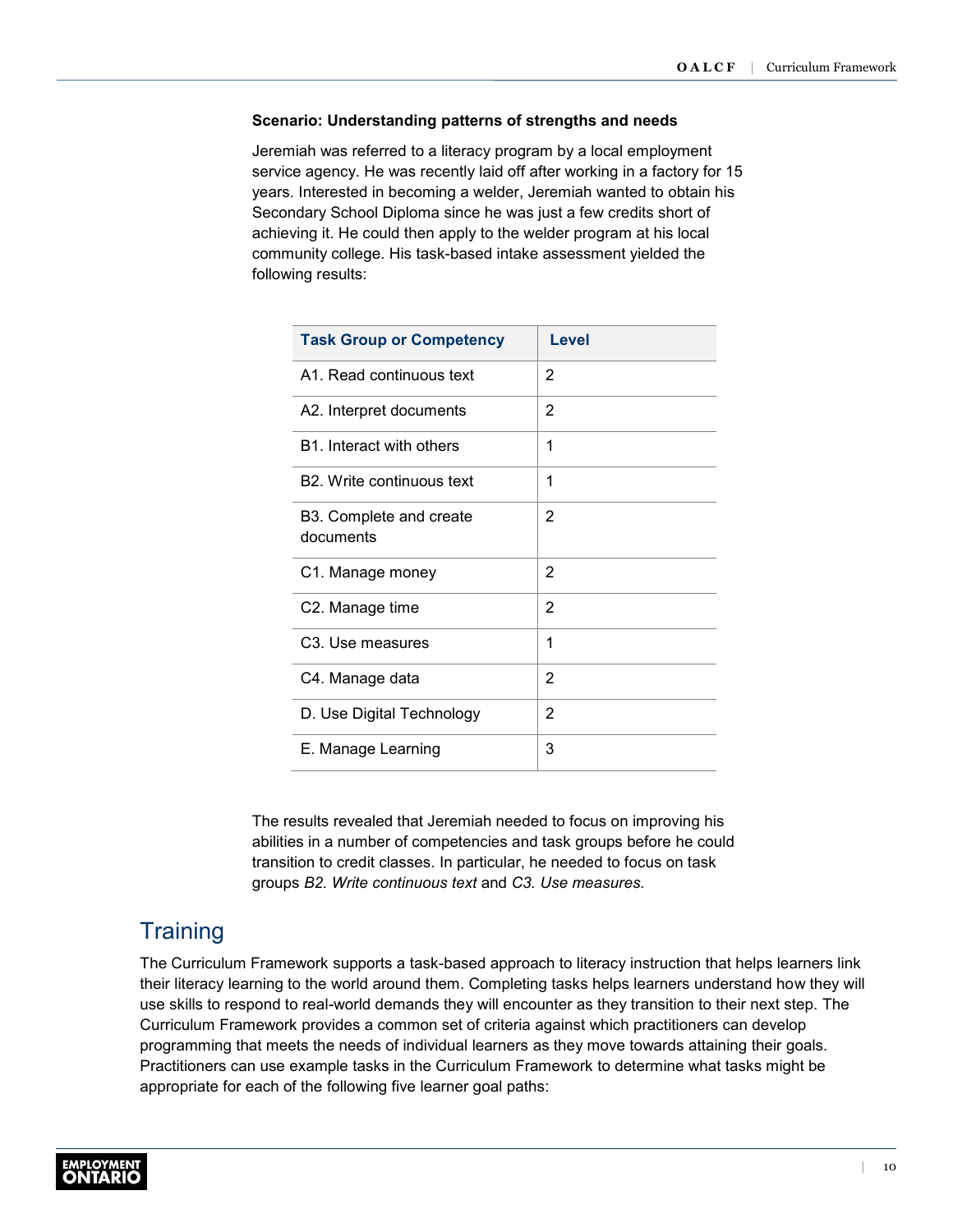- 1. Employment
- 2. Apprenticeship
- 3. Secondary School Credit
- 4. Postsecondary
- 5. Independence

To use the Curriculum Framework effectively, practitioners will need to be able to identify tasks that are appropriate for the learners with whom they are working. Practitioners must also be able to analyze tasks to understand the skill demands they represent. In their analysis of tasks, practitioners will be looking for two main things:

- 1. identifying the competency or task group to which the task belongs
- 2. determining the task's complexity level

To identify the competency or task group to which the task pertains, practitioners need only identify the predominant skill the learner is required to draw on to complete the task. Practitioners can then use the task and performance descriptors within the Curriculum Framework to determine the complexity level for each of the tasks.

#### <span id="page-14-1"></span>**Using** *Supplemental Tasks for Practitioners*

Practitioners will also need to identify the context of the task when they are either selecting or creating tasks for programming purposes. A learner's cultural and linguistic background and chosen goal path affect the purpose and content of the task. Accessible from the "Understanding the Curriculum Framework" page of the OALCF website is the document *Supplemental Tasks for Practitioners* [\(http://www.tcu.gov.on.ca/eng/eopg/publications/OALCF\\_Supplemental\\_Tasks\\_Mar\\_11.pdf](http://www.tcu.gov.on.ca/eng/eopg/publications/OALCF_Supplemental_Tasks_Mar_11.pdf)) providing additional tasks organized by competency, culture, language, and Level. Brief notes called Cultural Considerations provide practitioners with guidance when they develop tasks for learners from various cultural and linguistic backgrounds.

#### <span id="page-14-0"></span>**Using** *Integrated Tasks by Goal Path*

Although the competencies are explored separately in the Curriculum Framework, they are intended to work together to inform programming. This is evident in the description of the competencies and task groups where links to other task groups are identified. In this way, the Curriculum Framework supports the use of integrated tasks in literacy programming. Accessible from the "Purpose of the OALCF" page of the OALCF website is the document *Integrated Tasks by Goal Path*

[\(http://www.tcu.gov.on.ca/eng/eopg/publications/OALCF\\_integrated\\_tasks\\_Mar\\_11.pdf](http://www.tcu.gov.on.ca/eng/eopg/publications/OALCF_integrated_tasks_Mar_11.pdf)) reflecting real-life activities in which learners engage. These tasks typically involve a number of competencies and task groups. When used with multilevel learner groups, integrated tasks provide opportunities to adjust activity demands to individual learner's abilities, using task and performance descriptors. For example, a practitioner might choose to develop lessons that revolve around purchasing a new computer for the classroom. The lessons could include instruction and practice regarding

- conducting Internet research on different computer models (*D. Use Digital Technology*)
- comparing costs (*C1. Manage money*)
- reading user reviews (*A1. Read continuous text*)

The practitioner could have learners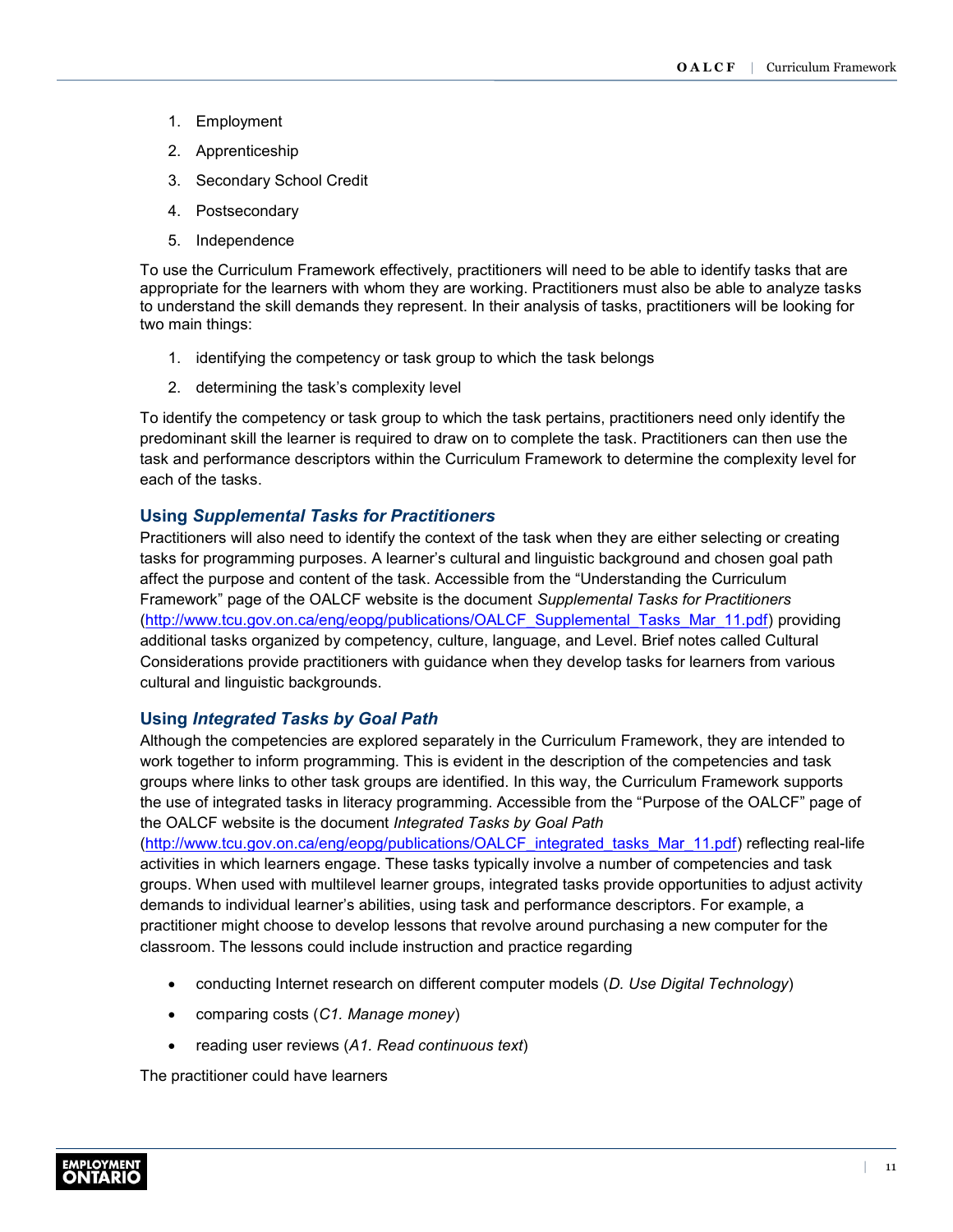- document their research in table form (*B3. Complete and create documents*)
- write a report that outlines their recommended purchase (*B2. Write continuous text*)

The Curriculum Framework can be used to develop learning activities related to learner goals at the appropriate Level. For example, learners with a goal of independence might express interest in improving their ability to select healthy foods to eat. The lessons could include

- interpreting the *Canada Food Guide* to understand nutritional requirements (*A2. Interpret documents*)
- reading informational brochures about the link between poor diet and chronic illness (*A1. Read continuous text*)
- comparing fat and sodium counts of different products on nutritional labels (*C3. Use measures*)
- producing a shopping list with healthy food choices (*B3. Complete and create documents*)

#### <span id="page-15-0"></span>**Selecting learning materials**

Practitioners can also use the Curriculum Framework as a guide in selecting learning materials. Learning materials selected to support a learner program should be relevant to the learner's goals and interests, and be level appropriate. To ensure that a level is appropriate, the materials should be examined using the Curriculum Framework while keeping in mind what a learner will be asked to do with the materials.

#### <span id="page-15-1"></span>Assessment

The Curriculum Framework can be used to assess learners as they develop proficiency in the LBS Program. Practitioners or assessors can use the Curriculum Framework to describe a learner's level of performance at any given point in time, be it at intake assessment, ongoing assessment, or exit assessment.

#### **Scenario: Noting learner progress over time**

At intake, Julia was concerned about being able to write better and to understand and fill in forms. Her initial assessment indicated that she was able to manage Level 1 tasks in these areas. Therefore, Julia's literacy program focused primarily on building her skills through a variety of in-class and online learning opportunities. When Julia exited the program after six months, her exit assessment indicated that she had improved significantly both in writing and in her ability to understand and complete forms. As a result of participating in online learning, she also improved significantly in her ability to complete digital technology tasks.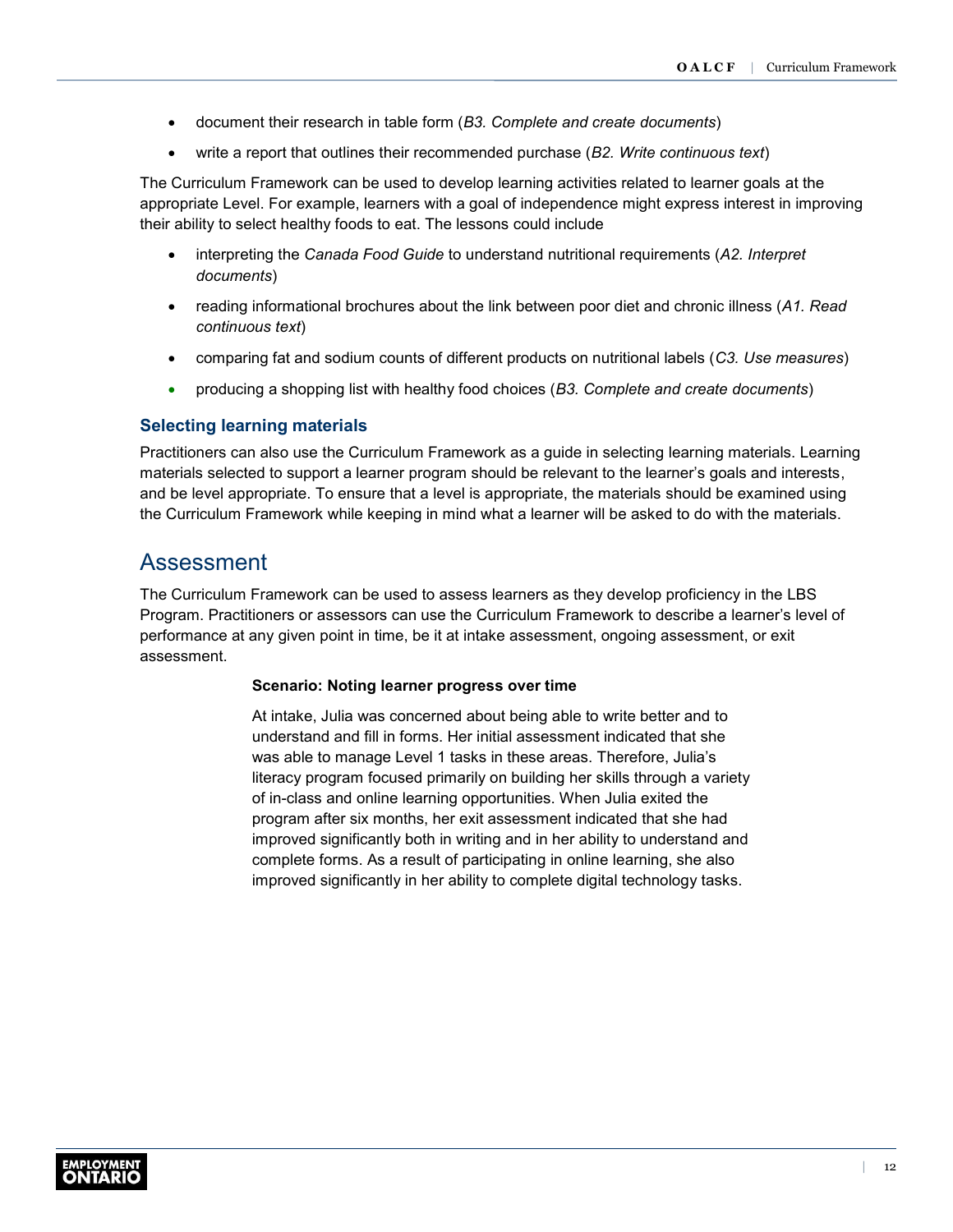# Find and Use Information

*A. Find and Use Information* comprises tasks that involve the different ways learners find and use information in the world. Learners need to be able to find, select, and evaluate sources of information as well as read and interpret individual sources of information. Information sources may be written in sentences and paragraphs, displayed as documents, or produced as films, broadcasts, or presentations.

The competency *A. Find and Use Information* is organized into the following three task groups:

A1. Read continuous text

<span id="page-16-0"></span>**A**

- A2. Interpret documents
- A3. Extract information from films, broadcasts and presentations

# <span id="page-16-1"></span>A1. Read continuous text

The tasks in this group focus on reading sentences and paragraphs in texts. *A1. Read continuous text* captures tasks that are completed to carry out a function, such as reading brochures to learn about community services, as well as tasks that are ends in themselves, such as reading poetry for pleasure.

Continuous text is generated for a variety of purposes. Categorized by their various purposes, the task group includes instructional, descriptive, narrative, informational, and persuasive texts. Typical examples of reading continuous text include reading notes, emails, instructions, letters, notices, brochures, stories, and reports.

Continuous text can be found in documents and on computer screens. Tasks requiring readers to extract sentences and paragraphs from documents such as labels and forms should be examined for their document use requirements within task group *A2. Interpret documents*. Tasks requiring the use of computers should also be examined under competency *D. Use Digital Technology*.

*Indicator Overview: Read continuous text* 

| Level 1        | Read brief texts to locate specific details                                 |
|----------------|-----------------------------------------------------------------------------|
| Level 2        | Read texts to locate and connect ideas and information                      |
| <b>Level 3</b> | Read longer texts to connect, evaluate, and integrate ideas and information |

# <span id="page-16-2"></span>A2. Interpret documents

Documents refer to material that is organized as non-continuous text and in which information is displayed using graphic elements. Documents make use of different formats and structures, and can include lists, tables, forms, diagrams, and maps.

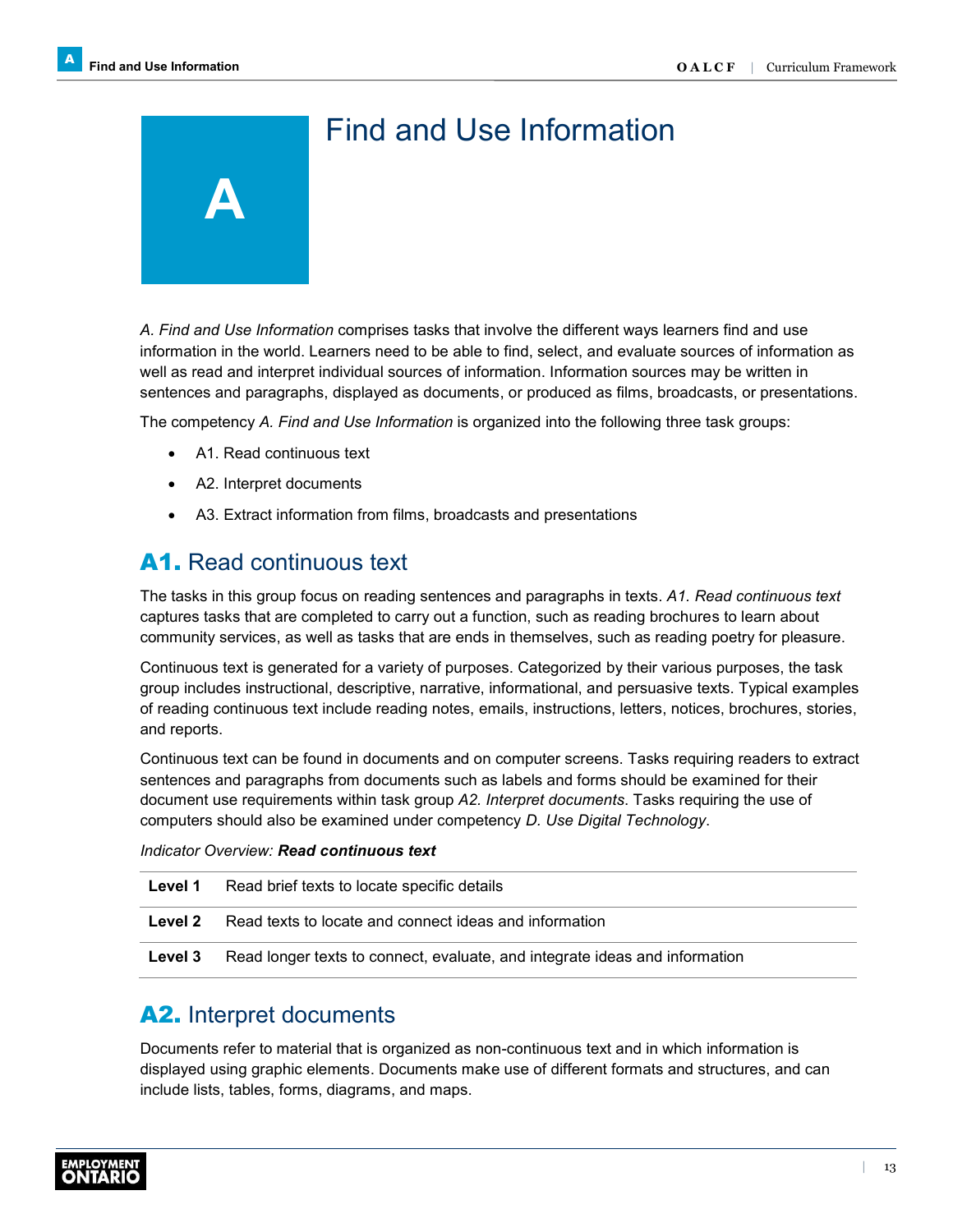Typical examples of interpreting documents include interpreting signs and labels, finding destinations on maps, referring to timetables or schedules, and reading graphs.

Documents can be

- Matrix documents organized by using a list structure, such as tables
- Graphic documents that provide a visual summary of quantitative information, such as circle graphs, bar charts, and line graphs
- Locative documents that show the location in space of persons, places, or things, such as maps, or that depict characteristics of different geographic regions, such as a population's characteristics
- Entry documents that require the reader to provide information
- Combination documents, each with two or more displays that must be interpreted together. For example, learners must read and understand map and graph legends to use maps and graphs.<sup>1</sup>

Many documents, such as websites and some forms, include continuous text. If documents include a sentence or more of text, they should also be examined for their reading requirements within task group *A1. Read continuous text*. Documents may be in either print or electronic form. Tasks requiring the use of electronic documents should also be examined under competency *D. Use Digital Technology*. Documents requiring the reader to produce words, phrases, sentences, or paragraphs should be examined for their writing requirements within task groups *B2. Write continuous text* and *B3.Complete and create documents*.

#### *Indicator Overview: Interpret documents*

| Level 1 | Interpret very simple documents to locate specific details                           |
|---------|--------------------------------------------------------------------------------------|
| Level 2 | Interpret simple documents to locate and connect information                         |
| Level 3 | Interpret somewhat complex documents to connect, evaluate, and integrate information |

# <span id="page-17-0"></span>A3. Extract information from films, broadcasts and presentations

Non-print information sources are included in this task group. Typical examples of tasks in this group include watching podcasts, listening to lectures, and observing demonstrations.

The tasks in this group are not rated for complexity and are appropriate for learners at all levels.

<sup>1</sup> Murray, T.S., Clermont, Y., Binkley, M. (2005). *International Adult Literacy Survey. Measuring Adult Literacy and Life Skills: New Frameworks for Assessment.* Statistics Canada Catalogue 89-552-MIE, no.13.

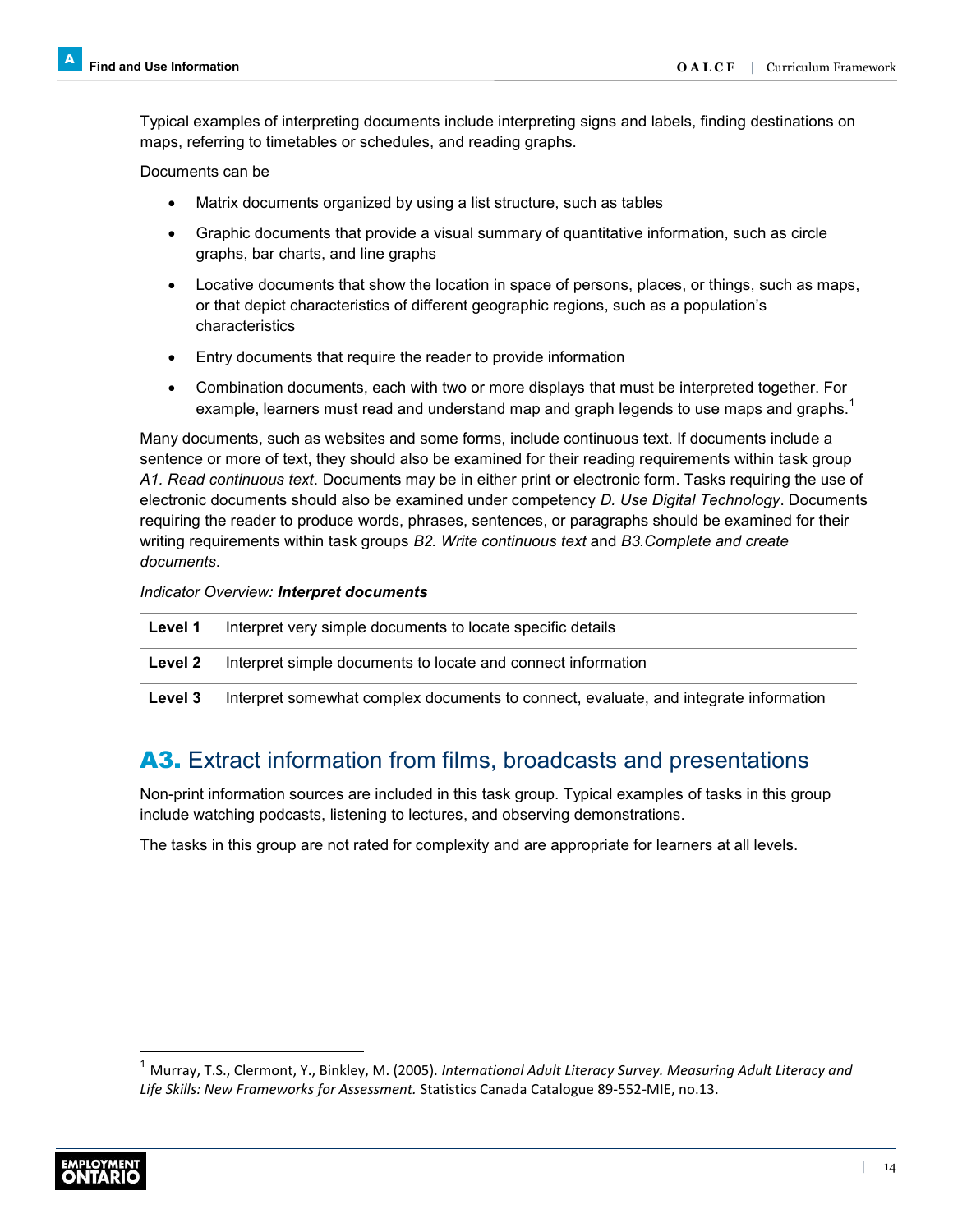Competency A: **Find and Use Information** 

Task Group A1: **Read continuous text 1 <b>Read continuous** text **1** 

### At this level, learners: Read brief texts to locate specific details

| <b>Performance Descriptors</b>                                           | <b>Task Descriptors</b>                 | <b>Text Types:</b>                |
|--------------------------------------------------------------------------|-----------------------------------------|-----------------------------------|
| The learner:                                                             | Scope of task is limited                | instructional,<br>descriptive,    |
| Decodes words and makes meaning                                          | Involves one text                       | narrative, and brief              |
| of sentences in a single text                                            | Is up to one paragraph in length        | informational texts               |
| Reads short texts to locate a single<br>piece of information             | Contains common, familiar<br>vocabulary | <b>Examples:</b>                  |
| Follows the sequence of events in<br>straightforward chronological texts | Has a familiar context                  | <b>Notes</b>                      |
| Follows simple, straightforward                                          | Addresses concrete, day-to-day          | Simple directions<br>$\bullet$    |
| instructional texts                                                      | topics                                  | Instructions<br>$\bullet$         |
| Identifies the main idea in brief texts                                  | Has a highly explicit purpose           | <b>Brief emails</b><br>$\bullet$  |
| Requires support to identify sources<br>and to evaluate and integrate    |                                         | Simple<br>$\bullet$<br>narratives |

| Examples of tasks learners can do at the end of Level 1:<br>Read brief texts to locate specific details |   |   |           |           |  |
|---------------------------------------------------------------------------------------------------------|---|---|-----------|-----------|--|
| <b>Tasks</b>                                                                                            | Е | A | <b>SS</b> | <b>PS</b> |  |
| Read instructions on a cleaning product label                                                           |   |   |           |           |  |
| Read a brief email confirming the date and time of a meeting                                            |   |   |           |           |  |
| Read a brief note from a co-worker                                                                      |   |   |           |           |  |
| Follow directions to a local retail outlet                                                              |   |   |           |           |  |
| Read a brief blog entry on a familiar topic                                                             |   |   |           |           |  |
| Read a note in a log book                                                                               |   |   |           |           |  |

# **A1.1**

information

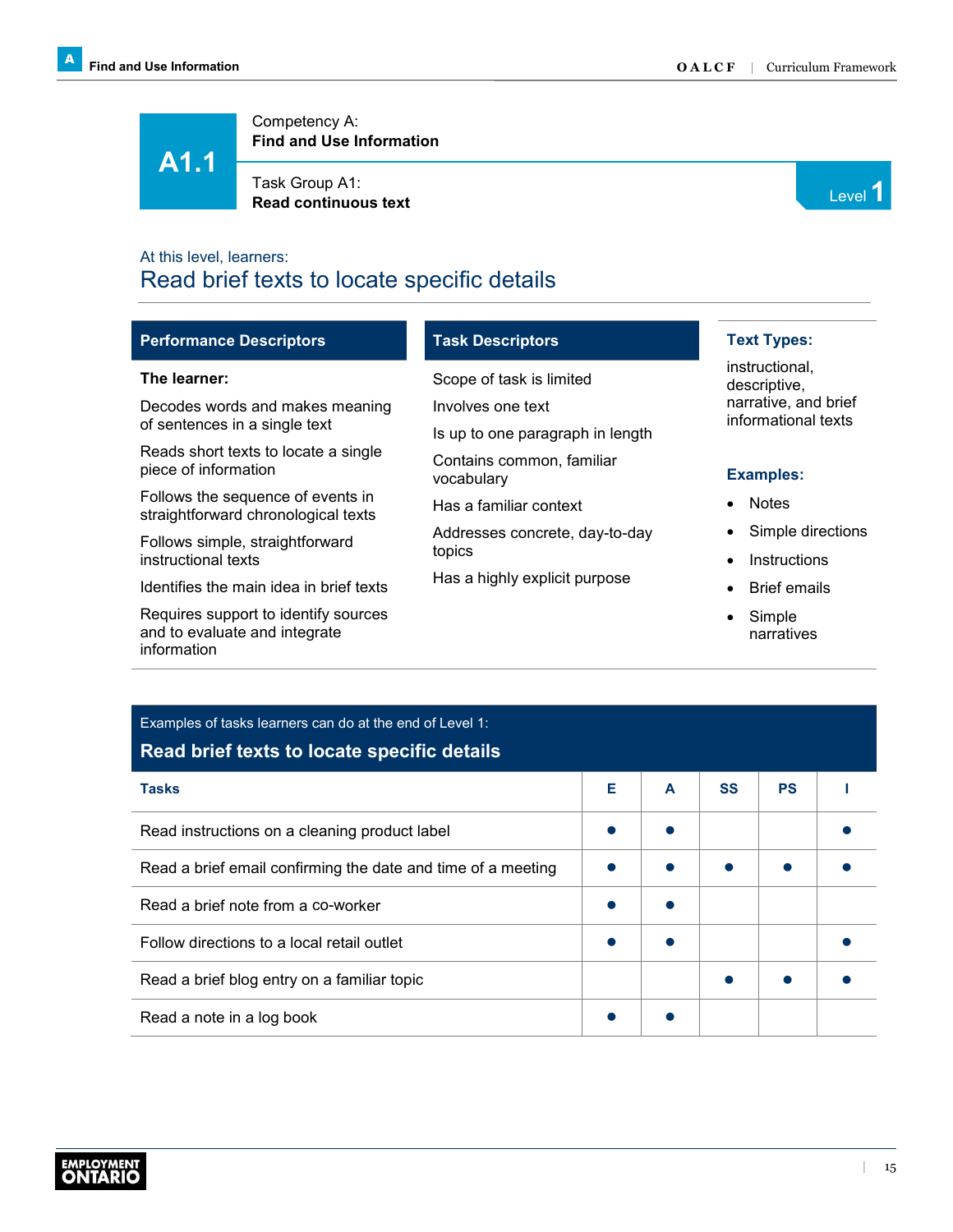**EMPLOYMENT** 

**A1.2**

Competency A: **Find and Use Information** 

Task Group A1: **Read continuous text Read continuous text 2** 



### At this level, learners: Read texts to locate and connect ideas and information

| <b>Performance Descriptors</b>                                                   | <b>Task Descriptors</b>                                              | <b>Text types:</b>                    |
|----------------------------------------------------------------------------------|----------------------------------------------------------------------|---------------------------------------|
| The learner:                                                                     | Scope of task is clearly defined                                     | instructional,<br>descriptive,        |
| Makes connections between                                                        | Involves one text                                                    | narrative, and<br>informational texts |
| sentences and between paragraphs<br>in a single text                             | Is one paragraph or longer                                           |                                       |
| Scans text to locate information                                                 | May include unfamiliar elements<br>(e.g. vocabulary, context, topic) | <b>Examples:</b>                      |
| Locates multiple pieces of<br>information in simple texts                        |                                                                      | Letters<br>$\bullet$                  |
| Reads more complex texts to locate                                               |                                                                      | Emails<br>$\bullet$                   |
| a single piece of information                                                    |                                                                      | <b>Notices</b>                        |
| Makes low-level inferences                                                       |                                                                      |                                       |
| Follows the main events of<br>descriptive, narrative, and<br>informational texts |                                                                      |                                       |
| Obtains information from detailed<br>reading                                     |                                                                      |                                       |
| Begins to identify sources and<br>evaluate information                           |                                                                      |                                       |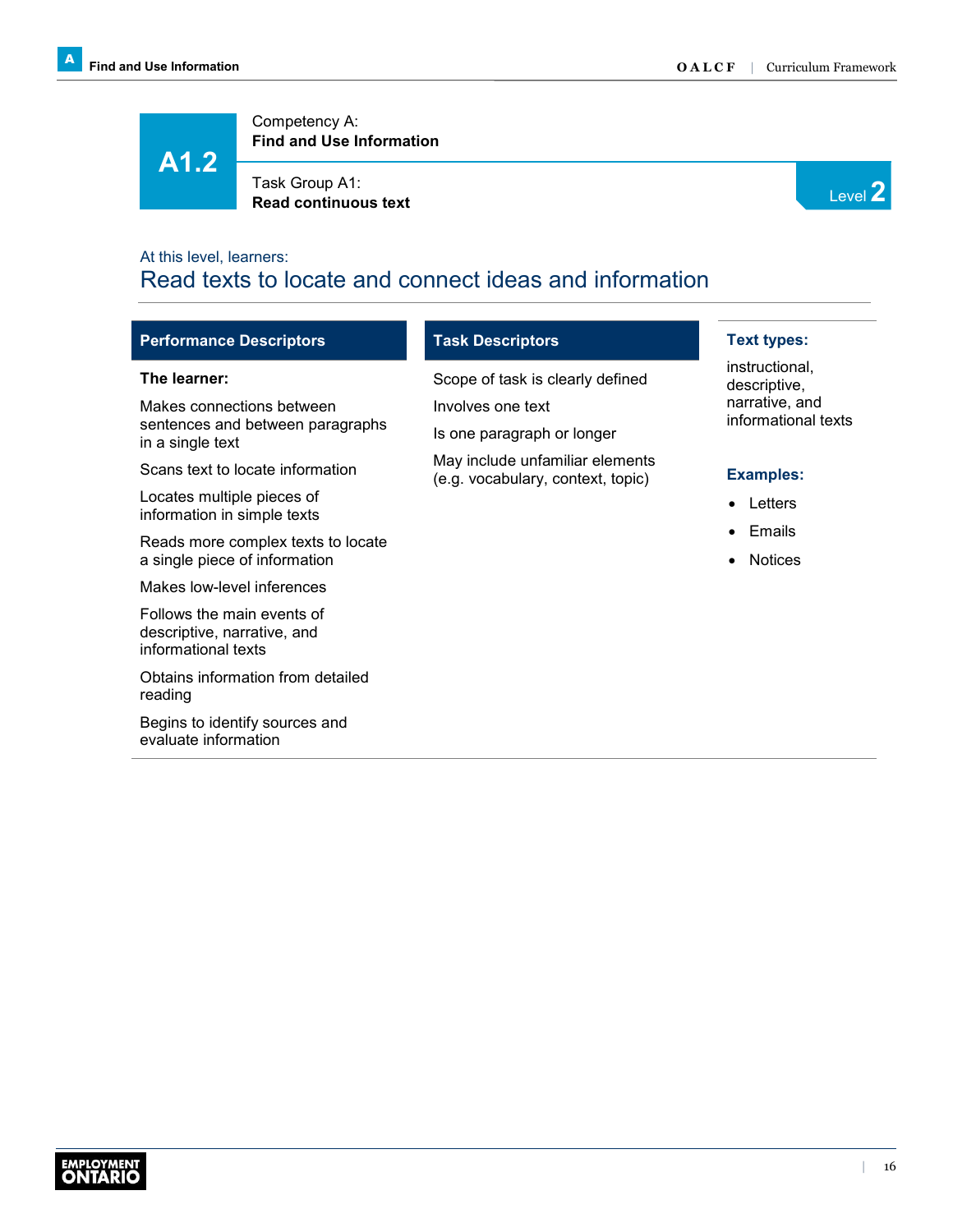| Examples of tasks learners can do at the end of Level 2:<br>Read texts to locate and connect ideas and information |   |   |           |           |  |
|--------------------------------------------------------------------------------------------------------------------|---|---|-----------|-----------|--|
| <b>Tasks</b>                                                                                                       | Е | A | <b>SS</b> | <b>PS</b> |  |
| Follow instructions in a recipe                                                                                    |   |   |           |           |  |
| Read a brief letter from a landlord about scheduled<br>maintenance and repairs                                     |   |   |           |           |  |
| Read a flyer from a municipality about the recycling program                                                       |   |   |           |           |  |
| Read a brochure to learn about a new product or piece of<br>equipment                                              |   |   |           |           |  |
| Read an email outlining project expectations                                                                       |   |   |           |           |  |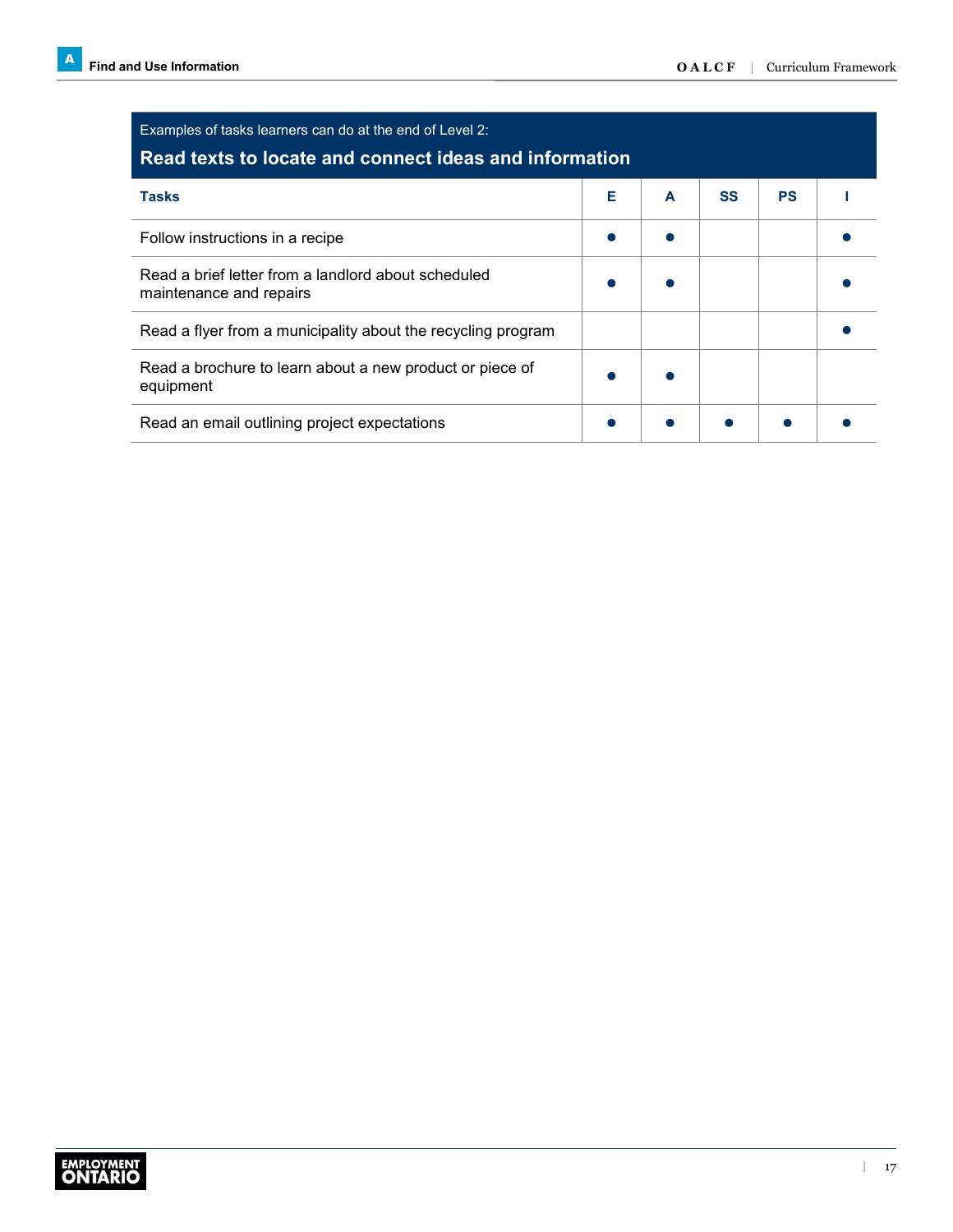# **A1.3**

Competency A: **Find and Use Information** 

Task Group A1: **Read continuous text Read continuous text A** 



#### At this level, learners:

Read longer texts to connect, evaluate, and integrate ideas and information

| <b>Performance Descriptors</b>                                                                              | <b>Task Descriptors</b>                                                                                       | <b>Text types:</b>                                                                     |
|-------------------------------------------------------------------------------------------------------------|---------------------------------------------------------------------------------------------------------------|----------------------------------------------------------------------------------------|
| The learner:<br>Integrates several pieces of<br>information from texts<br>Manages unfamiliar elements (e.g. | Scope of task may not be clearly<br>defined<br>May involve more than one text<br>Is typically longer than one | instructional,<br>descriptive,<br>narrative,<br>informational, and<br>persuasive texts |
| vocabulary, context, topic) to<br>complete tasks<br>Identifies the purpose and relevance                    | paragraph<br>May include unfamiliar elements (e.g.<br>vocabulary, context, topic)                             | <b>Examples:</b>                                                                       |
| of texts<br>Skims to get the gist of longer texts                                                           | May contain specialized vocabulary                                                                            | Newspaper<br>articles                                                                  |
| Begins to recognize bias and points<br>of view in texts                                                     |                                                                                                               | <b>Textbook entries</b><br>$\bullet$<br>Newsletter<br>$\bullet$<br>articles            |
| Infers meaning which is not explicit in<br>texts                                                            |                                                                                                               | <b>Short creative</b><br>$\bullet$<br>texts                                            |
| Compares or contrasts information<br>between two or more texts                                              |                                                                                                               |                                                                                        |
| Uses organizational features, such<br>as headings, to locate information                                    |                                                                                                               |                                                                                        |
| Follows the main events of<br>descriptive, narrative, informational,<br>and persuasive texts                |                                                                                                               |                                                                                        |
| Obtains information from detailed<br>reading                                                                |                                                                                                               |                                                                                        |
| Makes meaning of short, creative<br>texts (e.g. poems, short stories)                                       |                                                                                                               |                                                                                        |

Identifies sources, evaluates and integrates information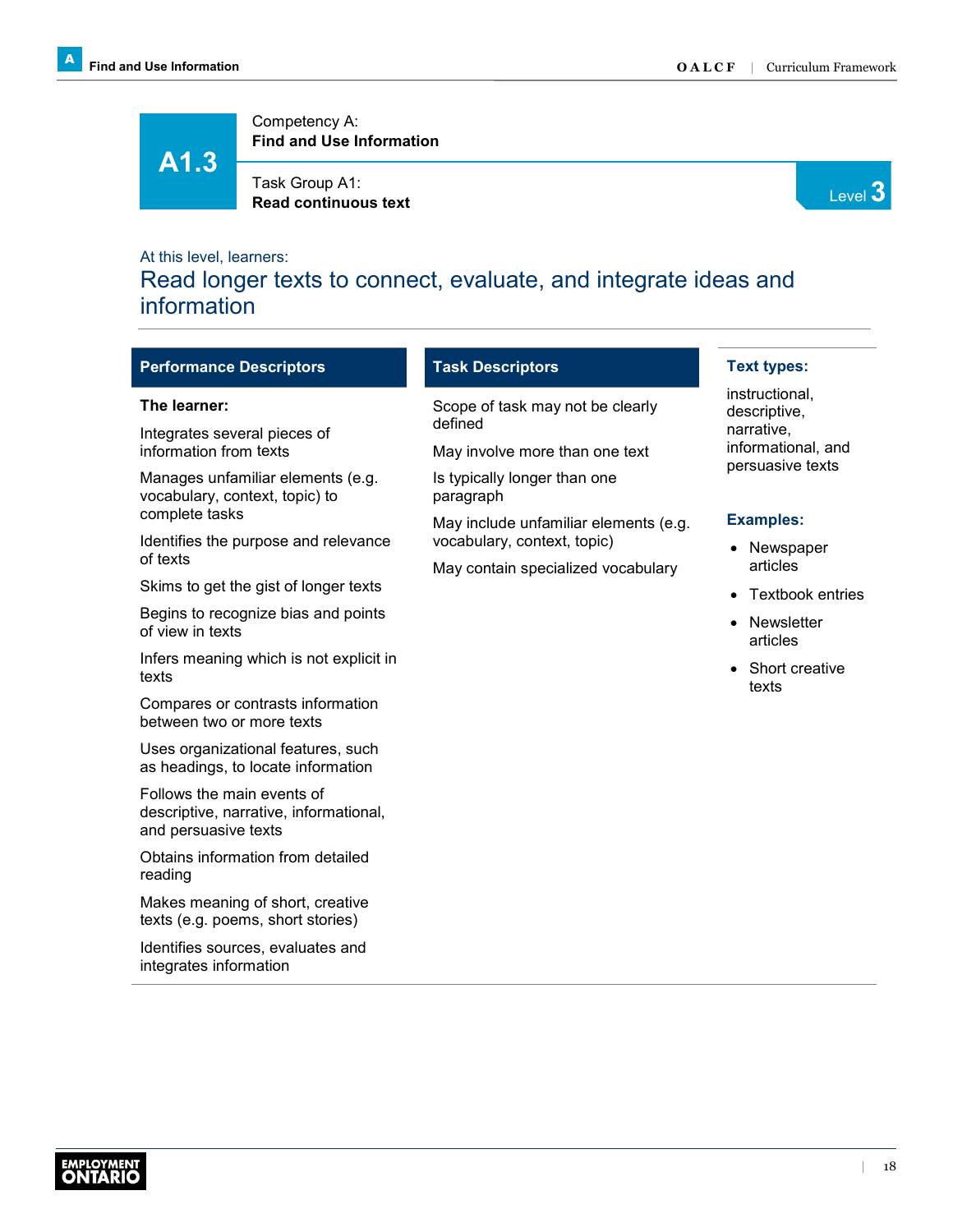| Examples of tasks learners can do at the end of Level 3:<br>Read longer texts to connect, evaluate, and integrate ideas and information |   |   |           |           |  |
|-----------------------------------------------------------------------------------------------------------------------------------------|---|---|-----------|-----------|--|
| <b>Tasks</b>                                                                                                                            | Е | A | <b>SS</b> | <b>PS</b> |  |
| Read a chapter in a textbook to learn about a topic                                                                                     |   |   |           |           |  |
| Identify the theme in a short story                                                                                                     |   |   |           |           |  |
| Read a trade magazine article to learn about industry trends                                                                            |   |   |           |           |  |
| Read a newspaper article to learn about a current political<br>situation                                                                |   |   |           |           |  |
| Read a brochure from a utility company describing rebate<br>programs                                                                    |   |   |           |           |  |
| Compare consumer reviews from a variety of web sites to<br>choose a new computer                                                        |   |   |           |           |  |
| Read an information package from a charity to decide whether<br>to make a donation                                                      |   |   |           |           |  |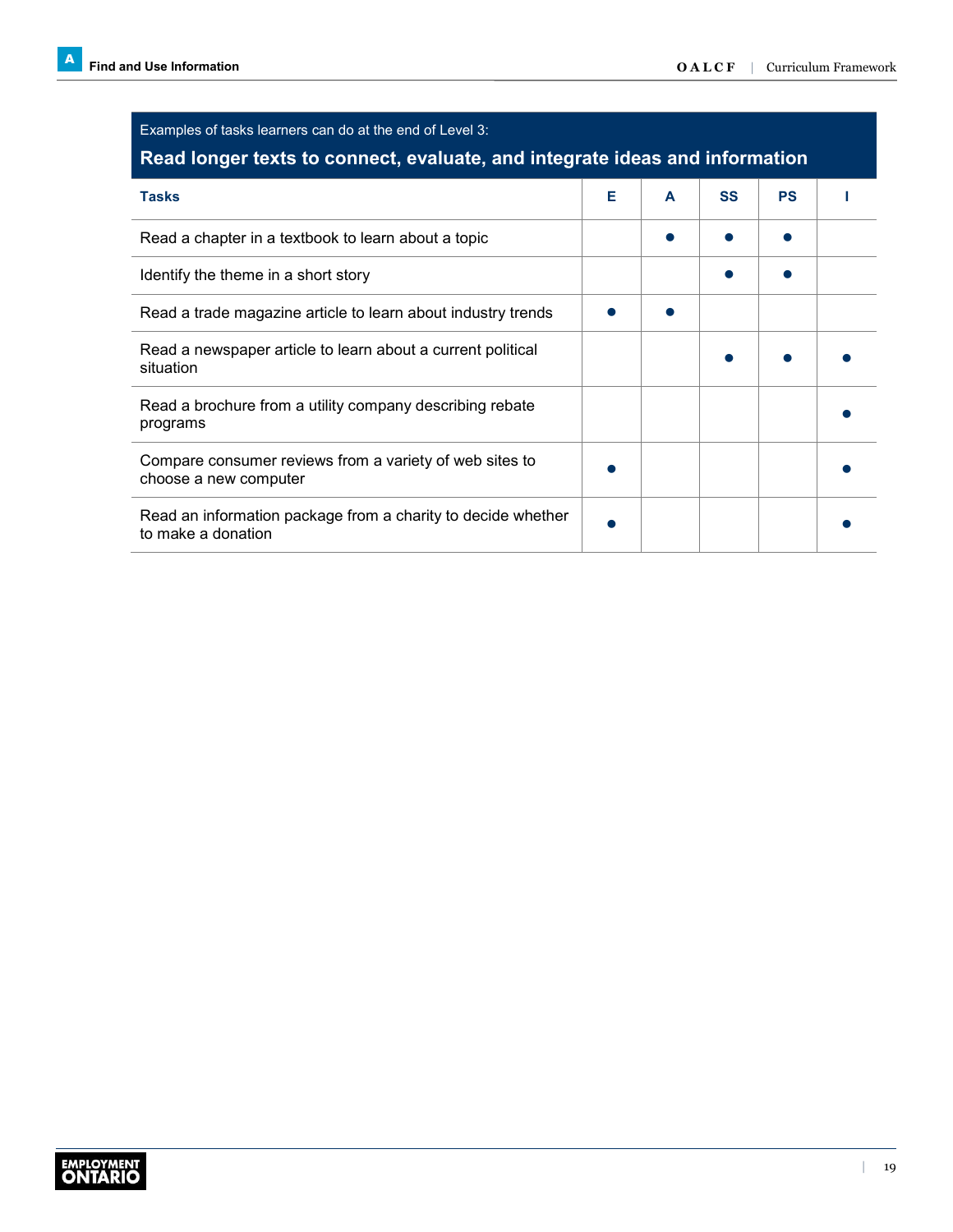**A2.1**

Competency A: **Find and Use Information** 

Task Group A2: **I** don't be used the community of the community of the community of the community of the community of the community of the community of the community of the community of the community of the community of the community of

### At this level, learners: Interpret very simple documents to locate specific details

| <b>Performance Descriptors</b>                                            | <b>Task Descriptors</b>                                            | <b>Examples:</b>   |
|---------------------------------------------------------------------------|--------------------------------------------------------------------|--------------------|
| The learner:                                                              | Scope of task is limited                                           | $\bullet$ Signs    |
| Scans to locate specific details                                          | Involves one document                                              | Labels             |
| Interprets brief text and common                                          | Contains brief text, symbols, or both                              | Lists<br>$\bullet$ |
| symbols                                                                   | Uses a very simple format                                          | Coupons            |
| Locates specific details in simple<br>documents, such as labels and signs | Contains common, familiar<br>vocabulary                            | • Simple forms     |
| Identifies how lists are organized<br>(e.g. sequential, chronological,    | Has a familiar context                                             |                    |
| alphabetical)                                                             | Addresses concrete, day-to-day                                     |                    |
| Requires support to identify sources                                      | topics                                                             |                    |
| and to evaluate and integrate                                             | Has a highly explicit purpose                                      |                    |
| information                                                               | Documents at this level may contain<br>up to one paragraph of text |                    |

# Examples of tasks learners can do at the end of Level 1:

# **Interpret very simple documents to locate specific details Tasks E A SS PS I**  Find the expiry date on a coupon **Example 2** and the expiry date on a coupon Read a parking sign to identify restrictions Interpret a WHMIS symbol on a product label Read a clothing label to identify washing instructions **All Contains to the Container of Containing** Containing to the Containing of the Containing of the Containing of the Containing of the Containing of the Containing of Verify contact information on a simple personal information form Identify books required from a reading list **Example 1** and 1 and 1 and 1 and 1 and 1 and 1 and 1 and 1 and 1 and 1 and 1 and 1 and 1 and 1 and 1 and 1 and 1 and 1 and 1 and 1 and 1 and 1 and 1 and 1 and 1 and 1 and 1 and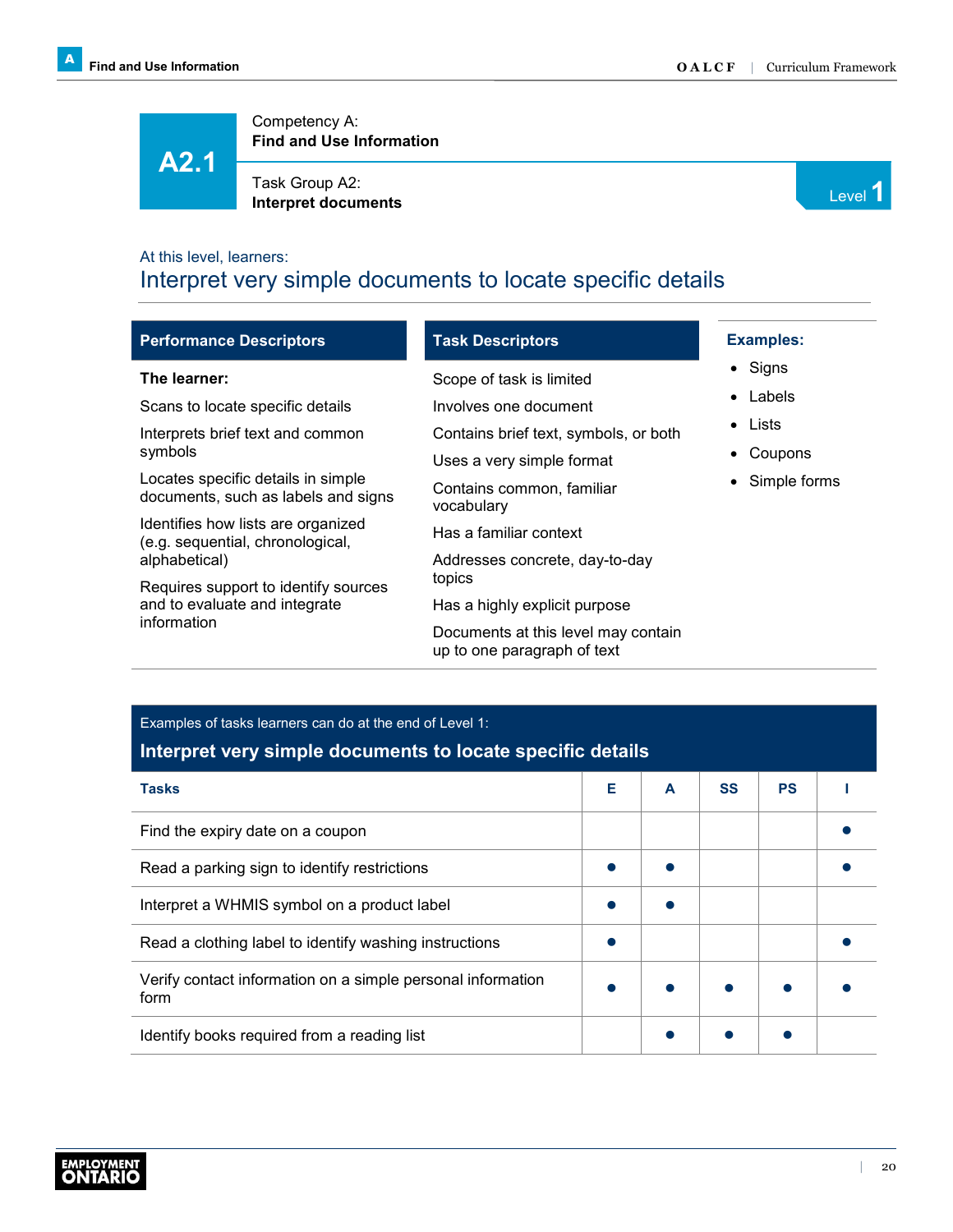**A2.2**

evaluate information

Competency A: **Find and Use Information** 

Task Group A2: **Interpret documents** Level **2**



### At this level, learners: Interpret simple documents to locate and connect information

| <b>Performance Descriptors</b>                   | <b>Task Descriptors</b>                                            | <b>Examples:</b>         |
|--------------------------------------------------|--------------------------------------------------------------------|--------------------------|
| The learner:                                     | Scope of task is clearly defined                                   | $\bullet$ Forms          |
| Performs limited searches using one              | Involves one document                                              | Tables<br>$\bullet$      |
| or two search criteria                           | Uses a simple format                                               | • Simple graphs          |
| Extracts information from tables and             | Displays a limited amount of                                       | • Street maps            |
| forms                                            | information                                                        | • Simple flow            |
| Locates information in simple graphs<br>and maps | Is typically up to one page in length                              | charts                   |
|                                                  | May include unfamiliar elements (e.g.                              | Floor plans<br>$\bullet$ |
| Uses layout to locate information                | vocabulary, context, topic)                                        |                          |
| Makes connections between parts of<br>documents  | Documents at this level may contain<br>a paragraph or more of text |                          |
| Makes low-level inferences                       |                                                                    |                          |
| Begins to identify sources and                   |                                                                    |                          |

| Examples of tasks learners can do at the end of Level 2:<br>Interpret simple documents to locate and connect information |   |   |           |           |  |
|--------------------------------------------------------------------------------------------------------------------------|---|---|-----------|-----------|--|
| <b>Tasks</b>                                                                                                             | Е | A | <b>SS</b> | <b>PS</b> |  |
| Locate fire exits on a floor plan                                                                                        |   |   |           |           |  |
| Find times and locations of classrooms on a timetable                                                                    |   |   |           |           |  |
| Review information on a job application form                                                                             |   |   |           |           |  |
| Refer to a table of contents to find the page number of a<br>troubleshooting section                                     |   |   |           |           |  |
| Interpret survey results displayed in a circle graph                                                                     |   |   |           |           |  |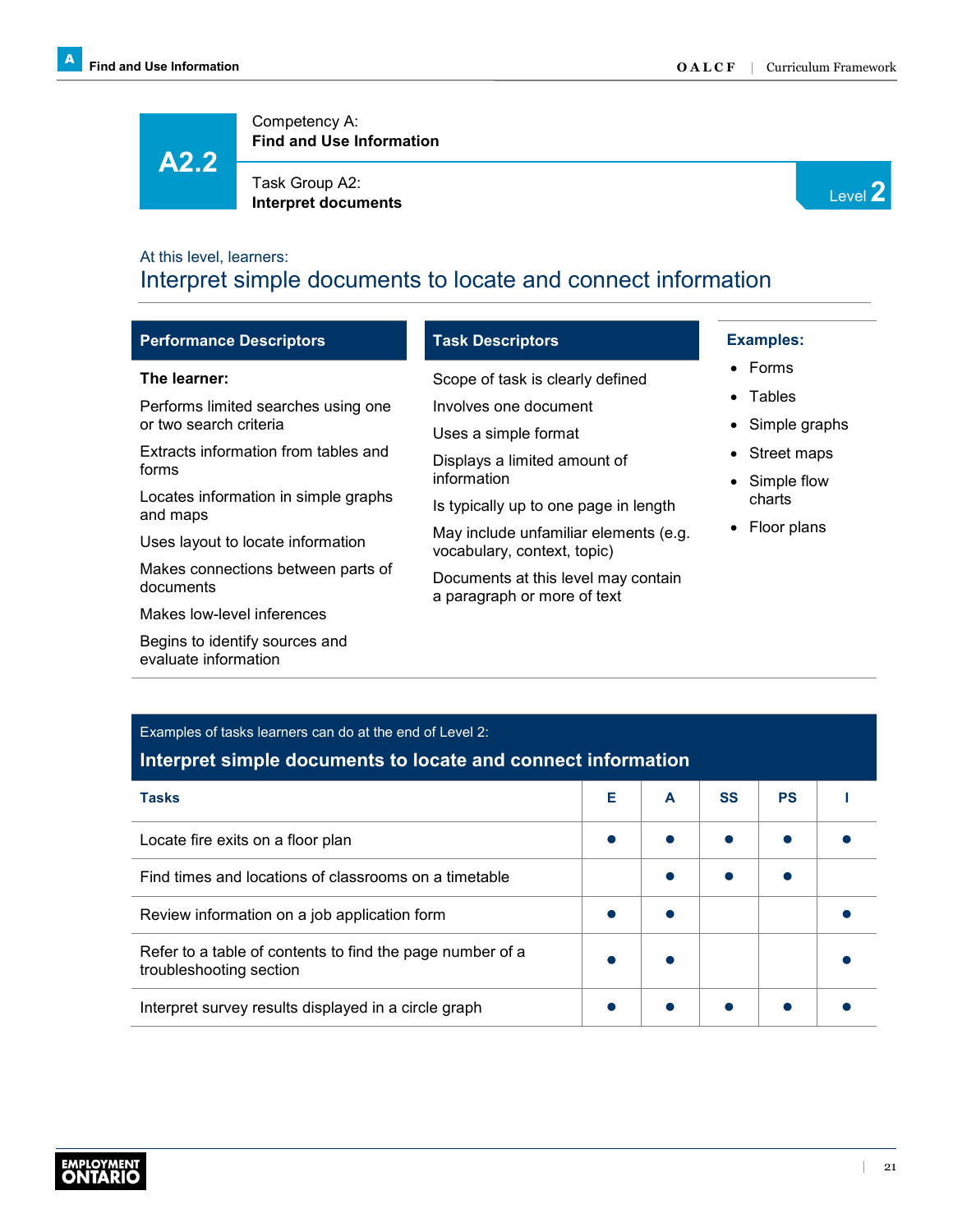# **A2.3**

Competency A: **Find and Use Information** 

Task Group A2: I ask Group Az:<br> **Interpret documents Containers** 



#### At this level, learners:

Interpret somewhat complex documents to connect, evaluate, and integrate information

| <b>Performance Descriptors</b>                                            | <b>Task Descriptors</b>                                                   | <b>Examples:</b>                          |
|---------------------------------------------------------------------------|---------------------------------------------------------------------------|-------------------------------------------|
| The learner:<br>Performs complex searches using                           | Scope of task may not be clearly<br>defined                               | Forms<br>$\bullet$<br>Tables<br>$\bullet$ |
| multiple search criteria<br>Manages unfamiliar elements (e.g.             | May involve more than one<br>document                                     | <b>Timelines</b><br>Graphs                |
| vocabulary, context, topic) to<br>complete tasks                          | Uses a somewhat complex format<br>Displays many categories of             | Maps<br>$\bullet$                         |
| Integrates several pieces of<br>information from documents                | information<br>Contains sub-headings or subparts                          | Flow charts                               |
| Compares or contrasts information<br>between two or more documents        | Can vary in length                                                        |                                           |
| Uses layout to locate information<br>Identifies the purpose and relevance | May include unfamiliar elements (e.g.<br>vocabulary, context, topic)      |                                           |
| of documents                                                              | May contain specialized vocabulary<br>Documents at this level may contain |                                           |
| Begins to recognize bias in displays,<br>such as graphs                   | a paragraph or more of text                                               |                                           |
| Makes inferences and draws<br>conclusions from information<br>displays    |                                                                           |                                           |
| Identifies sources, evaluates and<br>integrates information               |                                                                           |                                           |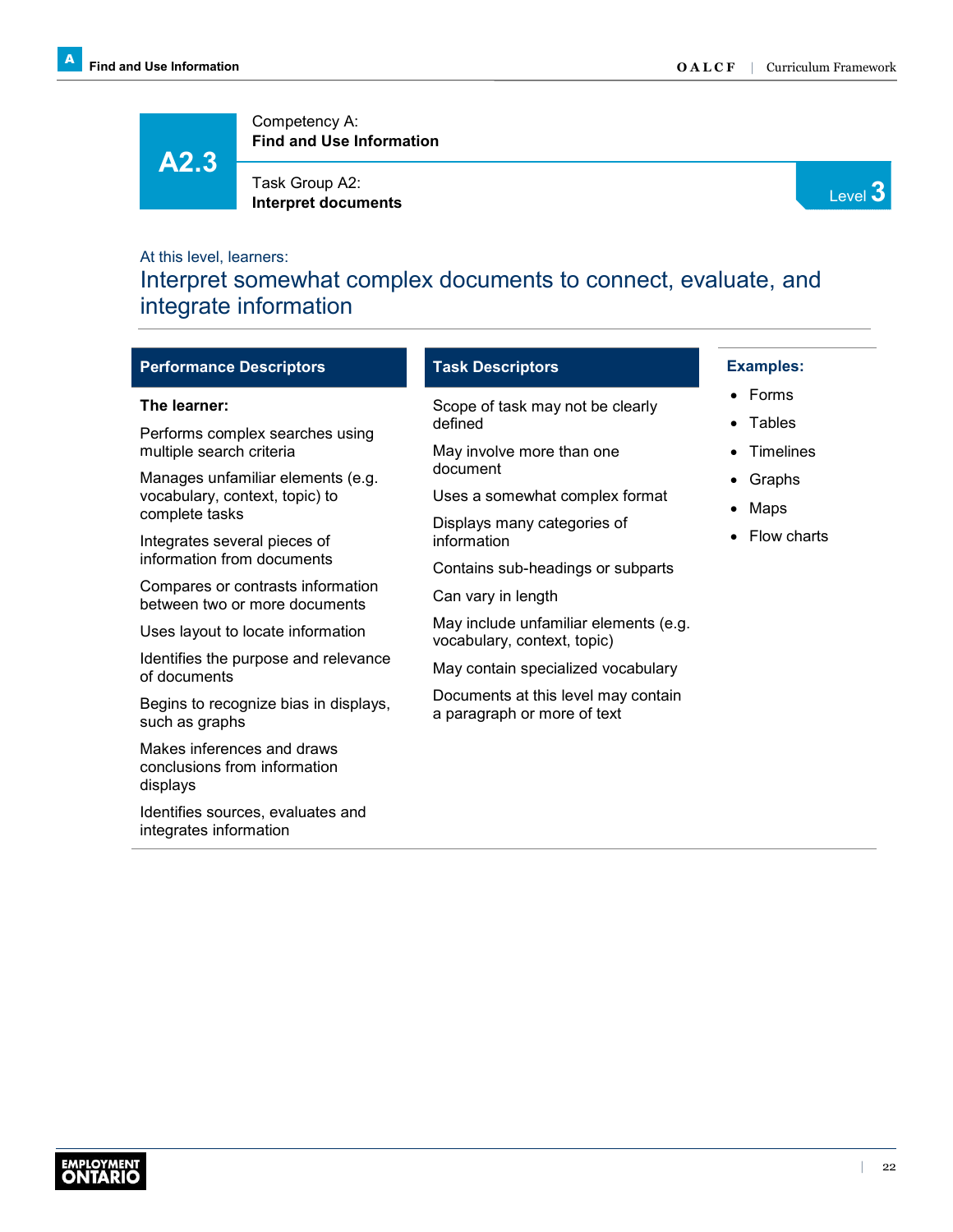| Examples of tasks learners can do at the end of Level 3:                                                |   |   |           |           |  |
|---------------------------------------------------------------------------------------------------------|---|---|-----------|-----------|--|
| Interpret somewhat complex documents to connect, evaluate, and integrate<br><b>information</b>          |   |   |           |           |  |
| <b>Tasks</b>                                                                                            | Е | A | <b>SS</b> | <b>PS</b> |  |
| Follow a flow chart to learn steps in a process                                                         |   |   |           |           |  |
| Verify accuracy of income and deductions on an income tax<br>form                                       |   |   |           |           |  |
| Compare a bus route map and a city map to locate the nearest<br>bus stop                                |   |   |           |           |  |
| Interpret a line graph to compare production rates between<br>facilities over time                      |   |   |           |           |  |
| Interpret a project plan to determine whether adjustments to<br>schedules or activities need to be made |   |   |           |           |  |
| Browse classified listings online and in newspapers to search<br>for used furniture                     |   |   |           |           |  |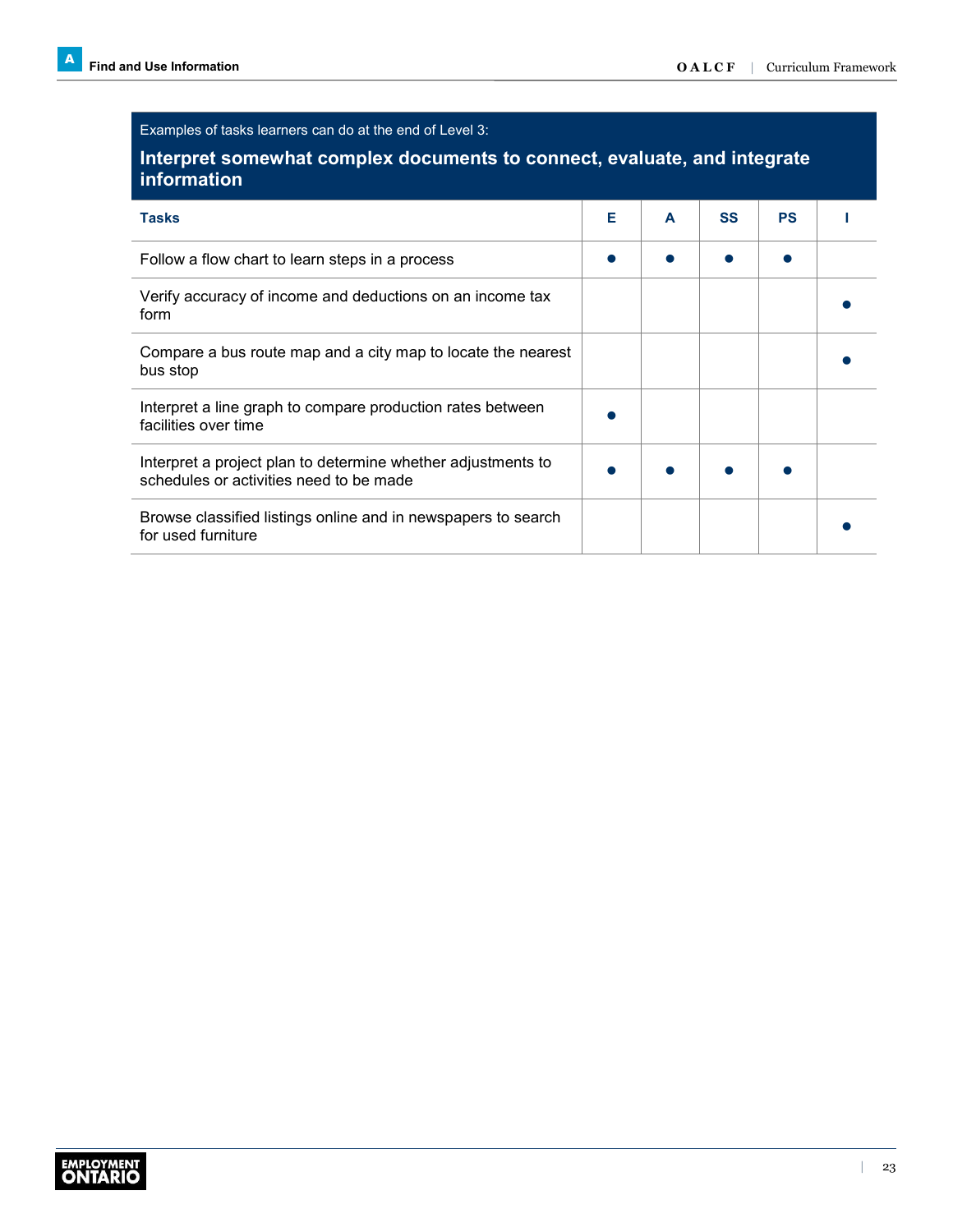#### Competency A: **Find and Use Information A3** Task Group A3: **Extract information from films, broadcasts and presentations**

# *The tasks in this task group are not rated for complexity*

| Examples of tasks learners can do at the end of this task group:                                       |   |   |           |           |  |
|--------------------------------------------------------------------------------------------------------|---|---|-----------|-----------|--|
| <b>Tasks</b>                                                                                           | Е | A | <b>SS</b> | <b>PS</b> |  |
| Watch a safety video to learn about the potential hazards in a<br>workplace                            |   |   |           |           |  |
| Observe a demonstration to learn about the uses of a new<br>product                                    |   |   |           |           |  |
| Listen to a podcast to learn about recent events                                                       |   |   |           |           |  |
| Watch an ASL vlog to learn about a health-related topic                                                |   |   |           |           |  |
| Attend a presentation to learn about a post-secondary program                                          |   |   |           |           |  |
| Watch a webinar to learn about a topic                                                                 |   |   |           |           |  |
| Attend a public panel discussion on a controversial topic to<br>learn about the different perspectives |   |   |           |           |  |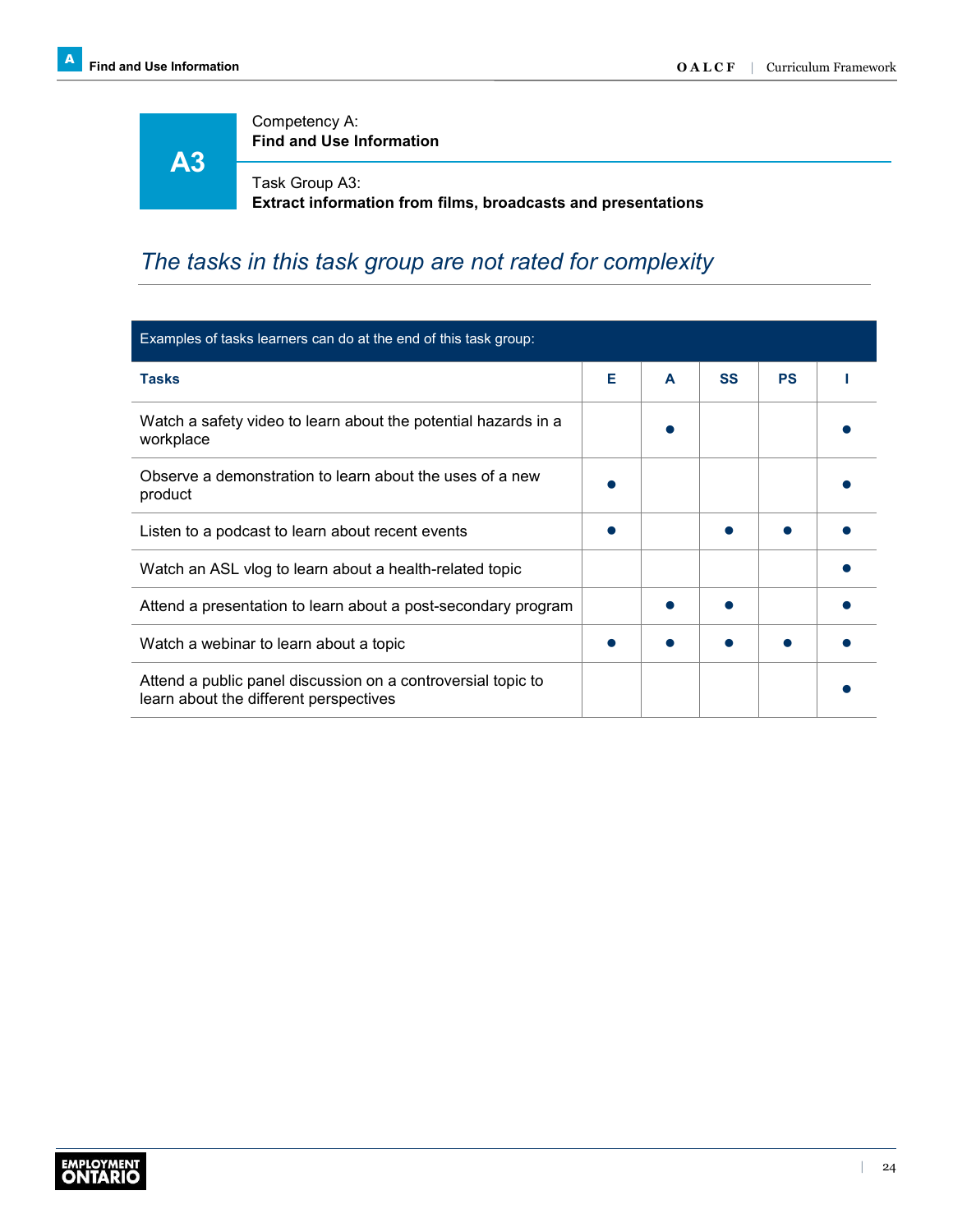# <span id="page-28-0"></span>**B** Communicate Ideas and Information

*B. Communicate Ideas and Information* comprises tasks that involve the different ways in which learners communicate. Learners need to be able to express themselves and to share ideas and information. This competency explores both verbal and written modes of communication. It also explores signed modes of communication, such as American Sign Language.

The competency *B. Communicate Ideas and Information* is organized into the following four task groups:

- B1. Interact with others
- B2. Write continuous text
- B3. Complete and create documents
- B4. Express oneself creatively

### <span id="page-28-1"></span>**B1.** Interact with others

The tasks in this group examine the ways in which adults come together to exchange information, share opinions, and explain and discuss ideas. These tasks are distinct from those within competency *F. Engage with Others*, which are primarily about achieving shared goals and outcomes.

Typical examples of interacting with others include discussing opinions, presenting information, and explaining how to carry out tasks.

#### *Indicator Overview: Interact with others*

| Level 1 | Participate in brief interactions to exchange information with one other person                                          |
|---------|--------------------------------------------------------------------------------------------------------------------------|
| Level 2 | Initiate and maintain interactions with one or more persons to discuss, explain, or exchange<br>information and opinions |
| Level 3 | Initiate and maintain lengthier interactions with one or more persons on a range of topics                               |

# <span id="page-28-2"></span>**B2.** Write continuous text

The tasks in this group focus on writing sentences and paragraphs, and involve producing both paperbased and computer-generated text. Tasks include those that are primarily functional, such as writing notes to convey information, and those aimed at expressing ideas, such as writing essays. Categorized by their various purposes, writing tasks within this group focus on, but are not limited to, generating instructional, descriptive, narrative, informational, and persuasive texts. Typical examples of writing continuous text include writing notes, emails, letters, reports, and essays.

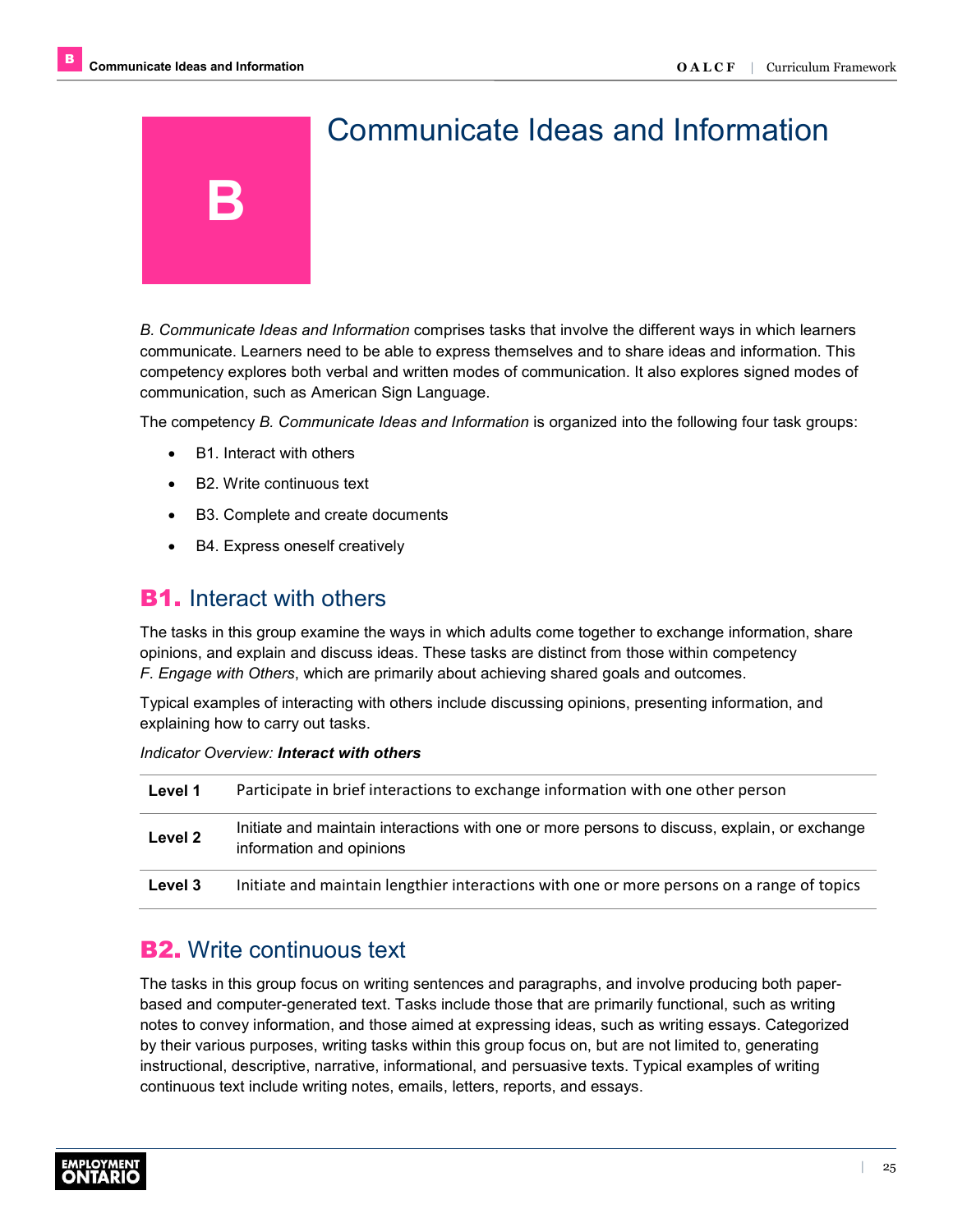Writing continuous text can also include entering sentences and paragraphs into documents. Tasks that involve producing text in fillable forms should be examined for their document use requirements within task group *B3. Complete and create documents.* Writing that is intended as self-expression, such as writing poetry and making journal entries, is captured within task group *B4. Express oneself creatively*.

#### *Indicator Overview: Write continuous text*

| Level 1 | Write brief texts to convey simple ideas and factual information |
|---------|------------------------------------------------------------------|
| Level 2 | Write texts to explain and describe information and ideas        |
| Level 3 | Write longer texts to present information, ideas, and opinions   |

### <span id="page-29-0"></span>**B3.** Complete and create documents

Documents refer to material that is organized as non-continuous text and in which information is displayed using graphic elements. Documents make use of different formats and structures, and can include lists, tables, forms, diagrams, and maps.

Documents can be

- Matrix documents organized by using list structure, such as tables
- Graphic documents that provide a visual summary of quantitative information, such as circle graphs, bar charts, and line graphs
- Locative documents that show the location in space of persons, places, or things, such as maps, or that depict characteristics of different geographic regions, such as a population's characteristics
- Entry documents that require the reader to provide information
- Combination documents, each with two or more displays that must be interpreted together. For example, learners must read and understand map and graph legends to use maps and graphs.<sup>2</sup>

Typical examples of completing a document include filling out a form and entering information into a table. Examples of creating a document include generating a list and drawing a map or diagram.

Completing documents can entail producing continuous text. Tasks that involve writing sentences and paragraphs should be examined for their writing requirements within task group *B2. Write continuous text*.

Some document creation tasks have significant numeracy requirements; creating graphs and scale drawings are two such examples. In addition to appearing alongside other drawings in this task group, creating scale drawings can be found in *C3. Use measures.* The demands associated with creating graphs are captured in task group *C4. Manage data*.

<sup>2</sup> Murray, T.S., Clermont, Y., Binkley, M. (2005). *International Adult Literacy Survey. Measuring Adult Literacy and Life Skills: New Frameworks for Assessment.* Statistics Canada Catalogue 89-552-MIE, no.13.

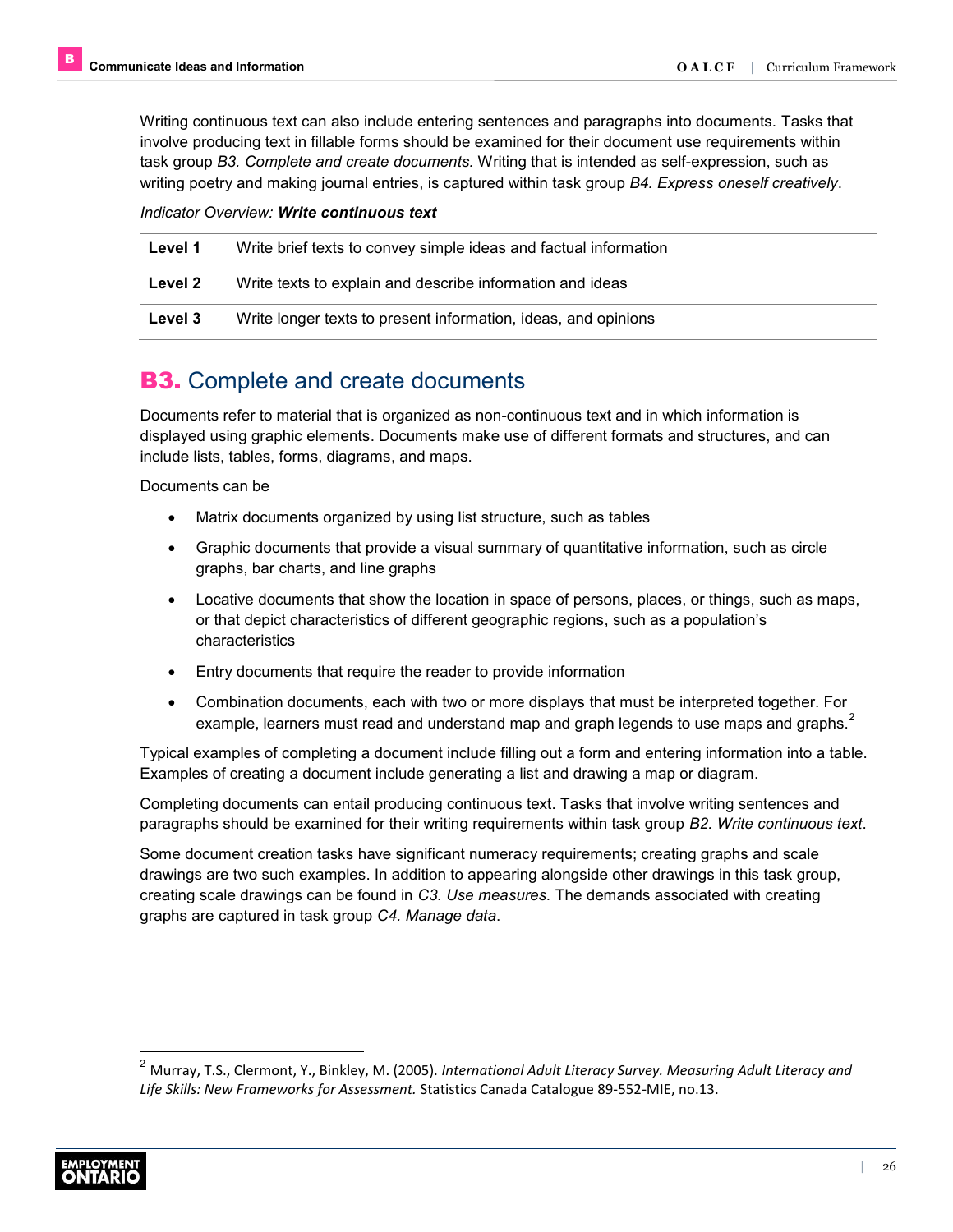#### *Indicator Overview: Complete and create documents*

| Level 1 | Make straightforward entries to complete very simple documents                       |
|---------|--------------------------------------------------------------------------------------|
|         | Create very simple documents to display and organize a limited amount of information |
| Level 2 | Use layout to determine where to make entries in simple documents                    |
|         | Create simple documents to sort, display, and organize information                   |
|         | Decide what, where, and how to enter information in somewhat complex documents       |
| Level 3 | Create more complex documents to sort, display, and organize information             |

# <span id="page-30-0"></span>**B4.** Express oneself creatively

This task group encompasses both print and non-print communication that is intended primarily as a means of self-expression. Typical examples include maintaining personal blogs and journals, creating collages that depict personal goals, and relating stories and poems.

The tasks in this group are not rated for complexity, since personal and creative expression is appropriate for learners at all Levels.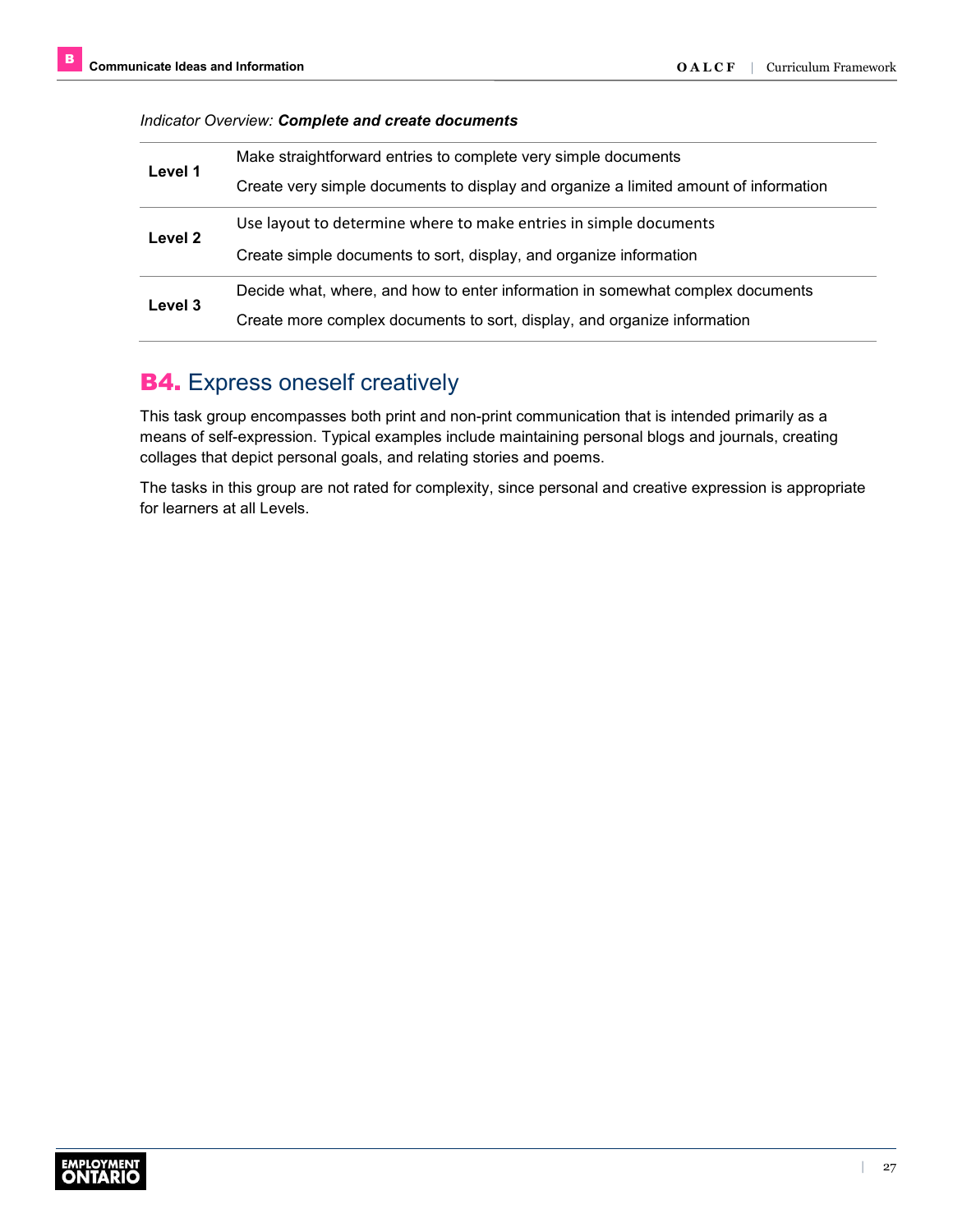**B1.1**

Competency B: **Communicate Ideas and Information** 

Task Group B1: **I** ask Group B1:<br>**Interact with others Level 1** 

#### At this level, learners:

Participate in brief interactions to exchange information with one other person

| <b>Performance Descriptors</b>                                                                                                                      | <b>Task Descriptors</b>                                                    | <b>Interaction Types:</b>                              |
|-----------------------------------------------------------------------------------------------------------------------------------------------------|----------------------------------------------------------------------------|--------------------------------------------------------|
| The learner:                                                                                                                                        | Scope of task is limited                                                   | Exchange<br>٠<br>information                           |
| Conveys information on familiar<br>topics                                                                                                           | Involves one other person<br>Is brief                                      | Give instructions<br>$\bullet$<br>Provide<br>$\bullet$ |
| Shows an awareness of factors such<br>as social, linguistic, and cultural<br>differences that affect interactions in<br>brief exchanges with others | Addresses a familiar audience<br>Contains concrete and familiar<br>content | directions<br>State<br>$\bullet$<br>preferences        |
| Chooses appropriate language in<br>exchanges with clearly defined<br>purposes                                                                       | Has a highly explicit purpose<br>Is informal                               |                                                        |
| Participates in short, simple<br>exchanges                                                                                                          |                                                                            |                                                        |
| Gives short, straightforward<br>instructions or directions                                                                                          |                                                                            |                                                        |
| Speaks or signs clearly in a focused<br>and organized way                                                                                           |                                                                            |                                                        |
| Repeats or questions to confirm<br>understanding                                                                                                    |                                                                            |                                                        |
| Uses and interprets non-verbal cues<br>(e.g. body language, facial<br>expressions, gestures)                                                        |                                                                            |                                                        |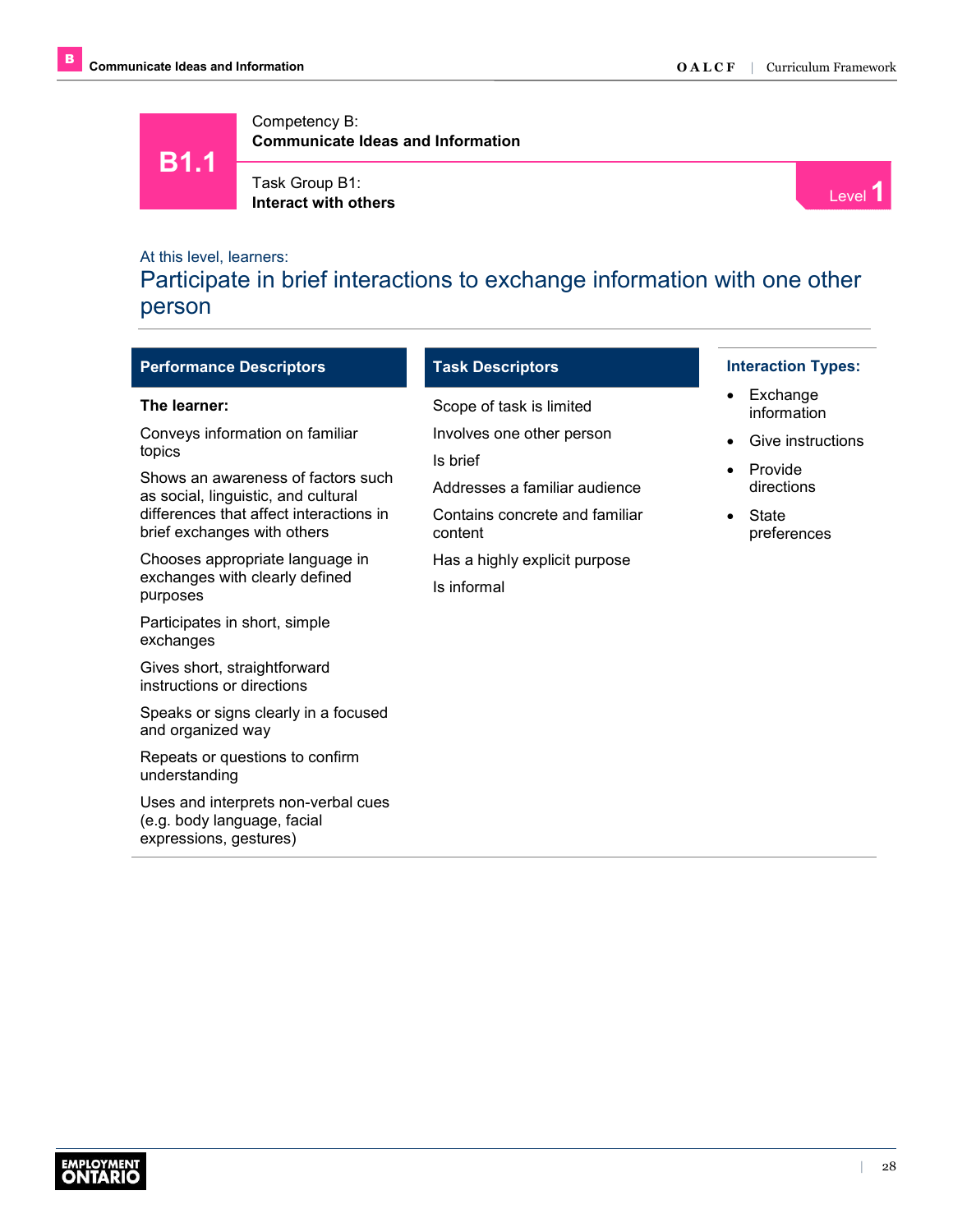| Examples of tasks learners can do at the end of Level 1:<br>Participate in brief interactions to exchange information with one other person |   |   |           |           |  |
|---------------------------------------------------------------------------------------------------------------------------------------------|---|---|-----------|-----------|--|
| <b>Tasks</b>                                                                                                                                | Е | A | <b>SS</b> | <b>PS</b> |  |
| Ask for directions to a supplier                                                                                                            |   |   |           |           |  |
| Make an appointment                                                                                                                         |   |   |           |           |  |
| Relate a personal experience during a conversation                                                                                          |   |   |           |           |  |
| Explain how to use a photocopier                                                                                                            |   |   |           |           |  |
| Describe a routine task                                                                                                                     |   |   |           |           |  |
| State a food preference when ordering in a restaurant                                                                                       |   |   |           |           |  |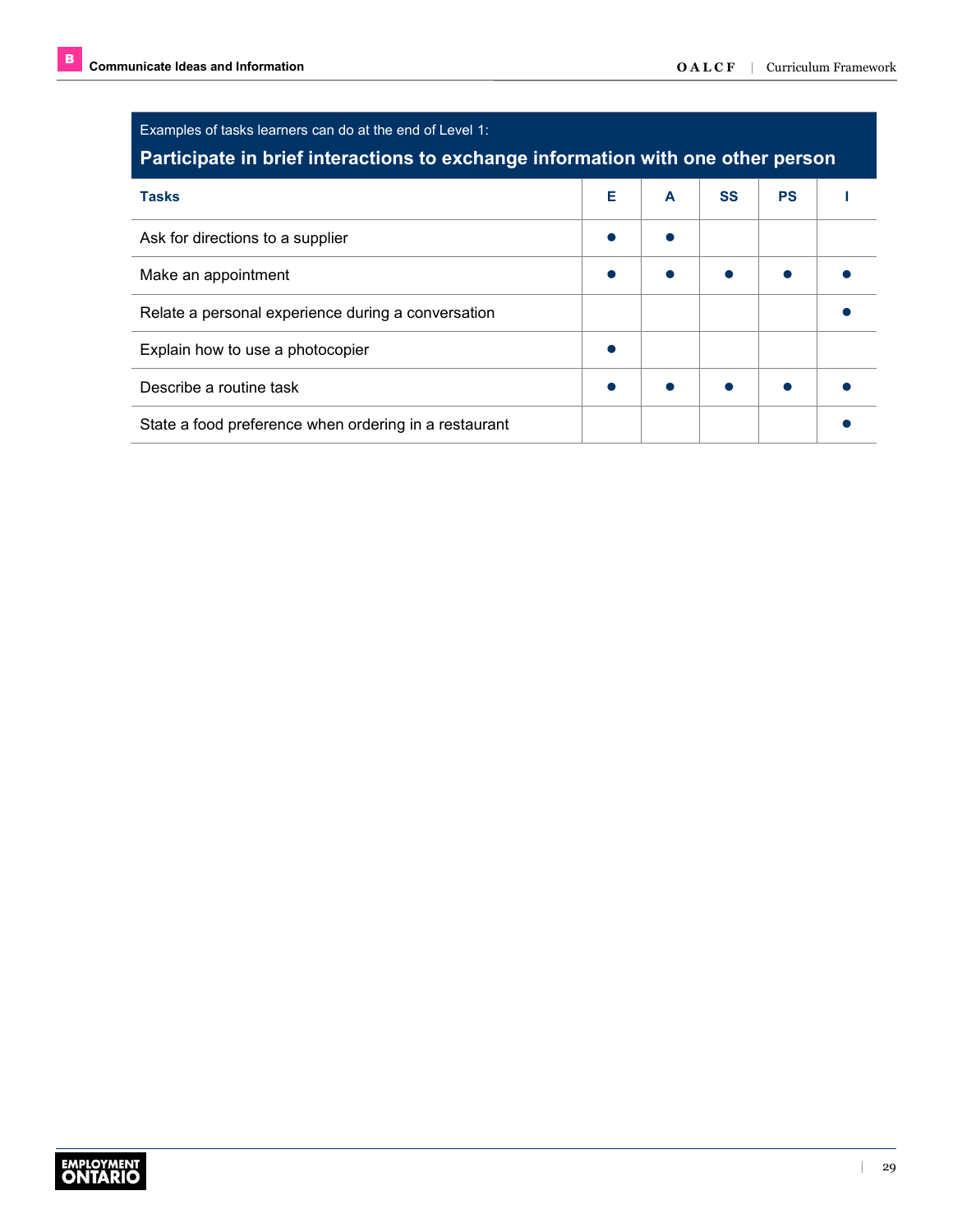

Competency B: **Communicate Ideas and Information** 

Task Group B1: **Interact with others and the contract with others in the contract with others and the contract with others and the contract with others and the contract with others and the contract with others and the contract with other** 



#### At this level, learners:

Initiate and maintain interactions with one or more persons to discuss, explain, or exchange information and opinions

| <b>Performance Descriptors</b>                                                                                                                                  | <b>Task Descriptors</b>                                              | <b>Interaction Types:</b>      |
|-----------------------------------------------------------------------------------------------------------------------------------------------------------------|----------------------------------------------------------------------|--------------------------------|
| The learner:                                                                                                                                                    | Scope of task is clearly defined                                     | Share ideas and<br>information |
| Shows an awareness of factors that<br>affect interactions, such as<br>differences in opinions and ideas,<br>and social, linguistic, and cultural<br>differences | Involves one or more persons                                         | Exchange                       |
|                                                                                                                                                                 | Can vary in length                                                   | opinions                       |
|                                                                                                                                                                 | Addresses a familiar or unfamiliar<br>audience                       | Explain and<br>discuss ideas   |
| Demonstrates some ability to use<br>tone appropriately                                                                                                          | May include unfamiliar elements (e.g.<br>vocabulary, context, topic) |                                |
| Uses strategies to maintain                                                                                                                                     | Has a clear, well-defined purpose                                    |                                |
| communication, such as encouraging<br>responses from others and asking<br>questions                                                                             | Is informal                                                          |                                |
| Speaks or signs clearly in a focused<br>and organized way                                                                                                       |                                                                      |                                |
| Rephrases to confirm or increase<br>understanding                                                                                                               |                                                                      |                                |
| Uses and interprets non-verbal cues<br>(e.g. body language, facial<br>expressions, gestures)                                                                    |                                                                      |                                |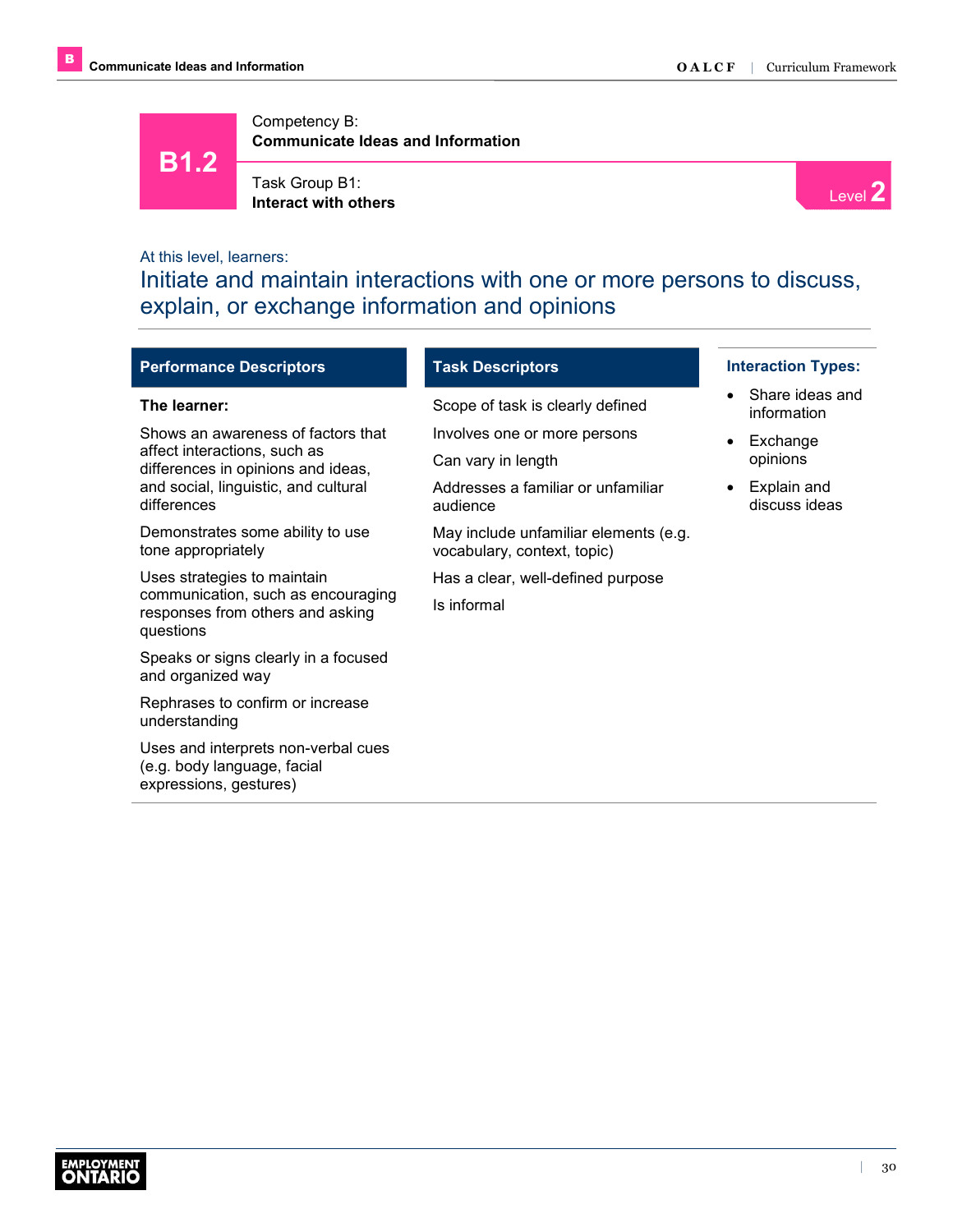Examples of tasks learners can do at the end of Level 2:

### **Initiate and maintain interactions with one or more persons to discuss, explain, or exchange information and opinions**

| <u>ovonango mnomnation ana opimono</u>                                            |   |   |           |           |  |
|-----------------------------------------------------------------------------------|---|---|-----------|-----------|--|
| <b>Tasks</b>                                                                      | Е | A | <b>SS</b> | <b>PS</b> |  |
| Make a suggestion to improve the learning environment, and<br>provide a rationale |   |   |           |           |  |
| Brainstorm to generate solutions to a problem                                     |   |   |           |           |  |
| Discuss various approaches to a project and express opinions                      |   |   |           |           |  |
| Share an opinion about the outcomes of a recent election                          |   |   |           |           |  |
| Explain safety procedures to a co-worker, and answer<br>questions                 |   |   |           |           |  |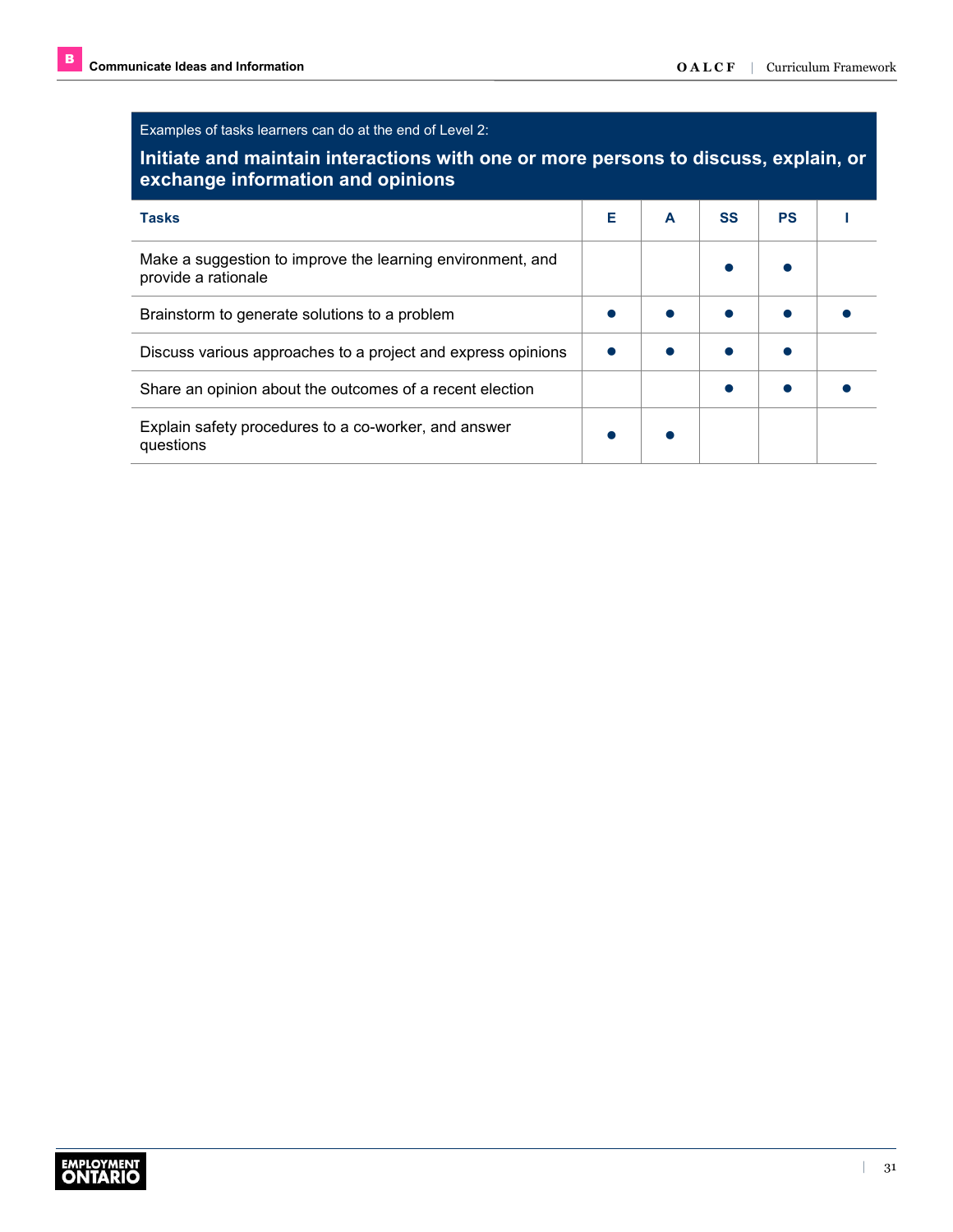**B1.3**

Competency B: **Communicate Ideas and Information** 

Task Group B1: **I** ask Group B1:<br>**Interact with others Contract with others** 



#### At this level, learners:

Initiate and maintain lengthier interactions with one or more persons on a range of topics

| <b>Performance Descriptors</b>                                                                                                                                 | <b>Task Descriptors</b>                                                                     | <b>Interaction Types:</b>                                                         |
|----------------------------------------------------------------------------------------------------------------------------------------------------------------|---------------------------------------------------------------------------------------------|-----------------------------------------------------------------------------------|
| The learner:                                                                                                                                                   | Scope of task may not be clearly<br>defined                                                 | Share ideas and<br>information                                                    |
| Shows an awareness of factors that<br>affect interactions, such as<br>differences in opinion and ideas, and<br>social, linguistic, and cultural<br>differences | Involves one or more persons<br>Is longer in duration<br>Addresses a familiar or unfamiliar | Exchange<br>$\bullet$<br>opinions<br>Explain and<br>$\bullet$<br>discuss concepts |
| Manages unfamiliar elements (e.g.<br>vocabulary, context, topic) to<br>complete tasks                                                                          | audience<br>May include unfamiliar elements (e.g.<br>vocabulary, context, topic)            | Give<br>$\bullet$<br>presentations                                                |
| Participates in lengthier exchanges<br>to problem solve and explore issues                                                                                     | May require specialized vocabulary<br>Requires varied communication                         | Participate in<br>$\bullet$<br>interviews                                         |
| Varies speed, tone, and emphasis to<br>increase effectiveness of exchanges<br>Uses strategies to maintain                                                      | approaches                                                                                  |                                                                                   |
| communication, such as encouraging<br>responses from others and asking<br>questions                                                                            |                                                                                             |                                                                                   |
| Speaks or signs clearly in a focused<br>and organized way<br>Chooses appropriate strategies to                                                                 |                                                                                             |                                                                                   |
| check and increase understanding<br>Uses and interprets non-verbal cues<br>(e.g. body language, facial                                                         |                                                                                             |                                                                                   |

expressions, gestures)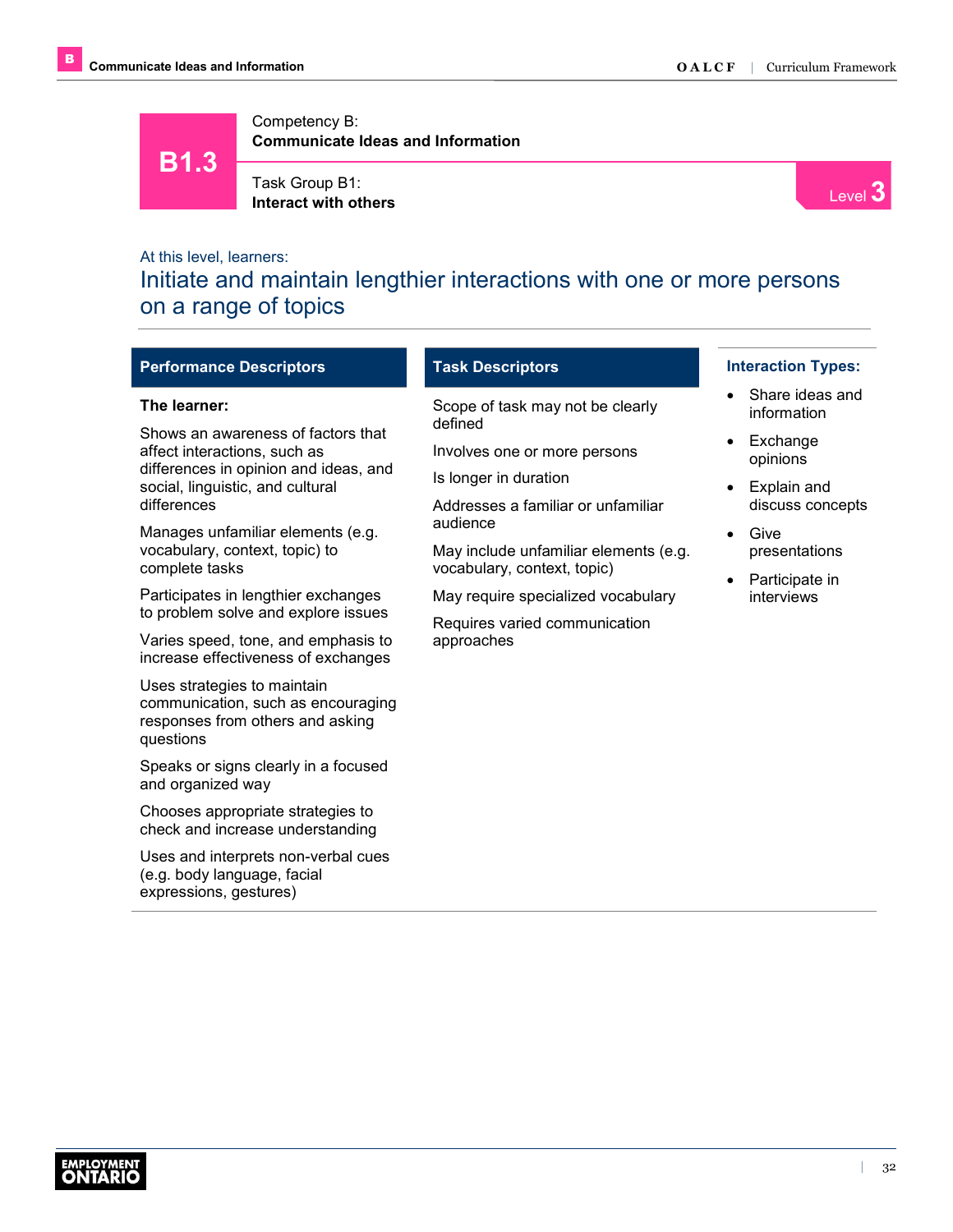Examples of tasks learners can do at the end of Level 3:

## **Initiate and maintain lengthier interactions with one or more persons on a range of topics**

| $\sim$ $\sim$ $\sim$ $\sim$                                                                   |   |   |    |           |  |
|-----------------------------------------------------------------------------------------------|---|---|----|-----------|--|
| <b>Tasks</b>                                                                                  | Е | A | SS | <b>PS</b> |  |
| Participate in a job interview                                                                |   |   |    |           |  |
| Present project results to peers                                                              |   |   |    |           |  |
| Negotiate with a service provider to obtain a discount                                        |   |   |    |           |  |
| Discuss and support opinions in extended exchanges with<br>peers during an online course      |   |   |    |           |  |
| Explore concepts in an extended discussion about politics,<br>comparing and contrasting ideas |   |   |    |           |  |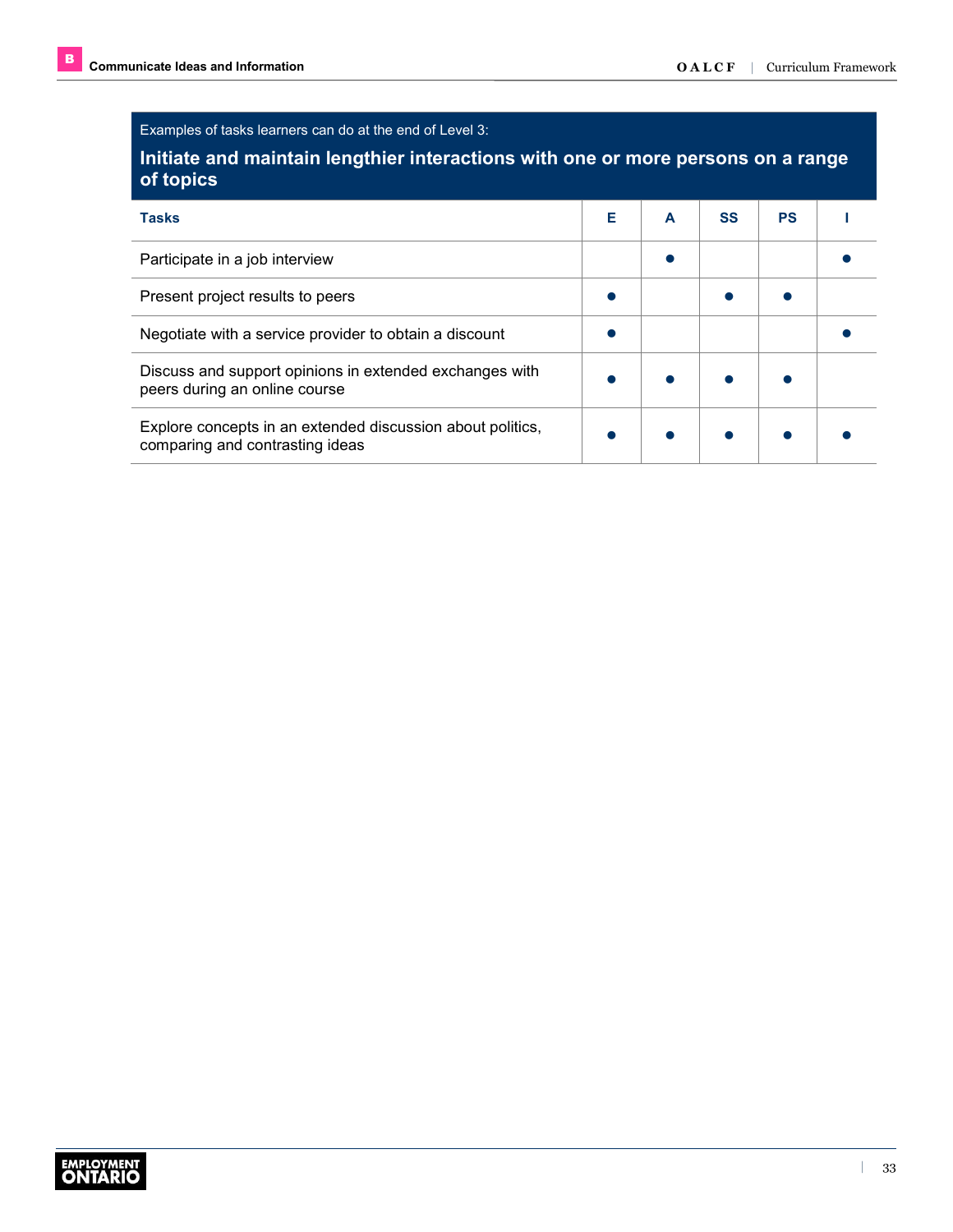**B2.1**

Competency B: **Communicate Ideas and Information** 



Task Group B2:

# **Write continuous text 1 ask Group B2:** Level **1**

# At this level, learners: Write brief texts to convey simple ideas and factual information

| <b>Performance Descriptors</b>                       | <b>Task Descriptors</b>                  | <b>Text types:</b>                          |
|------------------------------------------------------|------------------------------------------|---------------------------------------------|
| The learner:                                         | Scope of task is limited                 | instructional,<br>descriptive,              |
| Writes simple texts to request,<br>remind, or inform | Addresses concrete, day-to-day<br>topics | narrative, and brief<br>informational texts |
| Conveys simple ideas and factual                     | Addresses a small, familiar audience     |                                             |
| information<br>Is informal                           |                                          | <b>Examples:</b>                            |
| Demonstrates a limited<br>understanding of sequence  | Is up to a paragraph in length           | <b>Notes</b>                                |
| Uses sentence structure, upper and                   | Has a familiar context                   | <b>Brief emails</b>                         |
| lower case, and basic punctuation                    | Has a highly explicit purpose            | <b>Directions</b>                           |
| Uses highly familiar vocabulary                      |                                          | Instructions                                |
|                                                      |                                          | Text messages                               |

# Examples of tasks learners can do at the end of Level 1: **Write brief texts to convey simple ideas and factual information**

| <b>Tasks</b>                                         | Е | A | <b>SS</b> | <b>PS</b> |  |
|------------------------------------------------------|---|---|-----------|-----------|--|
| Write a reminder note about upcoming plans           |   |   |           |           |  |
| Write a thank you note                               |   |   |           |           |  |
| Write a brief email to request information           |   |   |           |           |  |
| Write a telephone message                            |   |   |           |           |  |
| Write instructions to describe a simple procedure    |   |   |           |           |  |
| Send a text message with directions to a destination |   |   |           |           |  |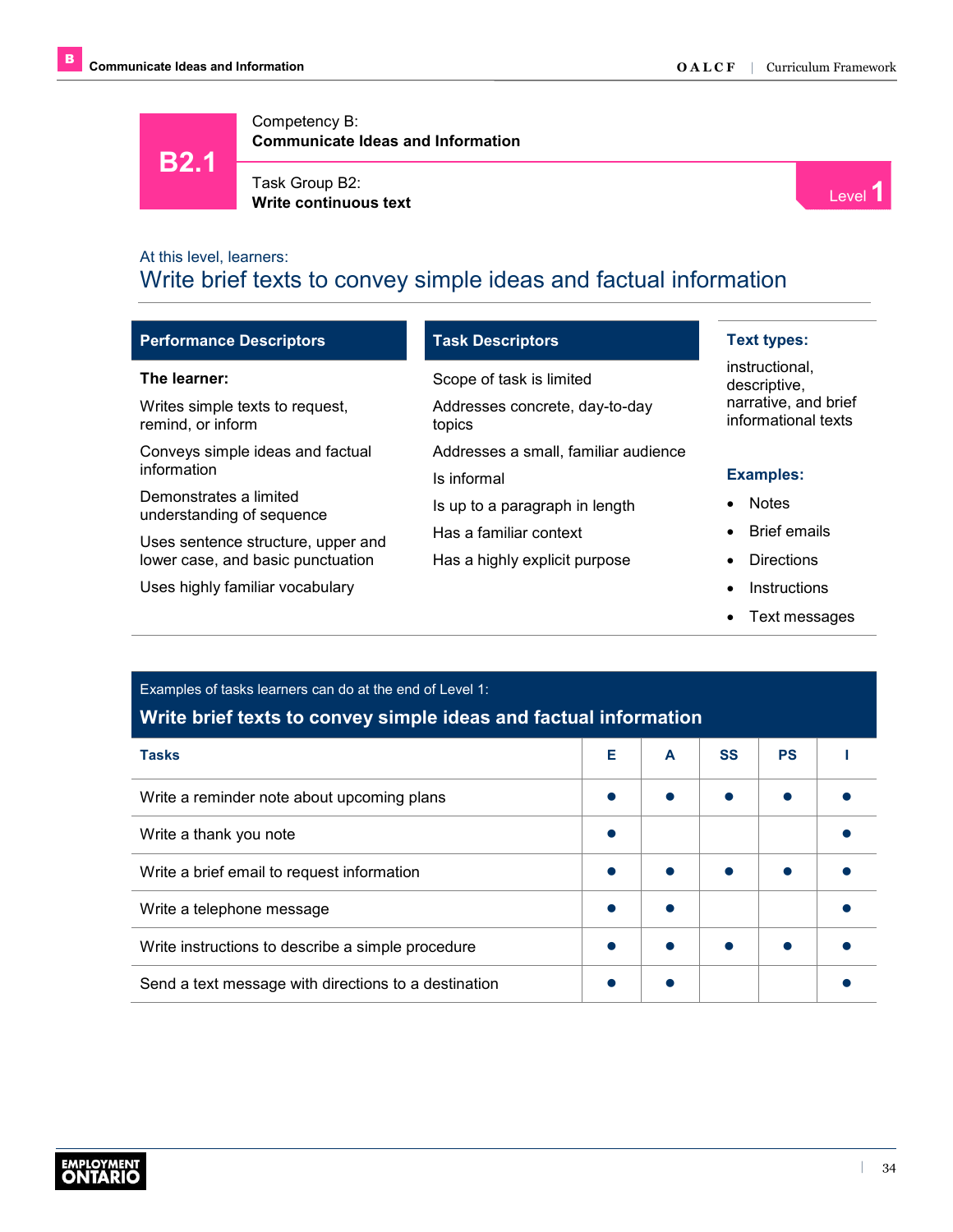**B2.2**

Competency B: **Communicate Ideas and Information** 

Task Group B2:



# At this level, learners: Write texts to explain and describe information and ideas

| <b>Performance Descriptors</b>                                                   | <b>Task Descriptors</b>                                                              | <b>Text types:</b>                    |
|----------------------------------------------------------------------------------|--------------------------------------------------------------------------------------|---------------------------------------|
| The learner:                                                                     | Scope of task is clearly defined                                                     | instructional,<br>descriptive,        |
| Writes texts to explain or describe                                              | Content of writing is routine                                                        | narrative, and<br>informational texts |
| Conveys intended meaning on<br>familiar topics for a limited range of            | Addresses a familiar or unfamiliar<br>audience                                       |                                       |
| purposes and audiences                                                           | Requires a degree of formality, such                                                 | <b>Examples:</b>                      |
| Begins to sequence writing with<br>some attention to organizing                  | as appropriate tone                                                                  |                                       |
| Is one paragraph or longer<br>principles (e.g. time, importance)                 |                                                                                      | <b>Brief letters</b>                  |
| Connects ideas using paragraph<br>structure                                      | Requires organization to support the<br>message (e.g. sentence order,<br>paragraphs) | <b>Notices</b>                        |
| Uses a limited range of vocabulary<br>and punctuation appropriate to the<br>task | May include unfamiliar elements (e.g.<br>vocabulary, context, topic)                 |                                       |
| Begins to select words and tone<br>appropriate to the task                       |                                                                                      |                                       |
| Begins to organize writing to<br>communicate effectively                         |                                                                                      |                                       |

| Examples of tasks learners can do at the end of Level 2:<br>Write texts to explain and describe information and ideas |   |   |           |           |  |
|-----------------------------------------------------------------------------------------------------------------------|---|---|-----------|-----------|--|
| <b>Tasks</b>                                                                                                          | Е | A | <b>SS</b> | <b>PS</b> |  |
| Write a notice to advertise an event                                                                                  |   |   |           |           |  |
| Write an email to explain steps involved in a project                                                                 |   |   |           |           |  |
| Write a letter to request a refund for a product                                                                      |   |   |           |           |  |
| Write an email explaining why an extension is needed on an<br>assignment                                              |   |   |           |           |  |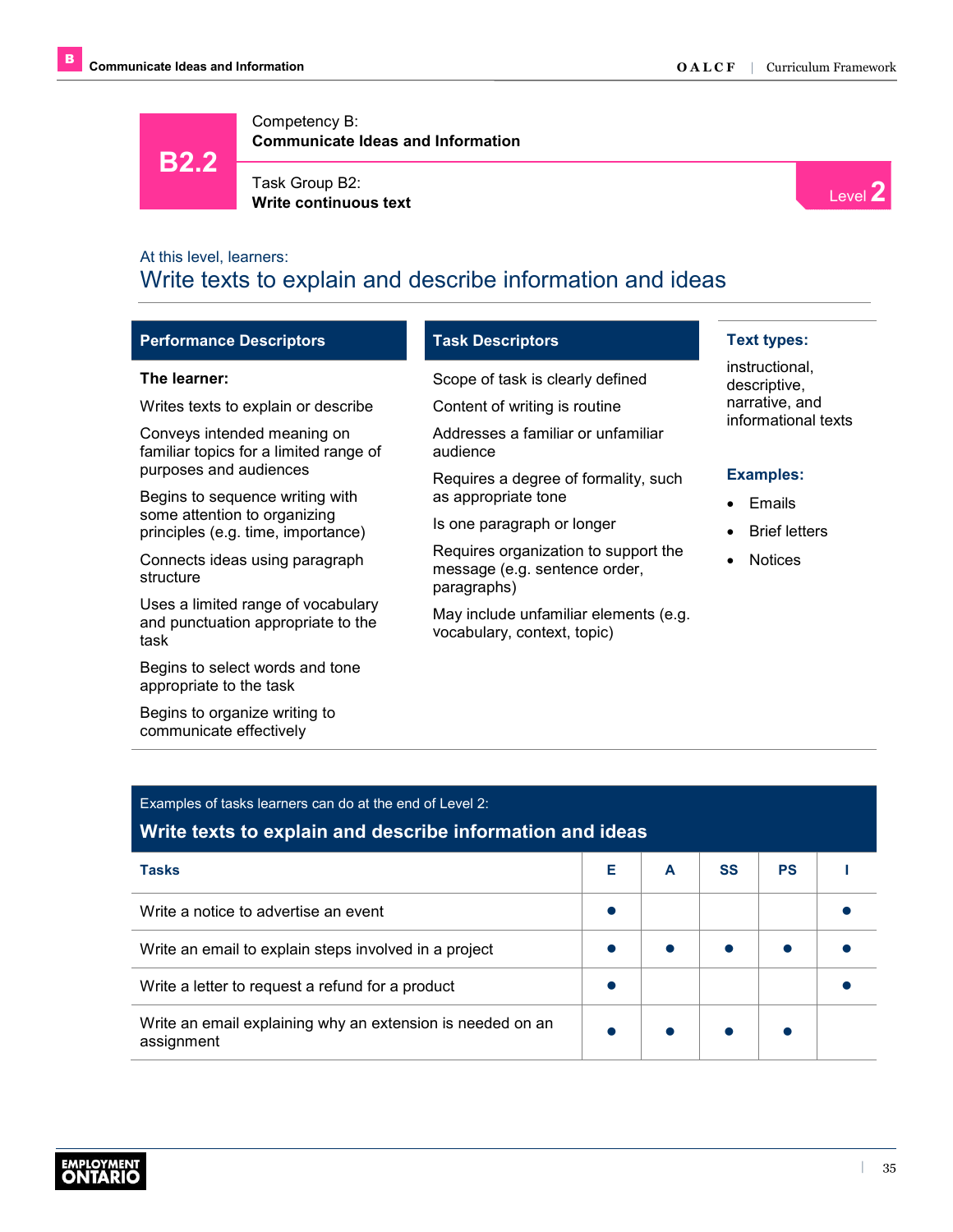**B2.3**

Competency B: **Communicate Ideas and Information** 



## Task Group B2: **Write continuous text** Level **3**

## At this level, learners: Write longer texts to present information, ideas, and opinions

| <b>Performance Descriptors</b>                                                                                                                                                                 | <b>Task Descriptors</b>                                              | <b>Text types:</b>                                   |
|------------------------------------------------------------------------------------------------------------------------------------------------------------------------------------------------|----------------------------------------------------------------------|------------------------------------------------------|
| The learner:                                                                                                                                                                                   | Scope of task may not be clearly<br>defined                          | instructional,<br>descriptive,                       |
| Writes texts to present information,<br>summarize, express opinions,<br>present arguments, convey ideas, or                                                                                    | Content of writing may be non-<br>routine                            | narrative,<br>informational, and<br>persuasive texts |
| persuade<br>Manages unfamiliar elements (e.g.                                                                                                                                                  | Addresses a familiar and unfamiliar<br>audience                      | <b>Examples:</b>                                     |
| vocabulary, context, topic) to<br>Uses conventions of formality, such<br>complete tasks<br>as tone, appropriate to the occasion,                                                               |                                                                      | Letters                                              |
| Selects and uses vocabulary, tone,<br>and structure appropriate to the task                                                                                                                    | intent, and content                                                  | Reports                                              |
|                                                                                                                                                                                                | Is up to a few pages long                                            | Essays                                               |
| Organizes and sequences writing to<br>Requires organization to support the<br>communicate effectively<br>message (e.g. paragraphs, headings,<br>sub-headings)<br>Uses a variety of vocabulary, |                                                                      |                                                      |
|                                                                                                                                                                                                |                                                                      |                                                      |
| structures, and approaches to<br>convey main ideas with supporting<br>details                                                                                                                  | May include unfamiliar elements (e.g.<br>vocabulary, context, topic) |                                                      |

May contain specialized vocabulary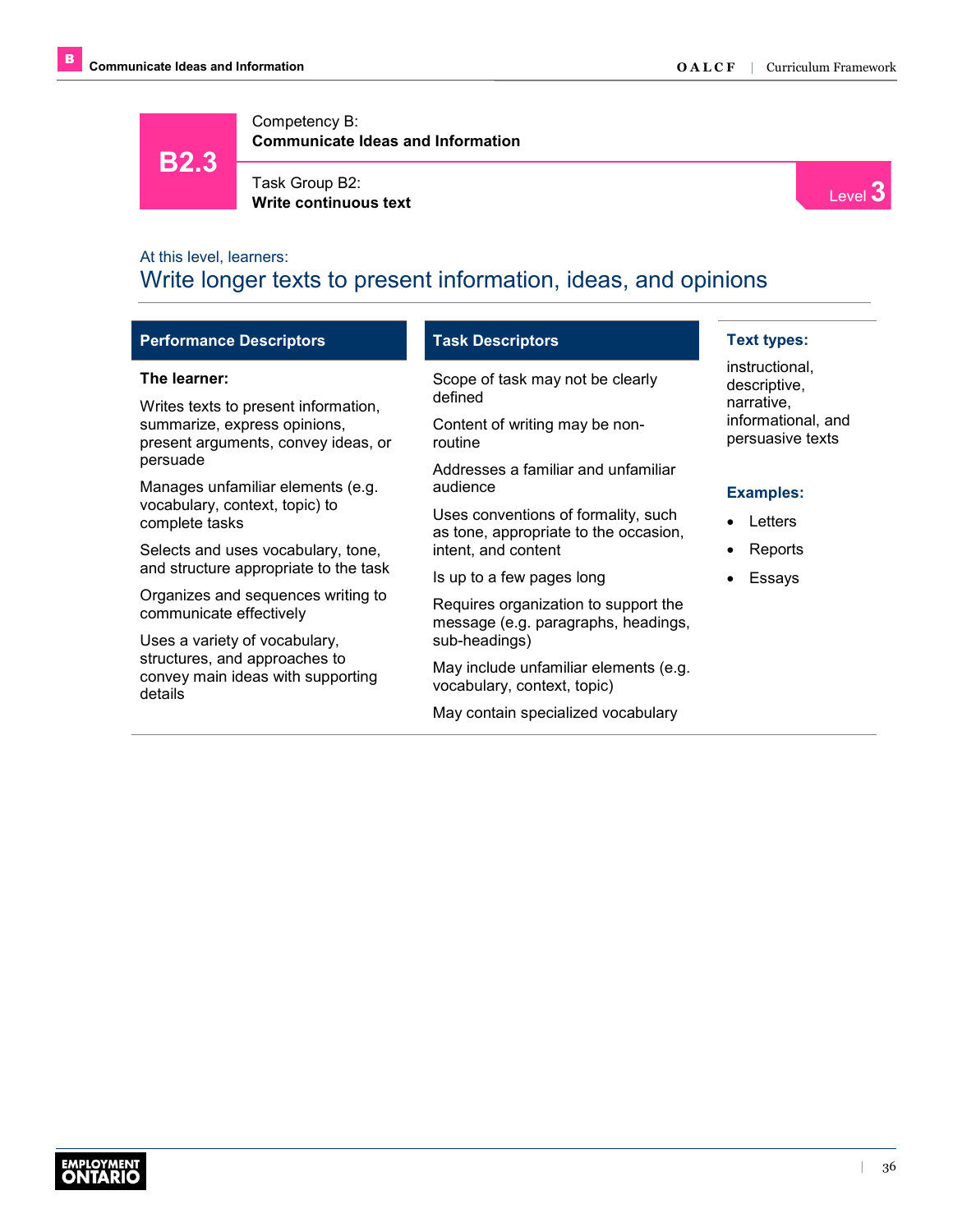| Examples of tasks learners can do at the end of Level 3:<br>Write longer texts to present information, ideas, and opinions |   |   |           |           |  |  |
|----------------------------------------------------------------------------------------------------------------------------|---|---|-----------|-----------|--|--|
| <b>Tasks</b>                                                                                                               | Е | A | <b>SS</b> | <b>PS</b> |  |  |
| Write a letter to a public official outlining concerns about<br>neighbourhood safety                                       |   |   |           |           |  |  |
| Write a summary to express an opinion on a topic                                                                           |   |   |           |           |  |  |
| Write an incident report describing the events leading up to an<br>accident                                                |   |   |           |           |  |  |
| Write a research essay                                                                                                     |   |   |           |           |  |  |
| Write a letter to a post-secondary institution to request<br>accommodations in the classroom                               |   |   |           |           |  |  |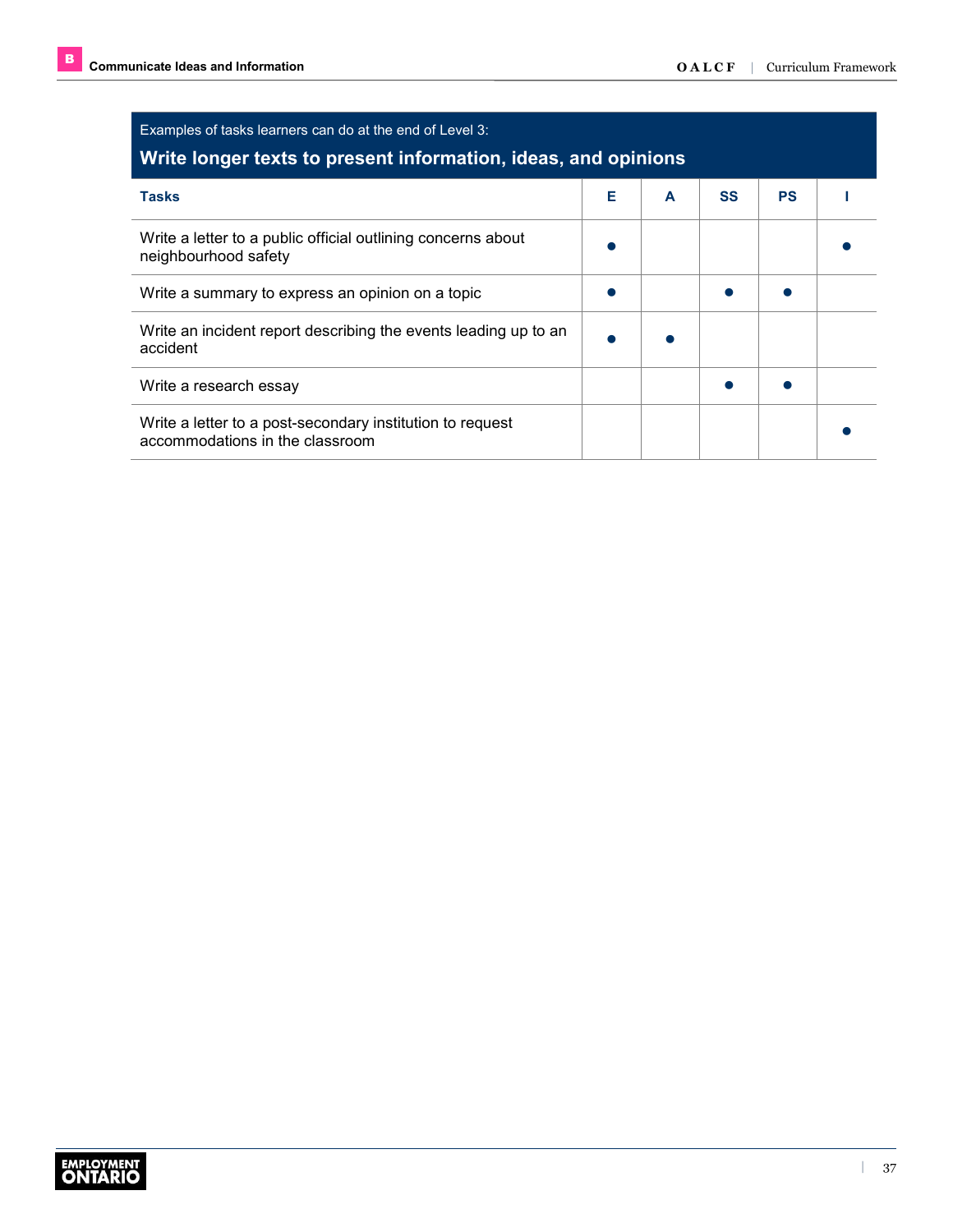

Competency B: **Communicate Ideas and Information** 



Task Group B3: **Complete and create documents Complete and create documents** 



# At this level, learners: Make straightforward entries to complete very simple documents Create very simple documents to display and organize a limited amount of information

| <b>Performance Descriptors</b> |  |  |
|--------------------------------|--|--|
|                                |  |  |

#### **To complete documents, the learner:**

Makes a direct match between what is requested and what is entered

Makes entries using familiar vocabulary

#### **To create documents, the learner:**

Follows conventions to display information in lists, labels, simple forms, signs (e.g. images support the message, text is legible)

Organizes lists to suit purpose (e.g. chronologically, alphabetically, numerically, sequentially)

Includes titles where required

Uses labels and headings to organize content

Presents text and numbers below one or more headings in lists

## **Task Descriptors**

Scope of task is limited

Involves one document up to a page in length

Has a very simple format

Requires few entries

Contains clearly labeled entry fields

Entries require common, familiar vocabulary

Has a familiar context

Addresses concrete, day-to-day topics

Has a highly explicit purpose

Documents at this level may require entering up to one paragraph of text

## **Examples:**

- Lists
- Labels
- Simple forms
- **Cheques**
- Signs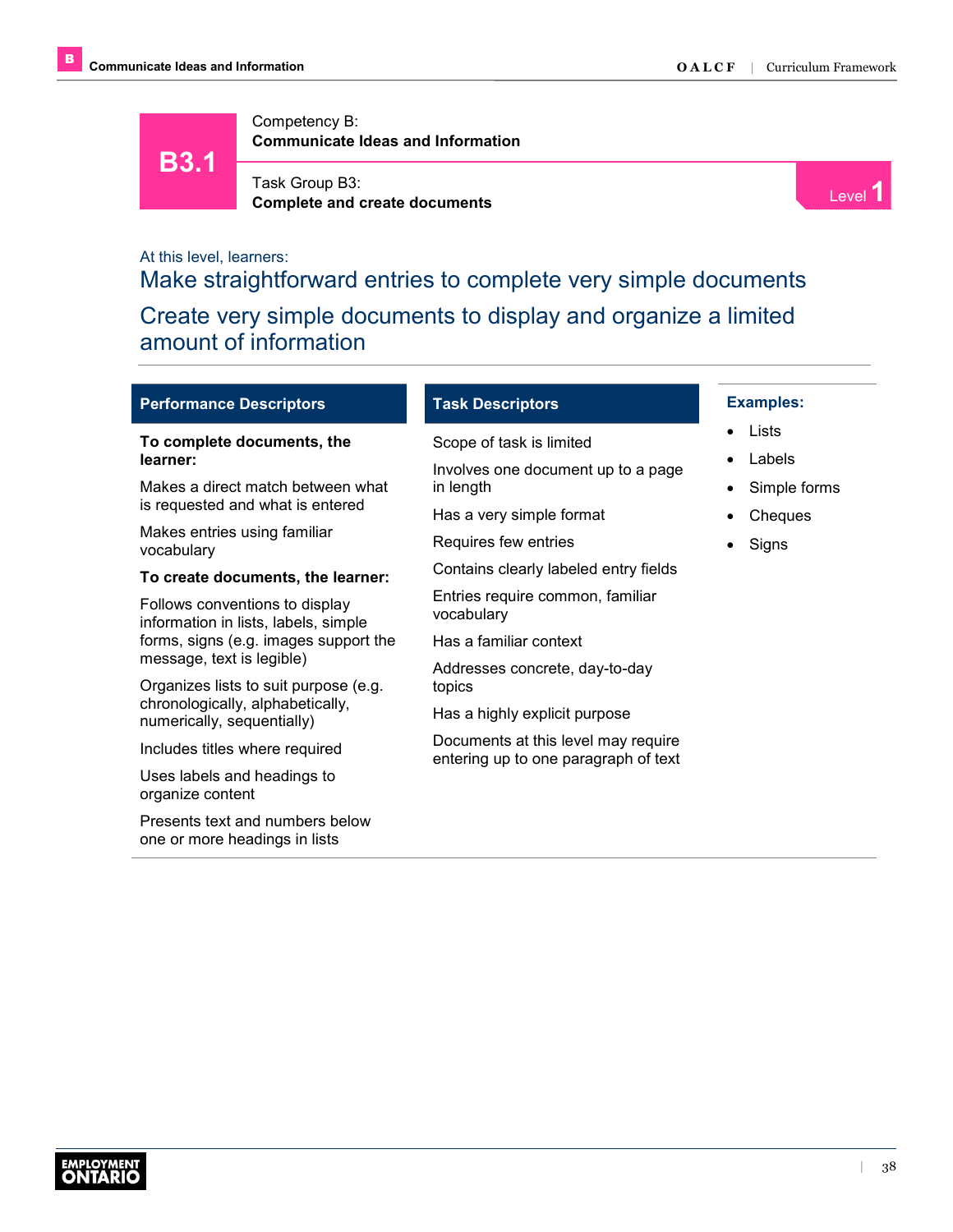Examples of tasks learners can do at the end of Level 1:

**Make straightforward entries to complete very simple documents** 

**Create very simple documents to display and organize a limited amount of information**

| <b>Tasks</b>                                                      | Е | A | <b>SS</b> | <b>PS</b> |  |
|-------------------------------------------------------------------|---|---|-----------|-----------|--|
| Complete a simple personal information form                       |   |   |           |           |  |
| Record an appointment in an agenda or calendar                    |   |   |           |           |  |
| Write a cheque                                                    |   |   |           |           |  |
| Create a sign to inform visitors that an elevator is out of order |   |   |           |           |  |
| Write a "to do" list                                              |   |   |           |           |  |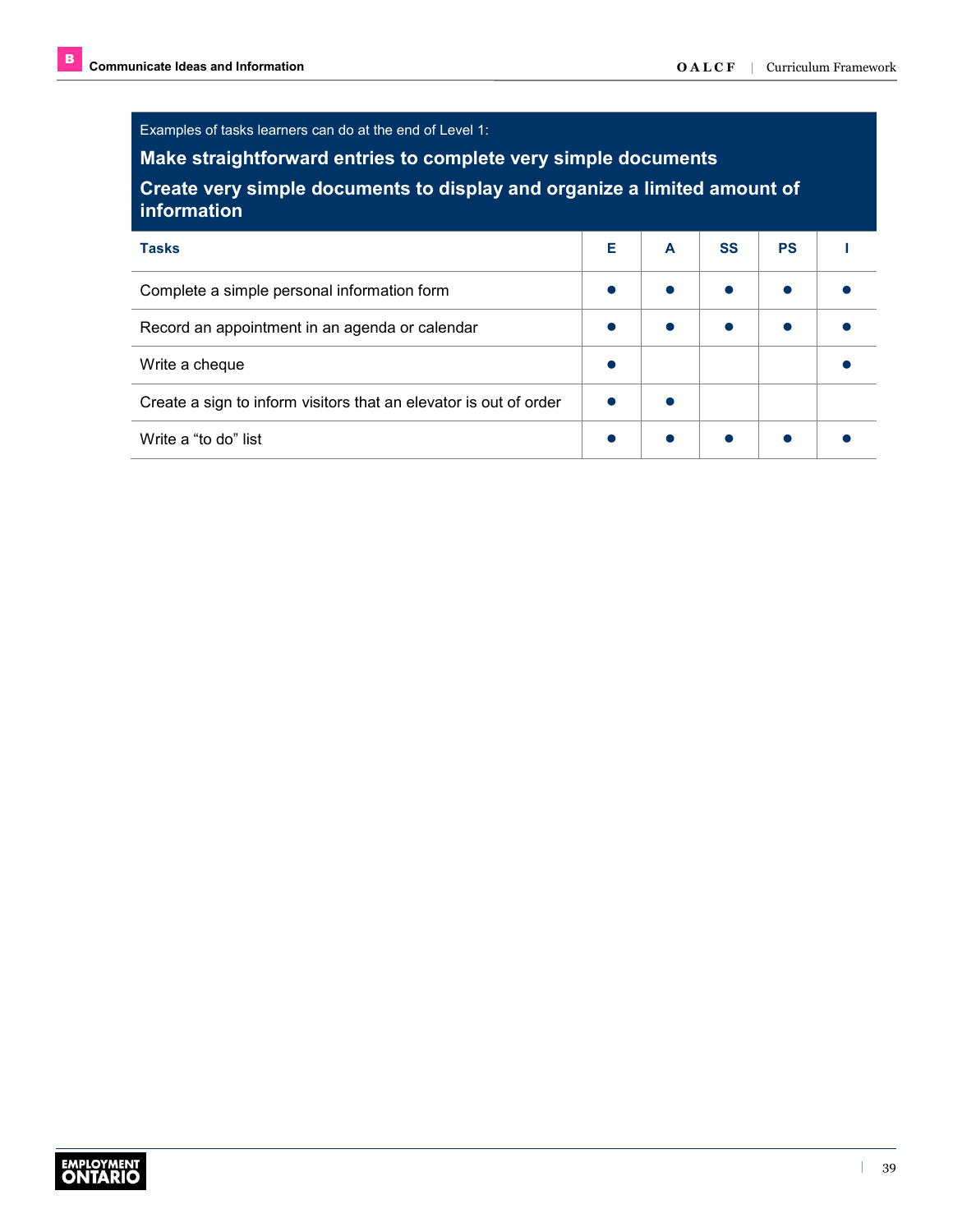

Competency B: **Communicate Ideas and Information** 

Task Group B3: **Complete and create documents Complete and create documents** 



At this level, learners:

Use layout to determine where to make entries in simple documents Create simple documents to sort, display, and organize information

#### **Performance Descriptors**

#### **The learner:**

May draw on additional simple sources, such as a list

#### **To complete documents, the learner:**

Uses layout to determine where to make entries

Begins to make some inferences to decide what information is needed, where and how to enter the information

Makes entries using a limited range of vocabulary

Follows instructions on documents

## **To create documents, the learner:**

Follows conventions to display information in simple documents (e.g. use of font, colour, shading, bulleted lists)

Sorts entries into categories

Displays one or two categories of information organized according to content to be presented

Identifies parts of documents using titles, row and column headings, and labels

#### **Task Descriptors**

Scope of task is clearly defined

Involves one document up to two pages in length

Has a simple format

Requires multiple entries

May contain entry fields that are not clearly labeled

May include unfamiliar elements (e.g. vocabulary, context, topic)

Documents at this level may require entering a paragraph or more of text

#### **Examples:**

- Forms
- Tables
- Hand-drawn maps
- Floor plans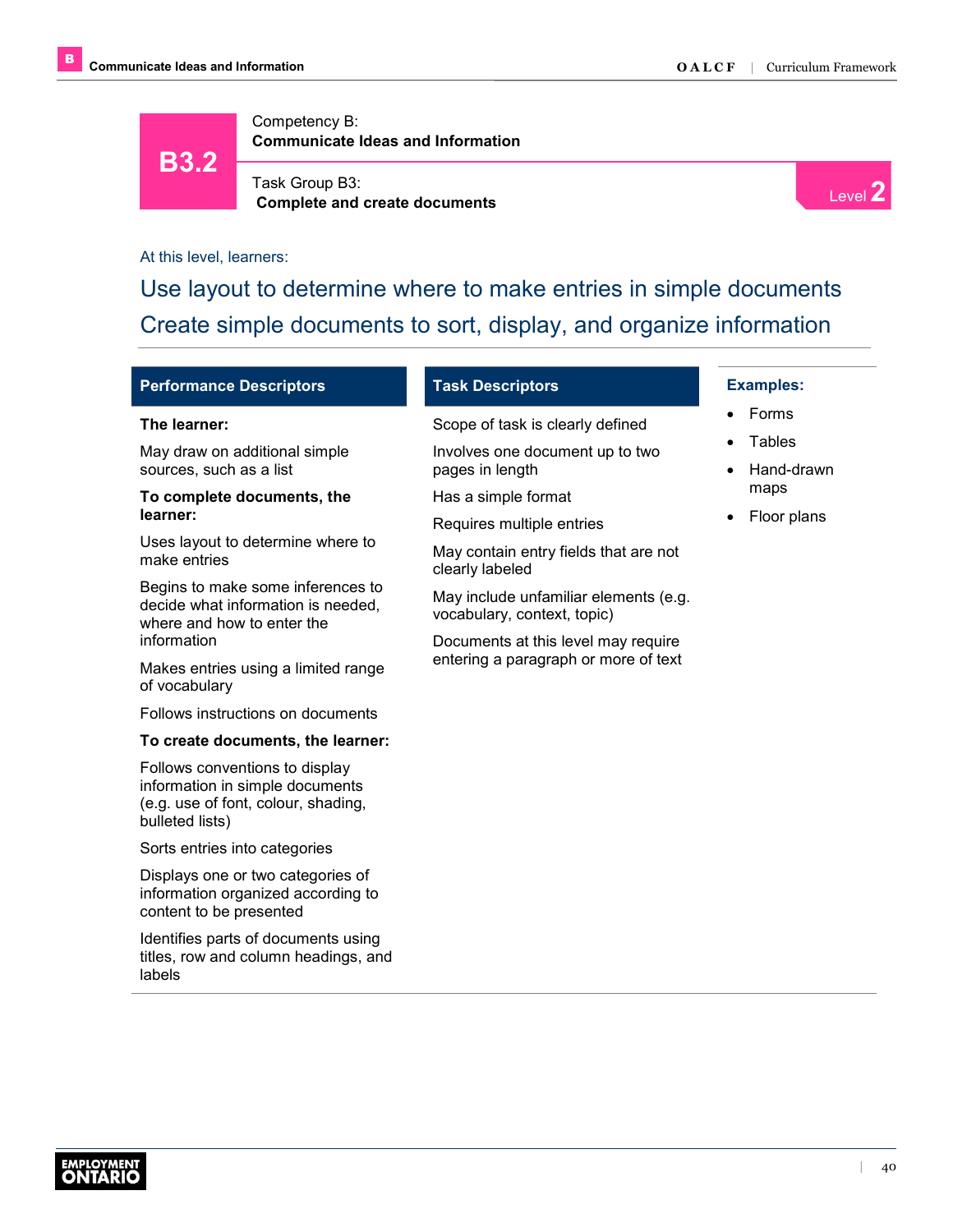| Examples of tasks learners can do at the end of Level 2:<br>Use layout to determine where to make entries in simple documents<br>Create simple documents to sort, display, and organize information |   |   |           |           |  |  |
|-----------------------------------------------------------------------------------------------------------------------------------------------------------------------------------------------------|---|---|-----------|-----------|--|--|
| <b>Tasks</b>                                                                                                                                                                                        | Е | A | <b>SS</b> | <b>PS</b> |  |  |
| Complete a job application form                                                                                                                                                                     |   |   |           |           |  |  |
| Book a hotel room online                                                                                                                                                                            |   |   |           |           |  |  |
| Complete a customer satisfaction survey                                                                                                                                                             |   |   |           |           |  |  |
| Draw a floor plan to figure out where to place furniture or<br>equipment                                                                                                                            |   |   |           |           |  |  |
| Create a table to compare products, supplies, or services                                                                                                                                           |   |   |           |           |  |  |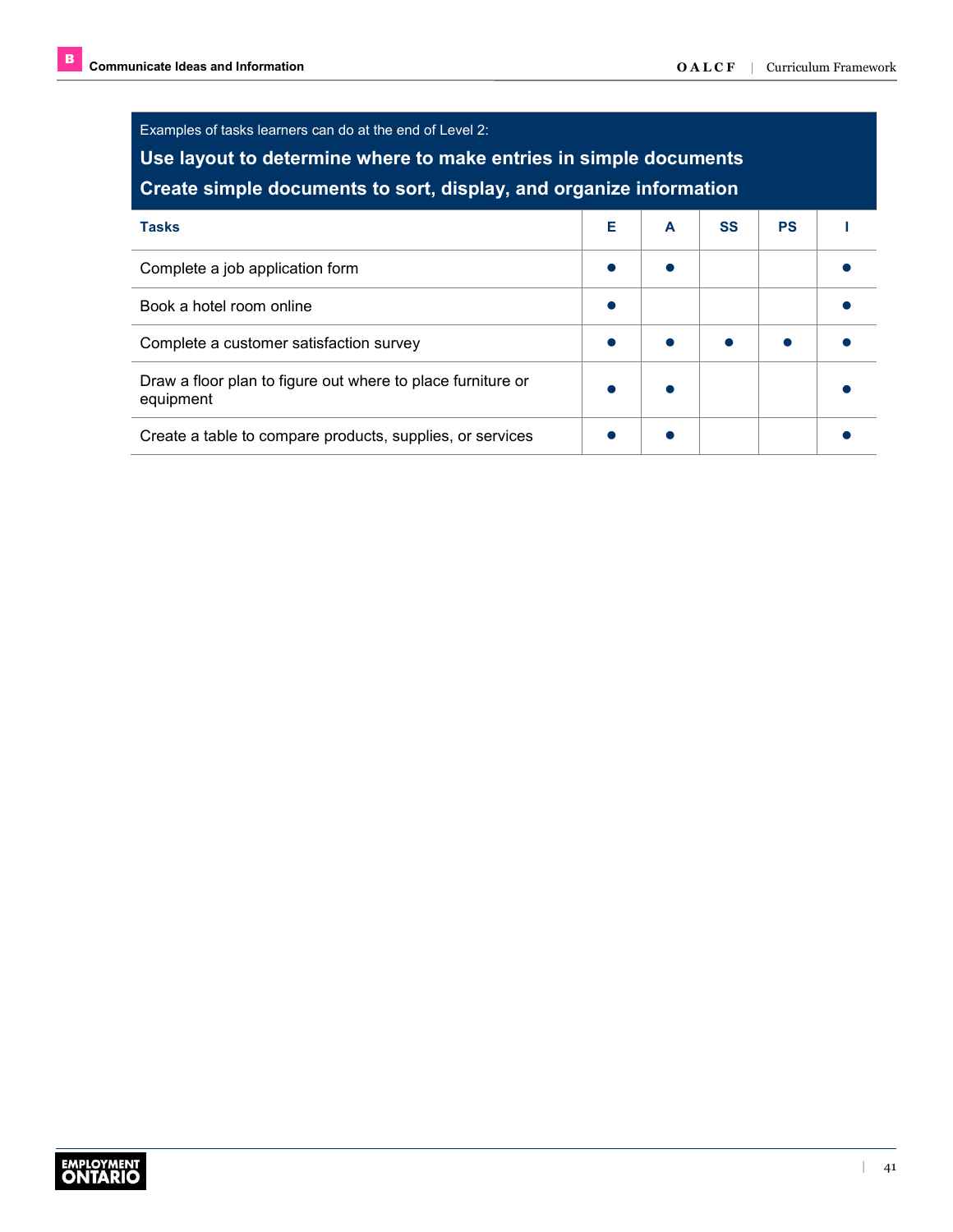

Competency B: **Communicate Ideas and Information** 



Task Group B3:

**Complete and create documents Complete and create documents** 

At this level, learners:

# Decide what, where, and how to enter information in somewhat complex documents

# Create more complex documents to sort, display, and organize information

## **Performance Descriptors**

#### **The learner:**

Draws from multiple sources as required (e.g. other documents and texts)

Manages unfamiliar elements (e.g. vocabulary, context, topic) to complete the task

#### **To complete documents, the learner:**

Uses layout to determine where to make entries

Makes inferences to decide what, where, and how to enter information

#### **To create documents, the learner:**

Follows conventions to display information in more complex documents (e.g. use of abbreviations, symbols)

Sorts entries into categories and subcategories

Displays many categories of information

Organizes information in a variety of ways

Identifies parts of documents using titles, row and column headings, subheadings, and labels

## **Task Descriptors**

Scope of task may not be clearly defined

May involve more than one document; documents can vary in length

Uses a somewhat complex format

Requires multiple entries

Contains entry fields that are not clearly labeled

Contains sub-headings or subparts

May include unfamiliar elements (e.g. vocabulary, context, topic)

May contain specialized vocabulary

Documents at this level may require entering a paragraph or more of text

#### **Examples:**

- Forms
- Tables
- **Timelines**
- Flow charts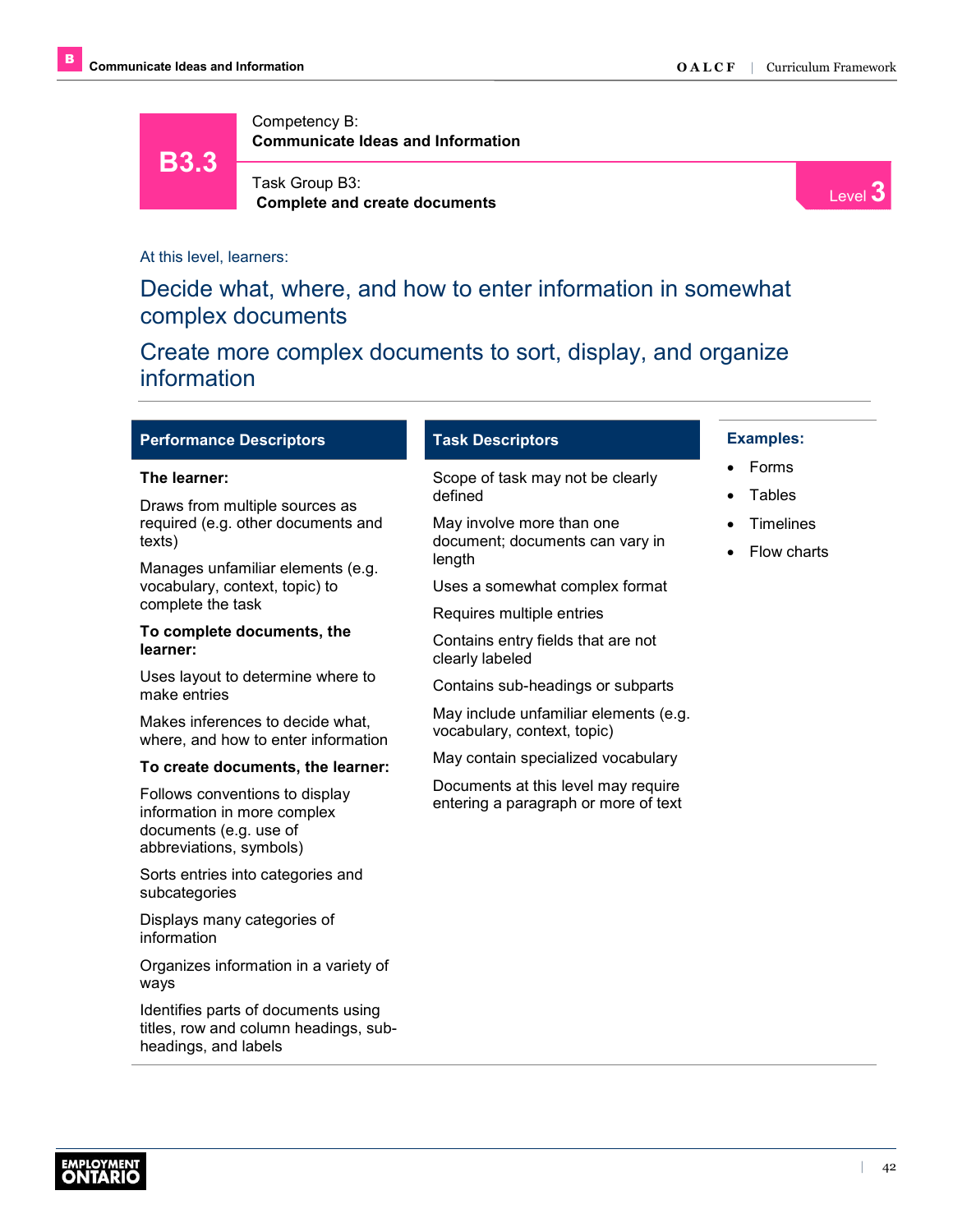Examples of tasks learners can do at the end of Level 3:

## **Decide what, where, and how to enter information in somewhat complex documents**

## **Create more complex documents to sort, display, and organize information**

| <b>Tasks</b>                                                                        | Е | A | <b>SS</b> | <b>PS</b> |  |
|-------------------------------------------------------------------------------------|---|---|-----------|-----------|--|
| Complete an Employment Insurance application form                                   |   |   |           |           |  |
| Fill out a student loan application                                                 |   |   |           |           |  |
| Complete or create a budget template with sub-categories for<br>expenses and income |   |   |           |           |  |
| Create a flow chart to identify the steps for achieving a goal                      |   |   |           |           |  |
| Create a multi-phase product or production schedule                                 |   |   |           |           |  |
| Create a reference list of resources used to write an essay                         |   |   |           |           |  |
| Create a scale drawing for a front yard landscaping project                         |   |   |           |           |  |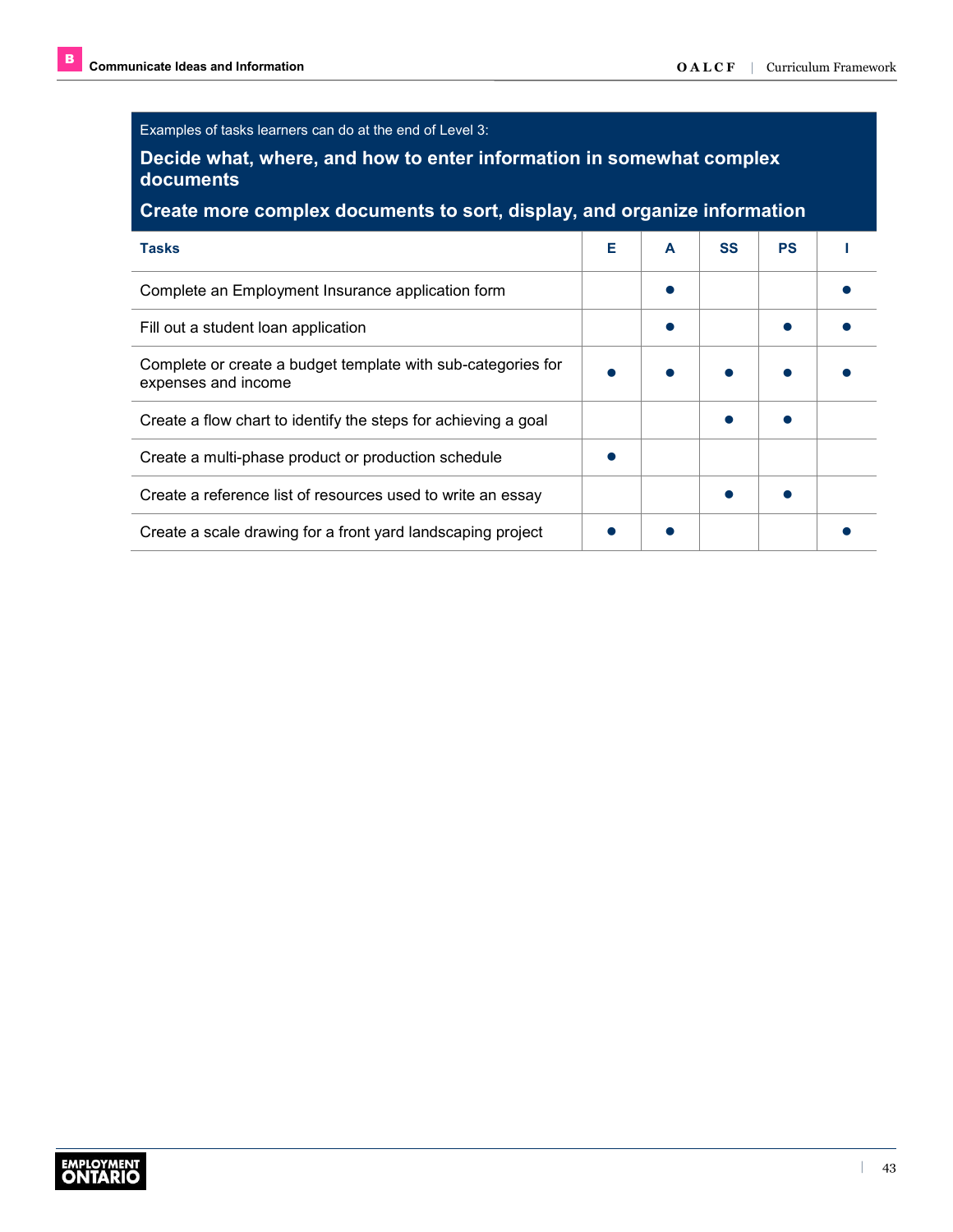**B4**

Competency B: **Communicate Ideas and Information** 

Task Group B4: **Express oneself creatively** 

At this level, learners:

Express oneself creatively, such as by writing journal entries, telling a story, and creating art

*The tasks in this task group are not rated for complexity* 

| Examples of tasks learners can do at the end of this task group:             |   |   |           |           |  |
|------------------------------------------------------------------------------|---|---|-----------|-----------|--|
| <b>Tasks</b>                                                                 | Е | A | <b>SS</b> | <b>PS</b> |  |
| Create a collage (e.g. vision board)                                         |   |   |           |           |  |
| Write a poem to express oneself                                              |   |   |           |           |  |
| Tell or sign a story                                                         |   |   |           |           |  |
| Keep a journal or blog to record experiences, feelings, and<br>thoughts      |   |   |           |           |  |
| Make a card for a friend, a relative, an instructor, or a guest<br>presenter |   |   |           |           |  |
| Select photos to post on a personal social networking page                   |   |   |           |           |  |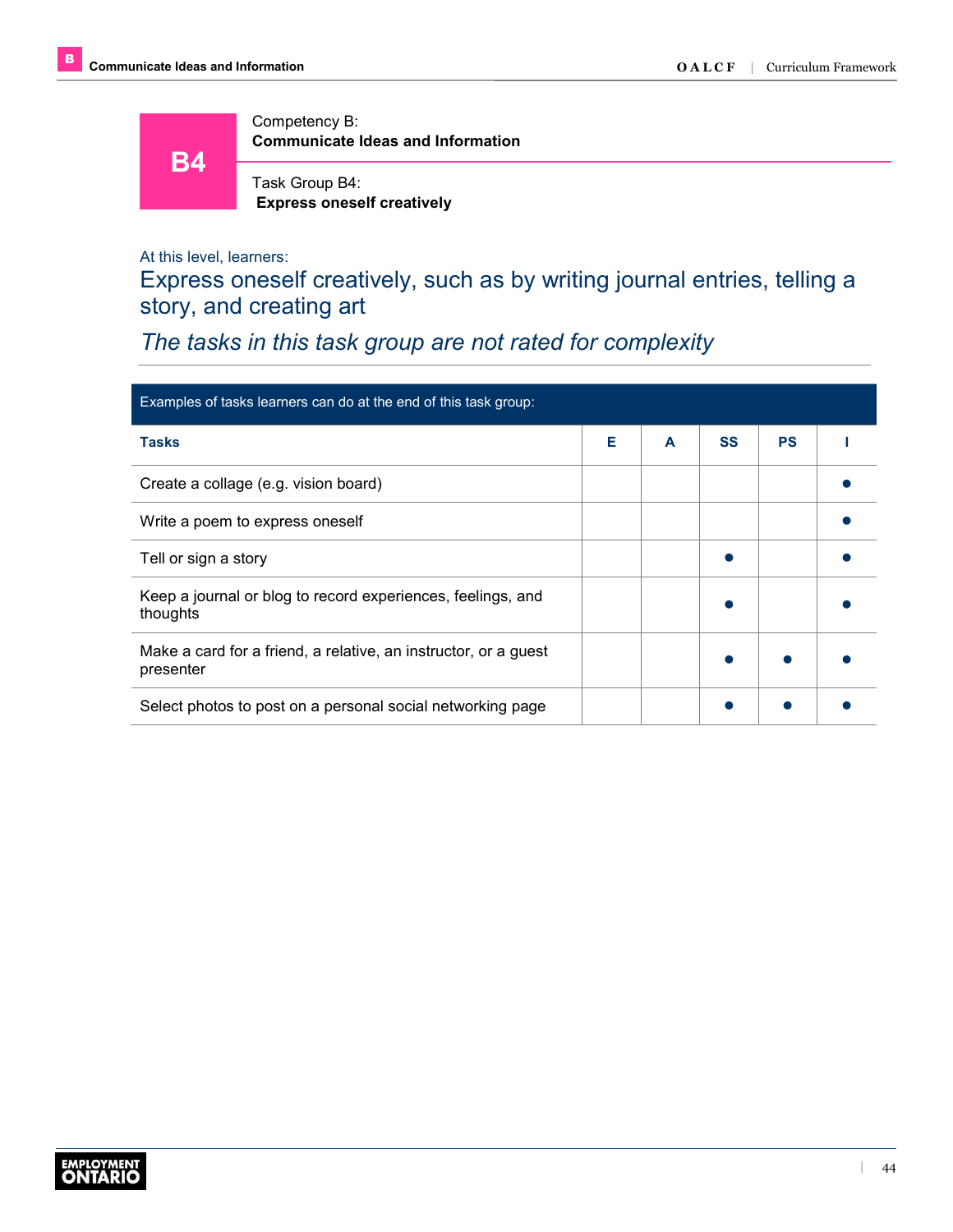

# Understand and Use Numbers

*C. Understand and Use Numbers* comprises tasks that involve working with numbers in a wide variety of contexts.

The competency *C. Understand and Use Numbers* is organized into the following four task groups:

- C1. Manage money
- C2. Manage time
- C3. Use measures
- C4. Manage data

# C1. Manage money

The task group *C1. Manage money* encompasses the numeracy skills required for making financial transactions. Typical examples of managing money include comparing prices, calculating costs, and preparing budgets.

There are no examples of Level 1 estimation tasks in *C1. Manage money.* Estimates related to money require calculations, background knowledge, or both, increasing task complexity beyond the scope of Level 1.

|  | Indicator Overview: Manage money |  |  |
|--|----------------------------------|--|--|
|--|----------------------------------|--|--|

| Level 1 | Compare costs and make simple calculations                                                                                        |
|---------|-----------------------------------------------------------------------------------------------------------------------------------|
| Level 2 | Make low-level inferences to calculate costs and expenses that may include rates such as<br>taxes and discounts                   |
| Level 3 | Find, integrate, and analyze numerical information to make multi-step calculations to<br>compare cost options and prepare budgets |

# C2. Manage time

The task group *C2. Manage time* encompasses the numeracy skills related to tracking and calculating numbers representing time. Time management is captured both in this task group and in competency *E. Manage Learning*. Typical examples of managing time include reading digital and analog clocks, comparing and measuring time intervals, and preparing schedules.

There are no examples of Level 1 estimation tasks in *C2. Manage time.* Estimates related to time require calculations, background knowledge, or both, which increases task complexity beyond the scope of Level 1.

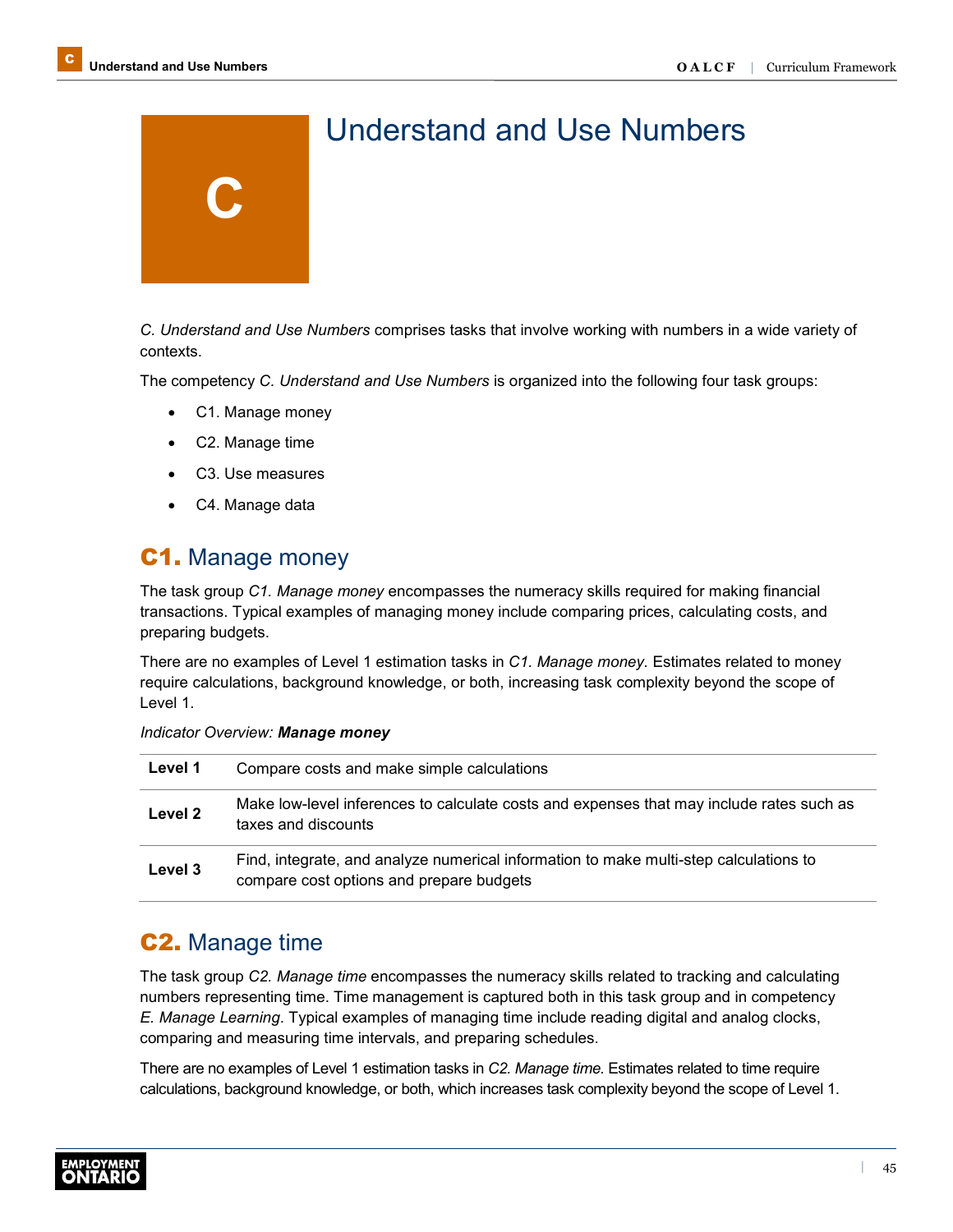| Level 1 | Measure time and make simple comparisons and calculations                                        |
|---------|--------------------------------------------------------------------------------------------------|
| Level 2 | Make low-level inferences to calculate using time                                                |
| Level 3 | Find, integrate, and analyze numerical information to make multi-step calculations using<br>time |

#### *Indicator Overview: Manage time*

# C3. Use measures

This task group explores the ways in which measurement is performed and used. At the lower end of the scale, using measures includes taking and comparing measurements with common tools, such as measuring tapes and thermometers. At the upper end, this task group comprises tasks that include calculating and converting measurements, and using basic geometry. Typical examples of using measures include measuring dimensions of objects, calculating area and volume, and using measures to create scale drawings.

#### *Indicator Overview: Use measures*

| Level 1 | Measure and make simple comparisons and calculations                          |
|---------|-------------------------------------------------------------------------------|
| Level 2 | Use measures to make one-step calculations                                    |
| Level 3 | Use measures to make multi-step calculations; use specialized measuring tools |

# C4. Manage data

The task group *C4. Manage data* addresses the ways in which adults use numbers to understand and explain the world around them. Managing data involves comparing, calculating, and displaying numerical data, including creating graphs to display numerical information. Typical examples of managing data include counting and comparing numbers of items, calculating summary measures, such as averages, and graphing these measures over time, and using statistics and data patterns to make predictions.

#### *Indicator Overview: Manage data*

| Level 1 | Make simple comparisons and calculations                                            |
|---------|-------------------------------------------------------------------------------------|
| Level 2 | Make low-level inferences to organize, make summary calculations and represent data |
| Level 3 | Find, integrate, and analyze data; identify trends in data                          |

# Connecting this competency to other competencies and their task groups

Many numeracy tasks require the use of documents. Examples include verifying costs itemized on receipts, interpreting statistics in continuous texts, making calculations to complete invoices, and entering measurements and data into tables. Tasks that require learners to extract and interpret numbers in texts with sentences and paragraphs should be examined for their reading requirements under the task group

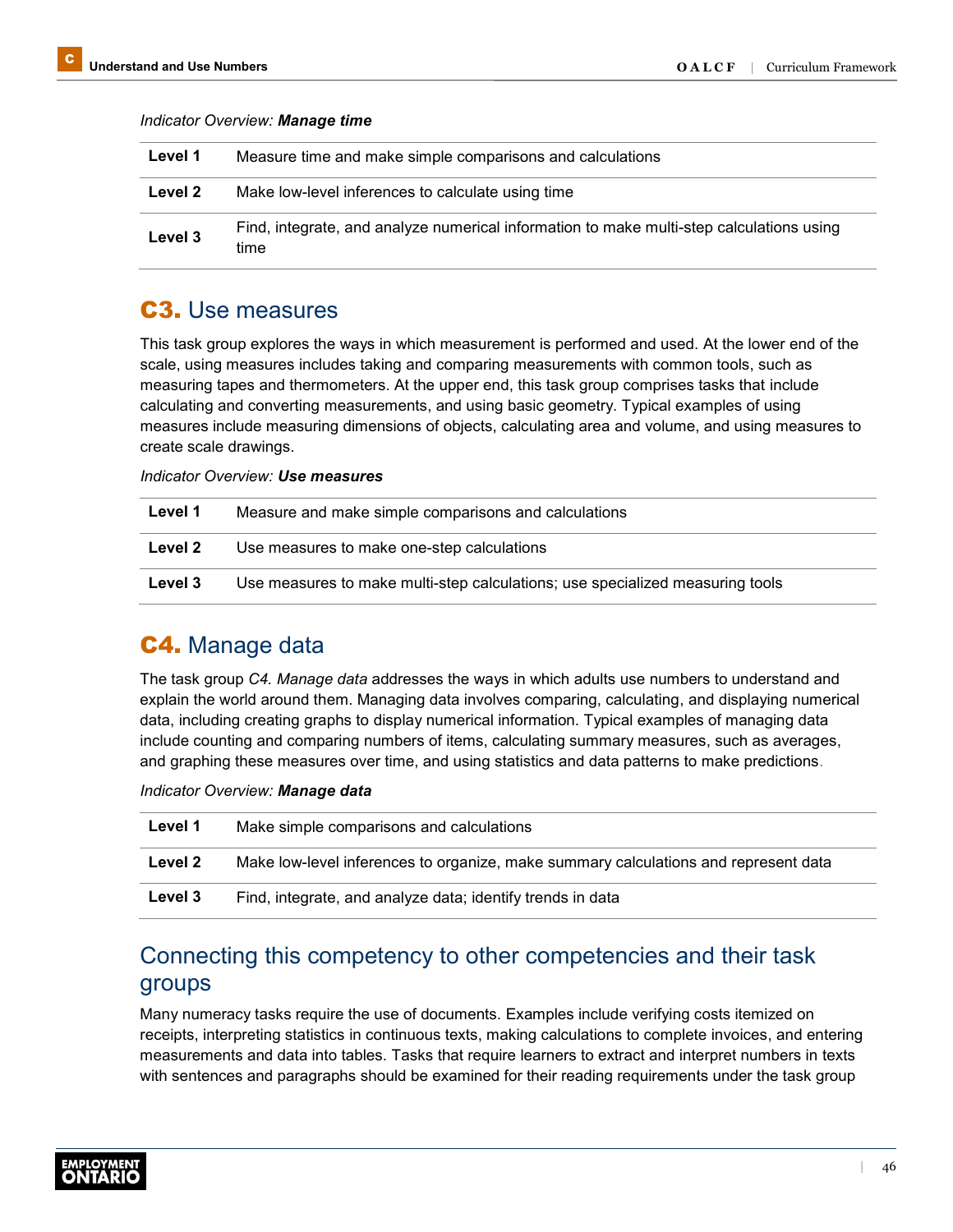*A1. Read continuous text*. Tasks that require referring to documents should be examined for their document use requirements under the task group *A2. Interpret documents*. Tasks requiring the learner to complete or create documents should be examined for their document use requirements within *B3. Complete and create documents*.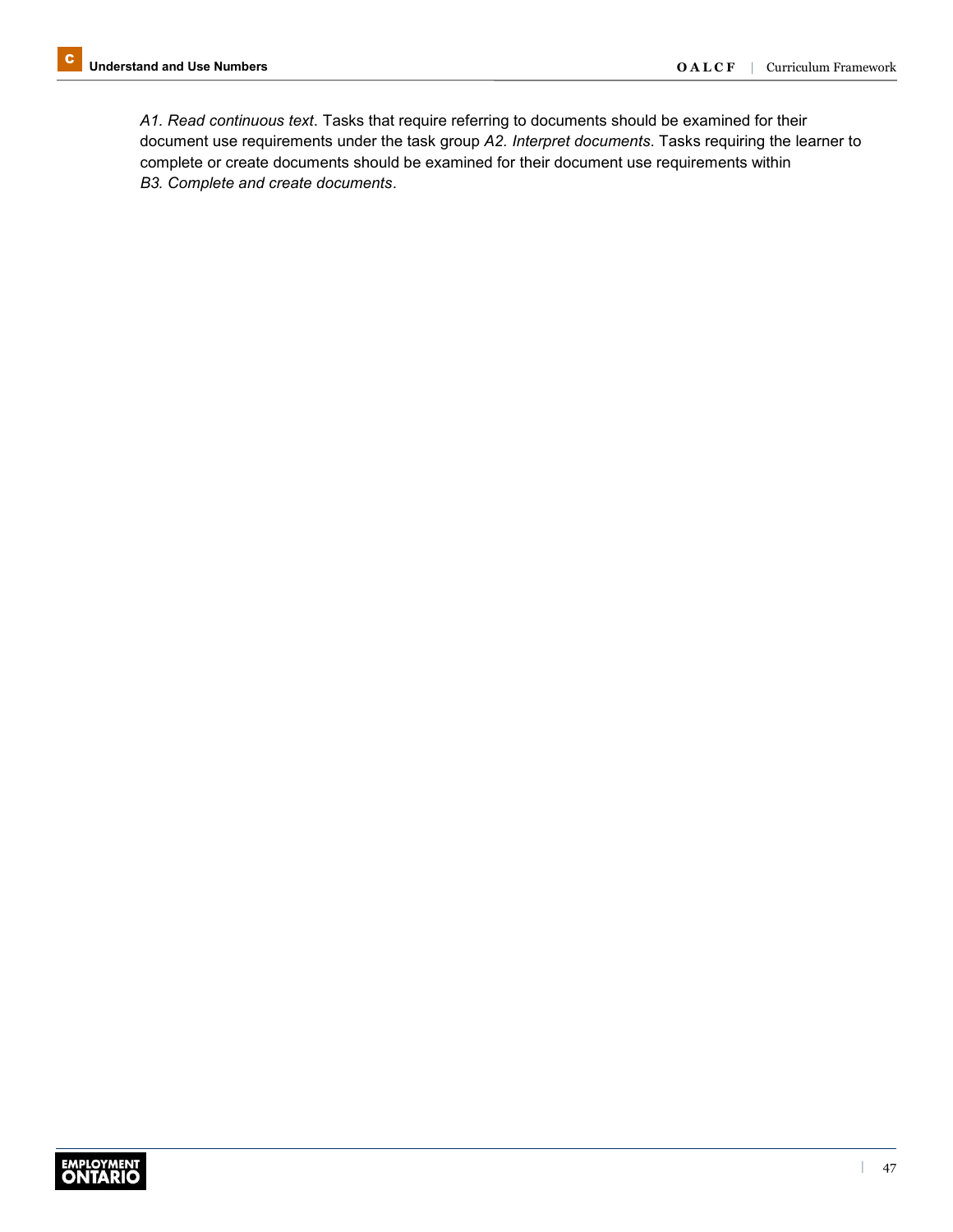**C1.1**

Competency C: **Understand and Use Numbers** 

Task Group C1: Task Group C1:<br>**Manage money Level <mark>1</mark>** 



# At this level, learners: Compare costs and make simple calculations

## **Performance Descriptors**

#### **The learner:**

Adds, subtracts, multiplies, and divides whole numbers and decimals

Recognizes values in number and word format

Understands numerical order

Begins to interpret integers, such as in a negative bank balance

Identifies and performs required operation

Interprets and represents costs using monetary symbols and decimals

Follows apparent steps to reach solutions

Rounds to the nearest dollar

Uses strategies to check accuracy (e.g. estimating, using a calculator, repeating a calculation, using the reverse operation)

## **Task Descriptors**

Scope of task is limited

Has a concrete and familiar context

May require one operation; operation is apparent

May require the same operation to be performed more than once

Requires up to a few steps to complete

Has a set procedure

May involve one simple document (e.g. grocery store flyer, list)

Uses whole numbers and/or decimals

Has a highly explicit purpose

| Examples of tasks learners can do at the end of Level 1:<br><b>Compare costs and make simple calculations</b> |   |   |           |           |  |
|---------------------------------------------------------------------------------------------------------------|---|---|-----------|-----------|--|
| <b>Tasks</b>                                                                                                  | Е | A | <b>SS</b> | <b>PS</b> |  |
| Calculate the retail price of a coat, less a store coupon                                                     |   |   |           |           |  |
| Compare the cost of buying two or more products at two grocery<br>stores                                      |   |   |           |           |  |
| Keep a running total of travel expenses over the course of a month                                            |   |   |           |           |  |
| Calculate change from a purchase                                                                              |   |   |           |           |  |
| Calculate how many notebooks can be purchased for \$20                                                        |   |   |           |           |  |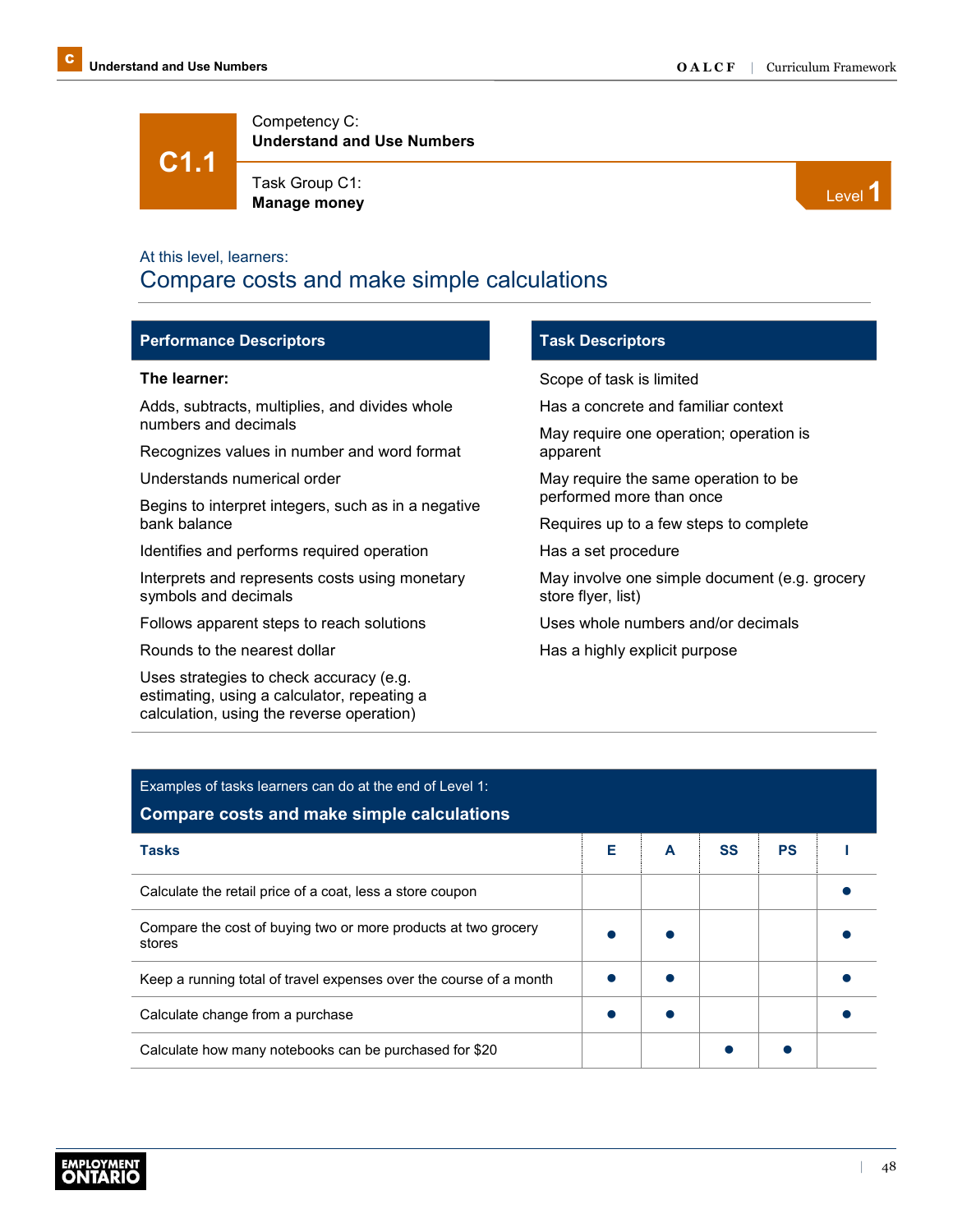**C1.2**

Competency C: **Understand and Use Numbers** 

Task Group C1: **Manage money** Level **2** 



#### At this level, learners:

Make low-level inferences to calculate costs and expenses that may include rates such as taxes and discounts

#### **Performance Descriptors**

#### **The learner:**

Calculates using numbers expressed as whole numbers, fractions, decimals, percentages, and integers

#### Calculates percentages

Interprets and applies rates (e.g. \$/kg, \$/l)

Chooses and performs required operation(s); may make inferences to identify required operation(s)

Selects appropriate steps to reach solutions

Represents costs and rates using monetary symbols, decimals, and percentages

Makes simple estimates

Interprets, represents, and converts amounts using whole numbers, decimals, percentages, ratios, and simple, common fractions (e.g.  $\frac{1}{2}$ ,  $\frac{1}{4}$ )

Uses strategies to check accuracy (e.g. estimating, using a calculator, repeating a calculation, using the reverse operation)

## **Task Descriptors**

Scope of task is clearly defined

May include unfamiliar elements (e.g. context, content)

Requires the use of rates, or requires two or more operations, where operations are easily inferred

Requires up to a few steps to complete

May be completed in more than one way

May involve one document, such as a table

May require converting between whole numbers, fractions, decimals, ratios, and percentages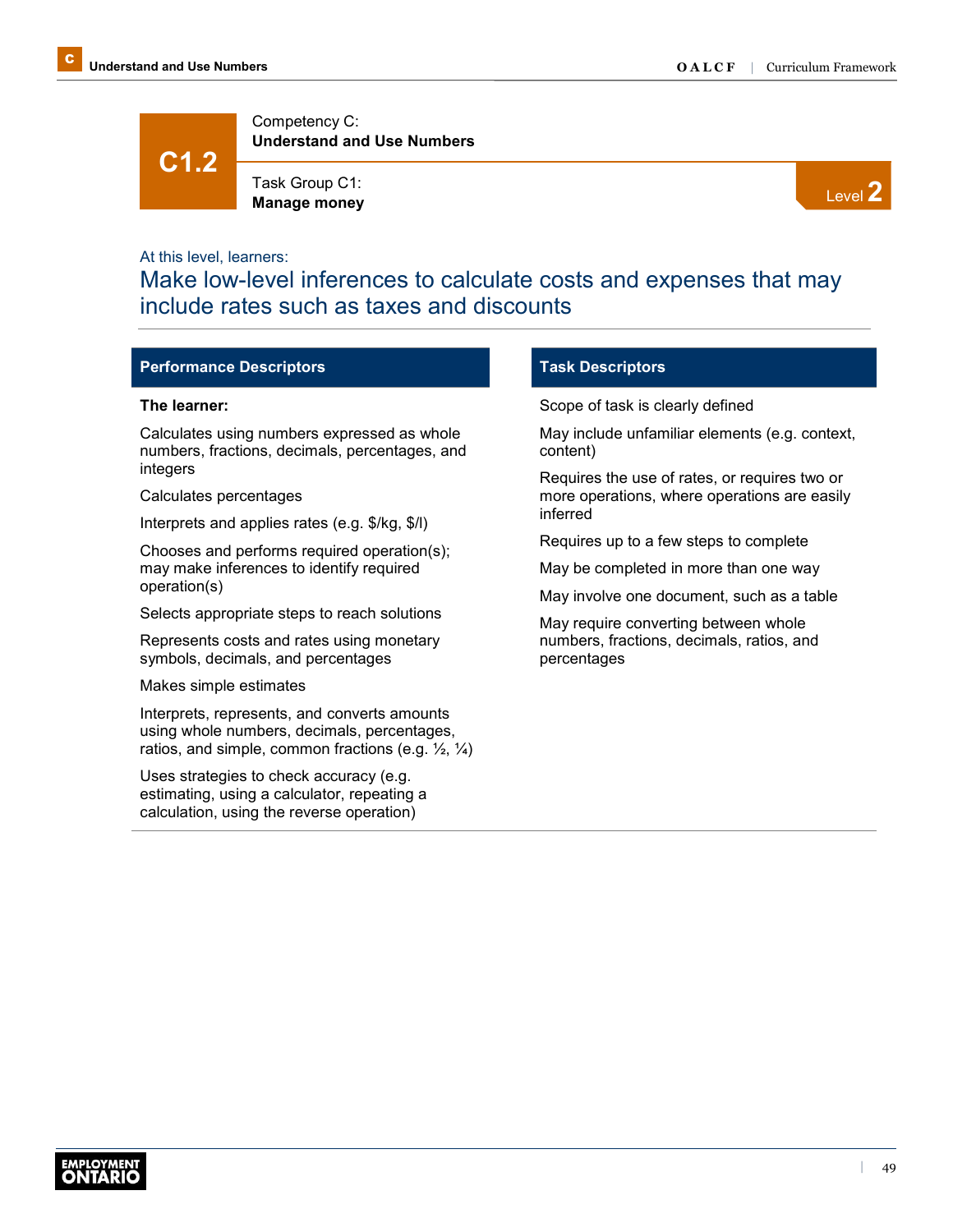## Examples of tasks learners can do at the end of Level 2:

## **Make low-level inferences to calculate costs and expenses that may include rates such as taxes and discounts**

| Е | A | <b>SS</b> | <b>PS</b> |  |
|---|---|-----------|-----------|--|
|   |   |           |           |  |
|   |   |           |           |  |
|   |   |           |           |  |
|   |   |           |           |  |
|   |   |           |           |  |
|   |   |           |           |  |
|   |   |           |           |  |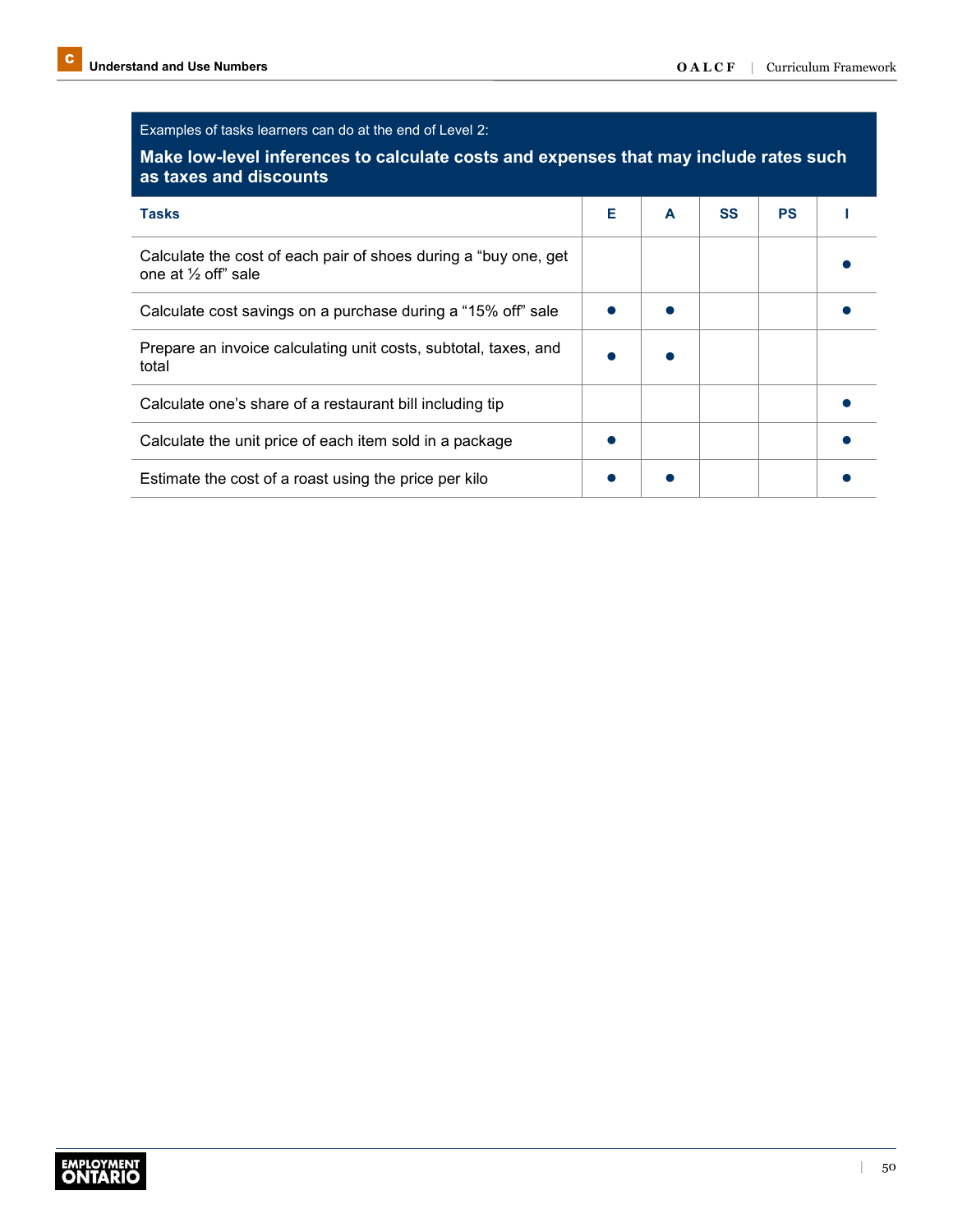**C1.3**

Competency C: **Understand and Use Numbers** 

Task Group C1: **Manage money** Level **3** 



## At this level, learners:

Find, integrate, and analyze numerical information to make multi-step calculations to compare cost options and prepare budgets

## **Performance Descriptors**

#### **The learner:**

Calculates using numbers expressed as whole numbers, fractions, decimals, percentages, and integers

Manages unfamiliar elements (e.g. context, content) to complete the task

Chooses and performs required operations; makes inferences to identify operations

Selects appropriate steps to reach solutions from among options

Identifies a variety of ways to complete the task

Finds, integrates, and analyses numerical information

Organizes and displays numerical information (e.g. tables, graphs)

Makes estimates

Uses strategies to check accuracy (e.g. estimating, using a calculator, repeating a calculation, using the reverse operation)

## **Task Descriptors**

Scope of task may not be clearly defined

May include unfamiliar elements (e.g. context, content)

Requires two or more operations; operations must be inferred

Requires multiple steps to complete

Has many options to complete; does not have a set procedure

May involve documents such as utility bills

May involve working within differing cost structures

May require converting between whole numbers, fractions, decimals, ratios, and percentages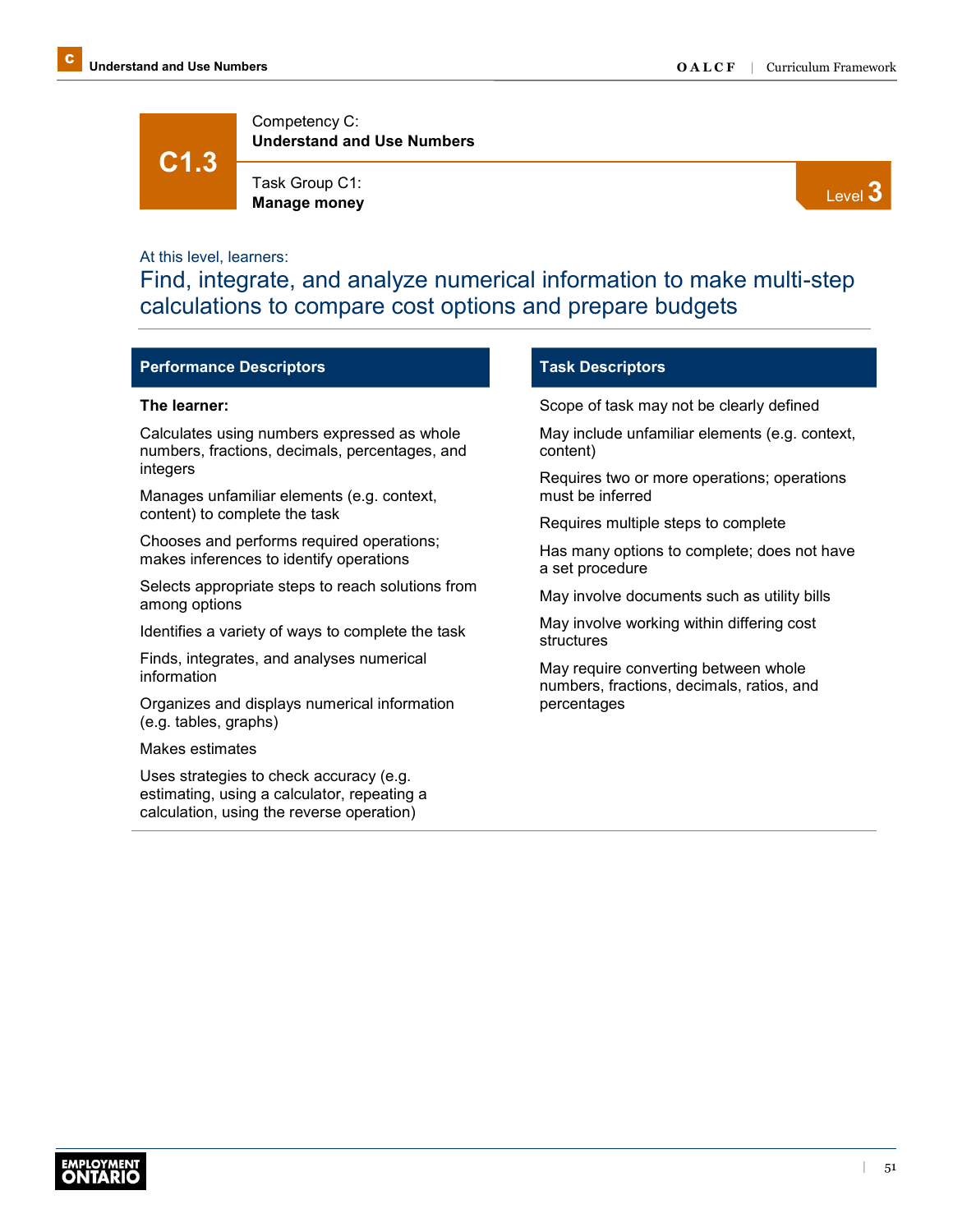## Examples of tasks learners can do at the end of Level 3:

## **Find, integrate, and analyze numerical information to make multi-step calculations to compare cost options and prepare budgets**

| <b>Tasks</b>                                                                                           |  | <b>SS</b> | <b>PS</b> |  |
|--------------------------------------------------------------------------------------------------------|--|-----------|-----------|--|
| Prepare and monitor a household budget                                                                 |  |           |           |  |
| Compare costs and services from several providers to select a<br>cell phone plan                       |  |           |           |  |
| Calculate and compare the annual costs of owning a car,<br>carpooling, and using public transportation |  |           |           |  |

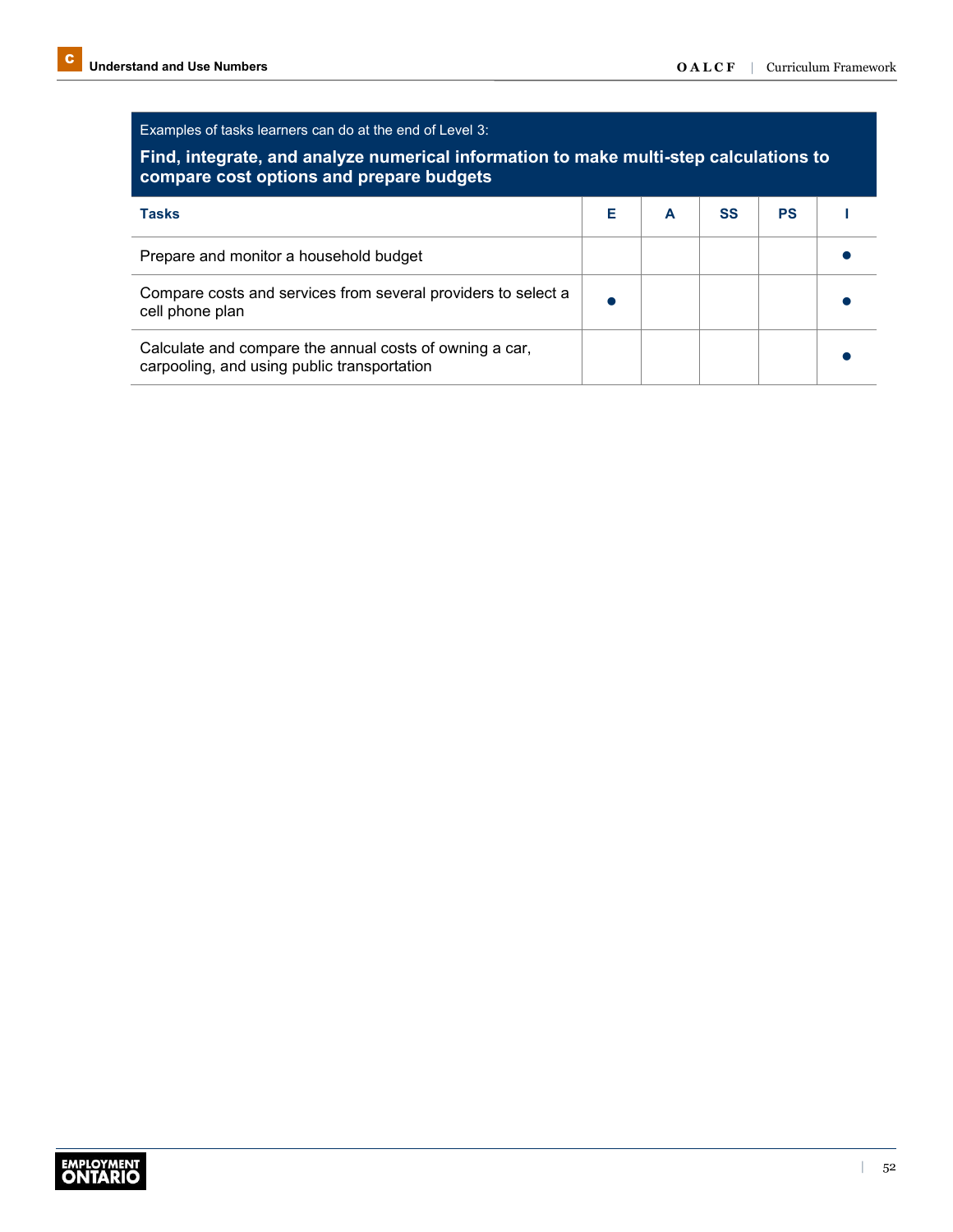**C2.1**

Competency C: **Understand and Use Numbers** 

Task Group C2: **Manage time** Level **1** 



## At this level, learners: Measure time and make simple comparisons and calculations

#### **Performance Descriptors**

#### **The learner:**

Adds, subtracts, multiplies, and divides whole numbers and decimals

Recognizes values in number and word format

Understands chronological order

Understands and uses common date formats

Reads time on analog and digital clocks

Identifies and performs required operation

Represents dates and times using standard conventions

Measures time using common instruments, such as clocks, timers, and stopwatches

Chooses appropriate units of measurement (e.g. hours, minutes, seconds)

Interprets and represents time using whole numbers, decimals (e.g. .25, .5), and simple, common fractions (e.g. ½, ¼ hour)

Follows apparent steps to reach solutions

Rounds to nearest minute or hour

Uses strategies to check accuracy (e.g. estimating, using a calculator, repeating a calculation, using the reverse operation)

#### **Task Descriptors**

Scope of task is limited

Has a concrete and familiar context

May require one operation; operation is apparent

May require the same operation to be performed more than once

Requires up to a few steps to complete

Has a set procedure

May involve one simple document (e.g. product label, appointment card)

Has a highly explicit purpose

Uses whole numbers and/or simple common fractions or decimals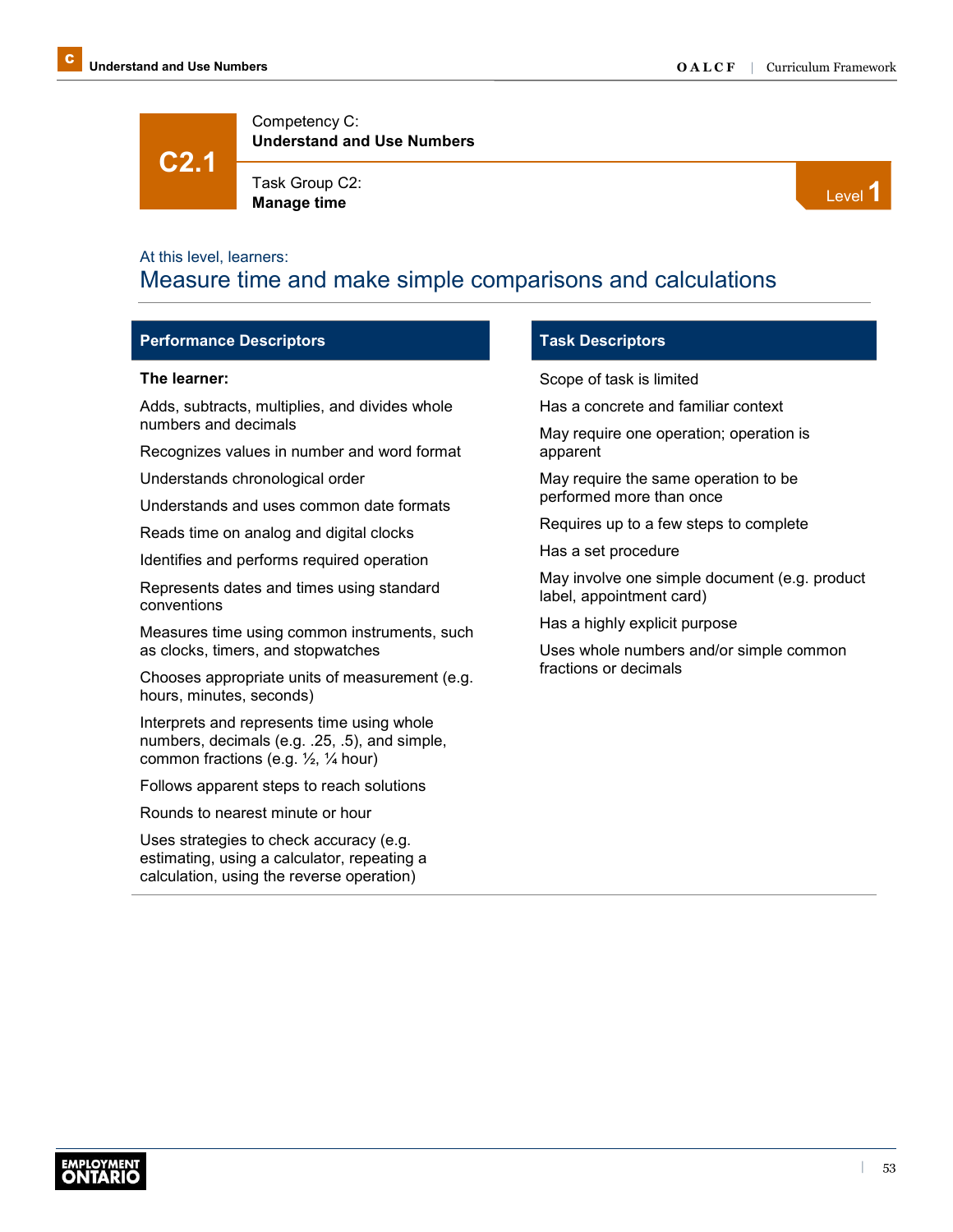| Examples of tasks learners can do at the end of Level 1:<br>Measure time and make simple comparisons and calculations |   |   |           |           |  |  |
|-----------------------------------------------------------------------------------------------------------------------|---|---|-----------|-----------|--|--|
| <b>Tasks</b>                                                                                                          | Е | A | <b>SS</b> | <b>PS</b> |  |  |
| Use a stopwatch to time an event                                                                                      |   |   |           |           |  |  |
| Use "best before" dates to select fresh foods                                                                         |   |   |           |           |  |  |
| Calculate the number of hours a class is offered in a week                                                            |   |   |           |           |  |  |
| Calculate travel time from departure and arrival times                                                                |   |   |           |           |  |  |
| Compare finish times for a marathon                                                                                   |   |   |           |           |  |  |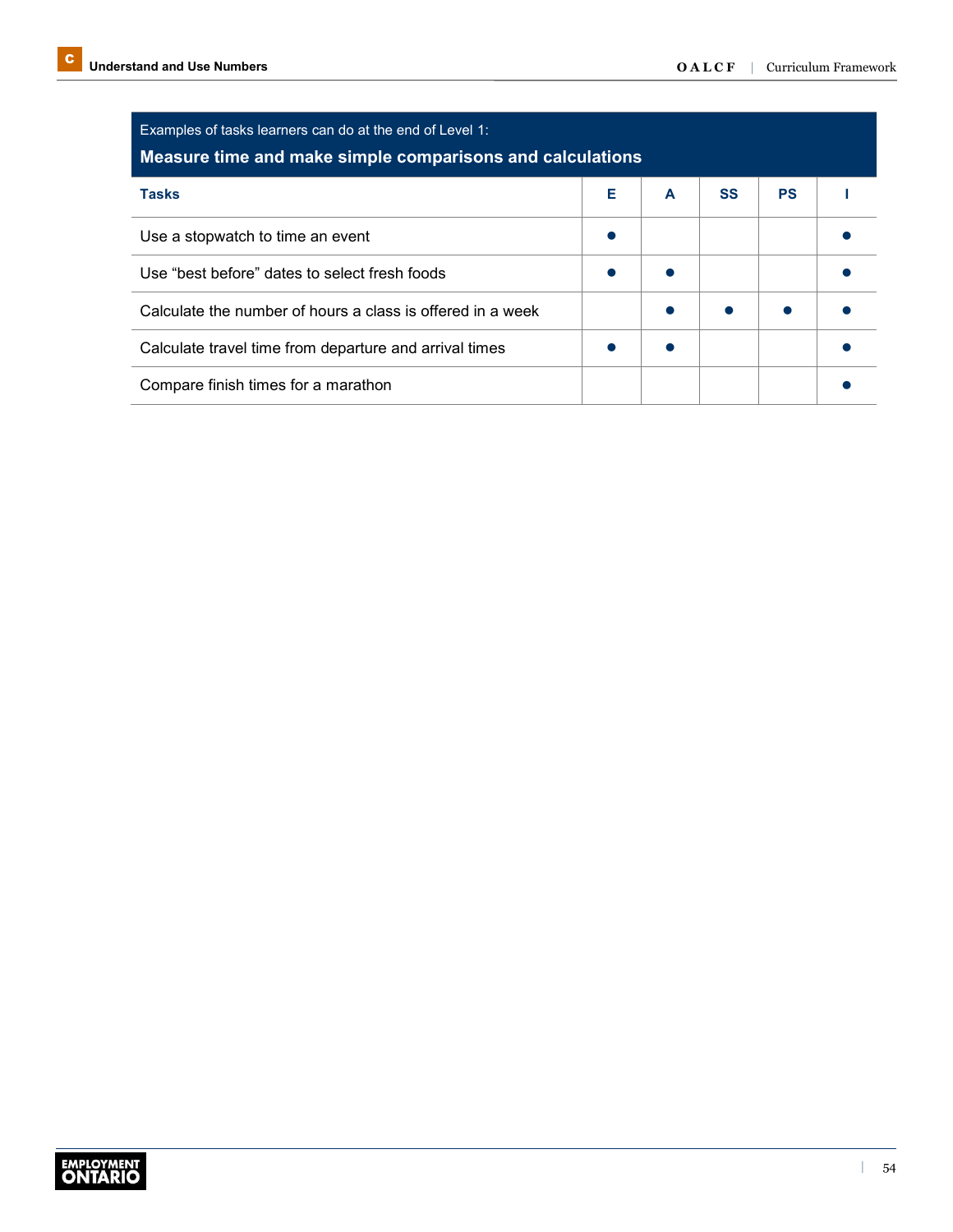**C2.2**

Competency C: **Understand and Use Numbers** 

Task Group C2: **Manage time** Level **2** 



# At this level, learners: Make low-level inferences to calculate using time

## **Performance Descriptors**

#### **The learner:**

Calculates using numbers expressed as whole numbers, fractions, decimals, and percentages

Interprets and applies rates (e.g. \$/hr, km/hr, cooking time/pound)

Converts between units of time (e.g. millennia, centuries, decades, years, months, weeks, days, hours, minutes, seconds)

Makes simple estimates

Interprets, represents, and converts time using whole numbers, decimals, percentages, ratios, and simple, common fractions (e.g.  $\frac{1}{2}$ ,  $\frac{1}{4}$ )

Chooses and performs required operation(s); may make inferences to identify required operation(s)

Selects appropriate steps to reach solutions

Understands and converts time between 12- and 24-hour clocks

Converts time between time zones

Uses strategies to check accuracy (e.g. estimating, using a calculator, repeating a calculation, using the reverse operation)

## **Task Descriptors**

Scope of task is clearly defined

May include unfamiliar elements (e.g. context, content)

Requires the use of rates, or requires two or more operations, where operations are easily inferred

Requires up to a few steps to complete

May be completed in more than one way

May involve one document (e.g. table, schedule)

May require converting between whole numbers, decimals, fractions, ratios, and percentages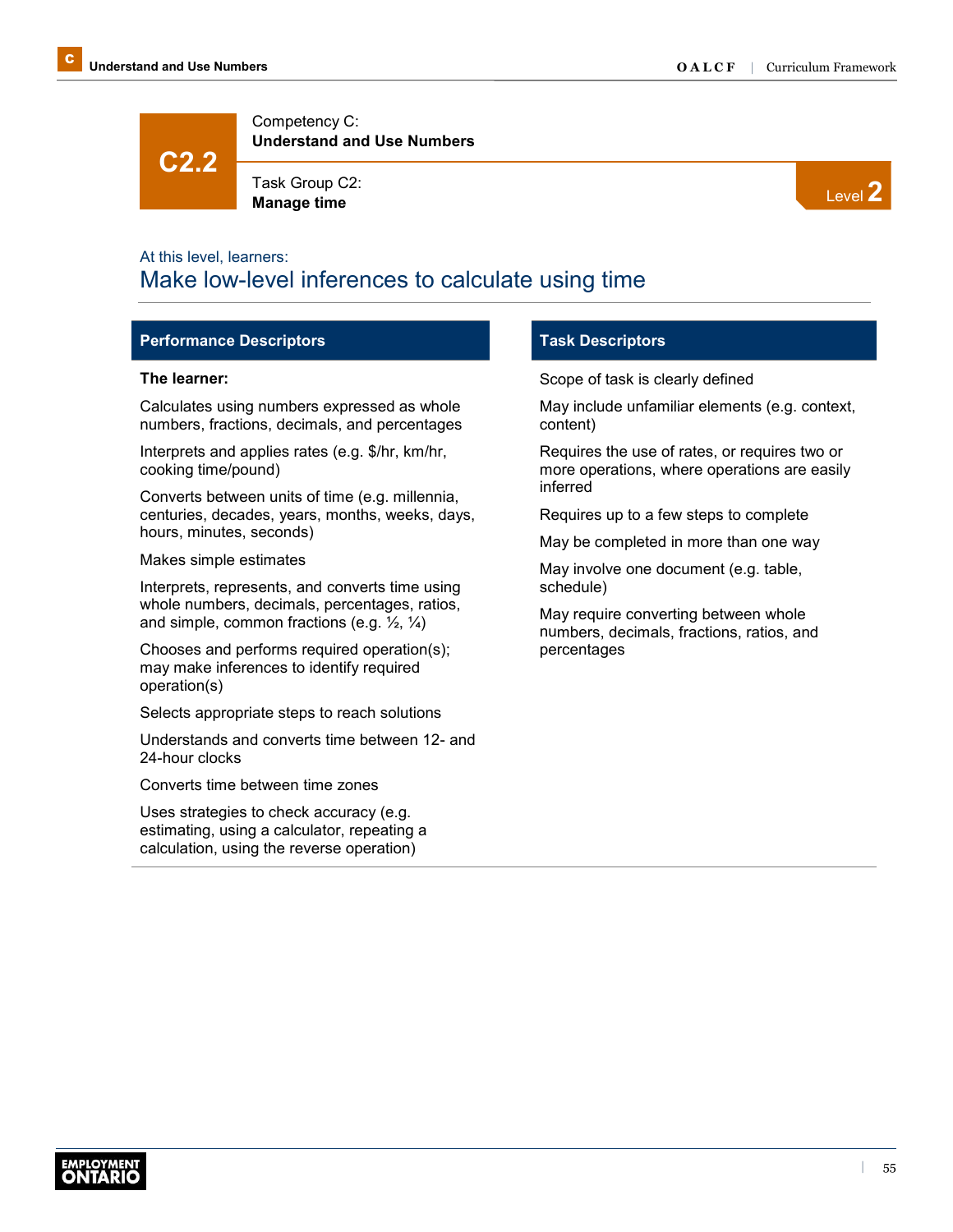| Examples of tasks learners can do at the end of Level 2:<br>Make low-level inferences to calculate using time |   |   |           |           |  |
|---------------------------------------------------------------------------------------------------------------|---|---|-----------|-----------|--|
| <b>Tasks</b>                                                                                                  | Е | A | <b>SS</b> | <b>PS</b> |  |
| Calculate the cooking time for a chicken using a rate                                                         |   |   |           |           |  |
| Plan one's day by estimating how long activities will take and<br>sequence them accordingly                   |   |   |           |           |  |
| Calculate the number of hours worked in a week, taking into<br>account breaks                                 |   |   |           |           |  |
| Convert fractions of hours to decimals to complete a timesheet                                                |   |   |           |           |  |
| Convert minutes logged on the Internet to hours and minutes                                                   |   |   |           |           |  |
| Convert a departure time from the 24-hour to 12-hour clock                                                    |   |   |           |           |  |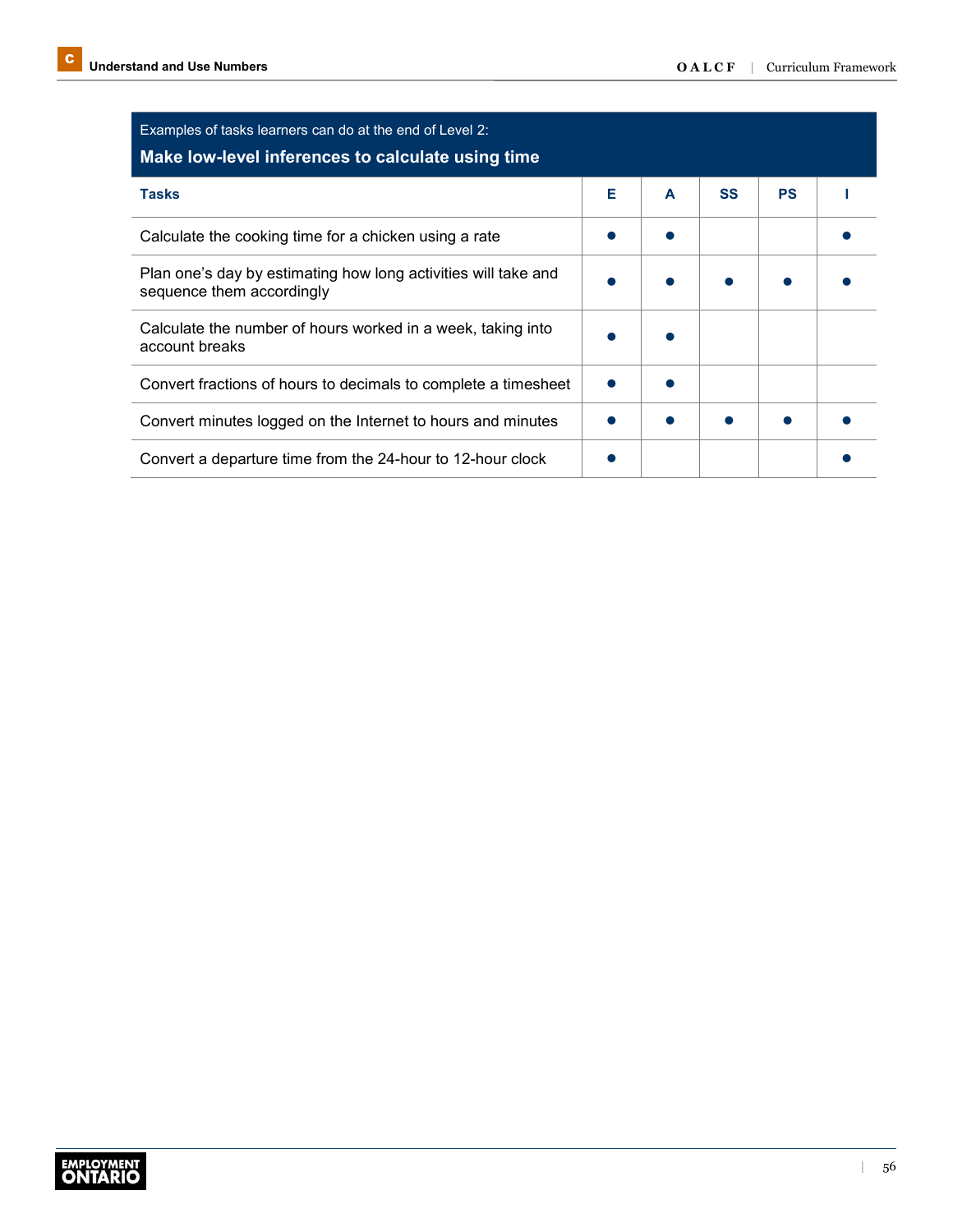**C2.3**

Competency C: **Understand and Use Numbers** 

Task Group C2: Task Group U2:<br>**Manage time** Level **3** 



## At this level, learners:

Find, integrate, and analyze numerical information to make multi-step calculations using time

## **Performance Descriptors**

#### **The learner:**

Calculates using numbers expressed as whole numbers, fractions, decimals, and percentages

Manages unfamiliar elements (e.g. context, content) to complete tasks

Makes estimates

Chooses and performs required operations; makes inferences to identify required operations

Selects appropriate steps to reach solutions from amongst options

Identifies a variety of ways to complete tasks

Finds, integrates, and analyzes numerical information

Organizes and displays numerical information (e.g. Gantt chart, schedules)

Uses strategies to check accuracy (e.g. estimating, using a calculator, repeating a calculation, using the reverse operation)

## **Task Descriptors**

Scope of task may not be clearly defined

May include unfamiliar elements (e.g. context, content)

Requires two or more operations; operations must be inferred

Requires multiple steps to complete

Has many options to complete; does not have a set procedure

May involve documents (e.g. tables, schedules)

May require converting between whole numbers, decimals, fractions, ratios, and percentages

#### Examples of tasks learners can do at the end of Level 3:

**Find, integrate, and analyze numerical information to make multi-step calculations using time**

| Tasks                                               |  | <b>SS</b> | PS |  |
|-----------------------------------------------------|--|-----------|----|--|
| Create a weekly work schedule for several employees |  |           |    |  |
| Adjust a project schedule to accommodate delays     |  |           |    |  |
| Identify and schedule activities                    |  |           |    |  |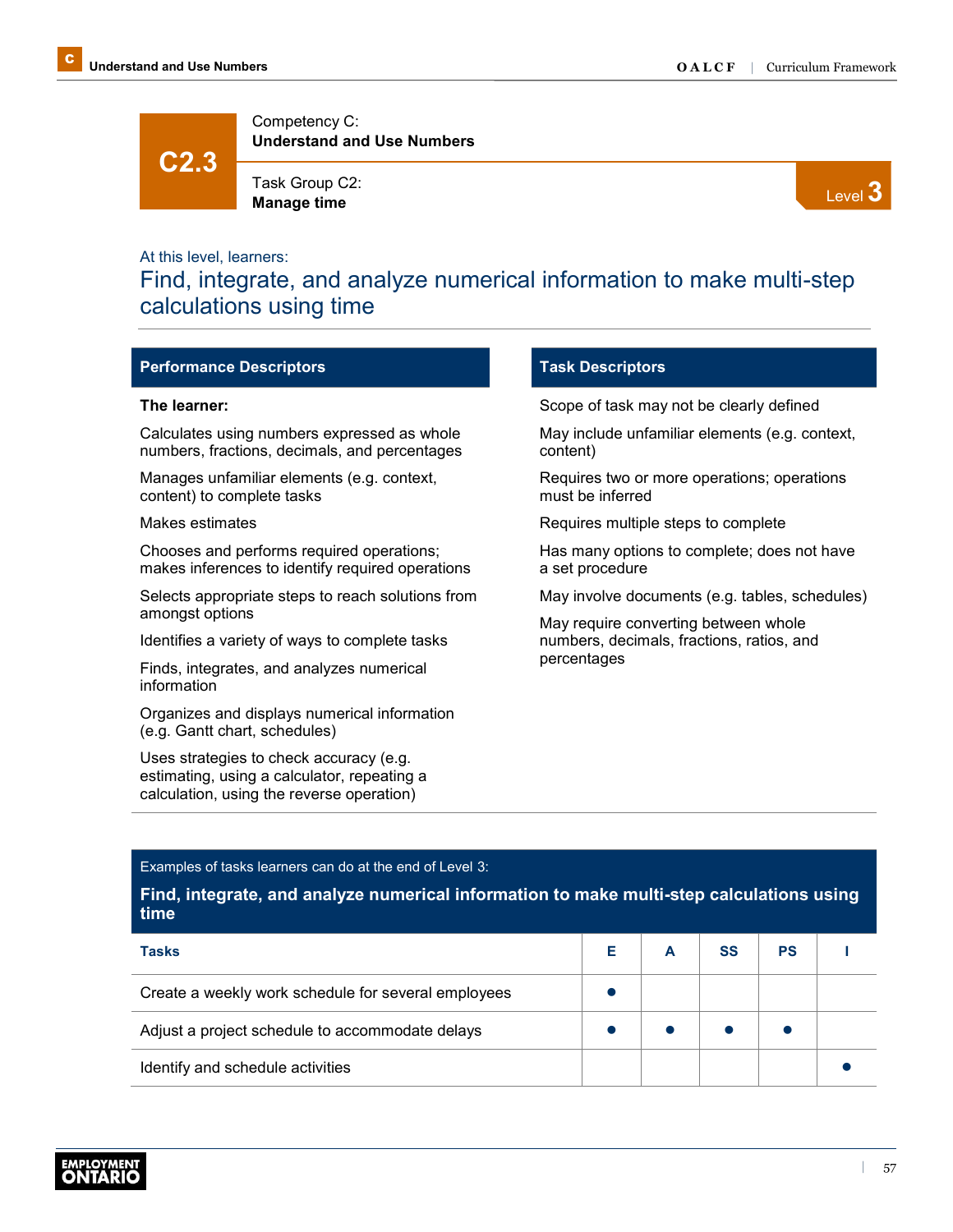**C3.1**

Competency C: **Understand and Use Numbers** 

Task Group C3: Task Group C3:<br>Use measures **1 <b>Level 1** 



# At this level, learners: Measure and make simple comparisons and calculations

## **Performance Descriptors**

#### **The learner:**

Adds and subtracts whole number measurements

Recognizes values in number and word format

Recognizes simple, common shapes (e.g. circle, square, rectangle, triangle)

Measures distance, length, width, height, weight, liquid volume, angles, and temperature

Uses common measuring tools, such as rulers, scales, and thermometers

Understands numerical order

Makes simple estimates

Begins to interpret integers (e.g. temperature, elevation)

Chooses appropriate units of measurement (e.g. centimetres, metres, kilometres)

Uses common standard units (e.g. metres, inches) and non-standard units (e.g. paces, cupfuls, scoops)

Identifies and performs required operation

Interprets and represents measures using whole numbers, decimals, and simple, common fractions (e.g.  $\frac{1}{2}$ ,  $\frac{1}{4}$ )

Interprets and represents measures using symbols and abbreviations (e.g. inches as ", centimetres as cm, pounds as lbs, kilograms as kilos or kg)

Follows apparent steps to reach solutions

Rounds to the nearest whole unit (e.g. kilos)

Uses strategies to check accuracy (e.g. estimating, using a calculator, repeating a calculation, using the reverse operation)

## **Task Descriptors**

Scope of task is limited

Has a concrete and familiar context

May require adding or subtracting measurements; operation is apparent

May require the same operation to be performed more than once

Requires up to a few steps to complete

Has a set procedure

Uses common units of measurement within the same system

May involve one simple document, such as an office supply flyer

Has a highly explicit purpose

Uses whole numbers and/or simple common fractions or decimals

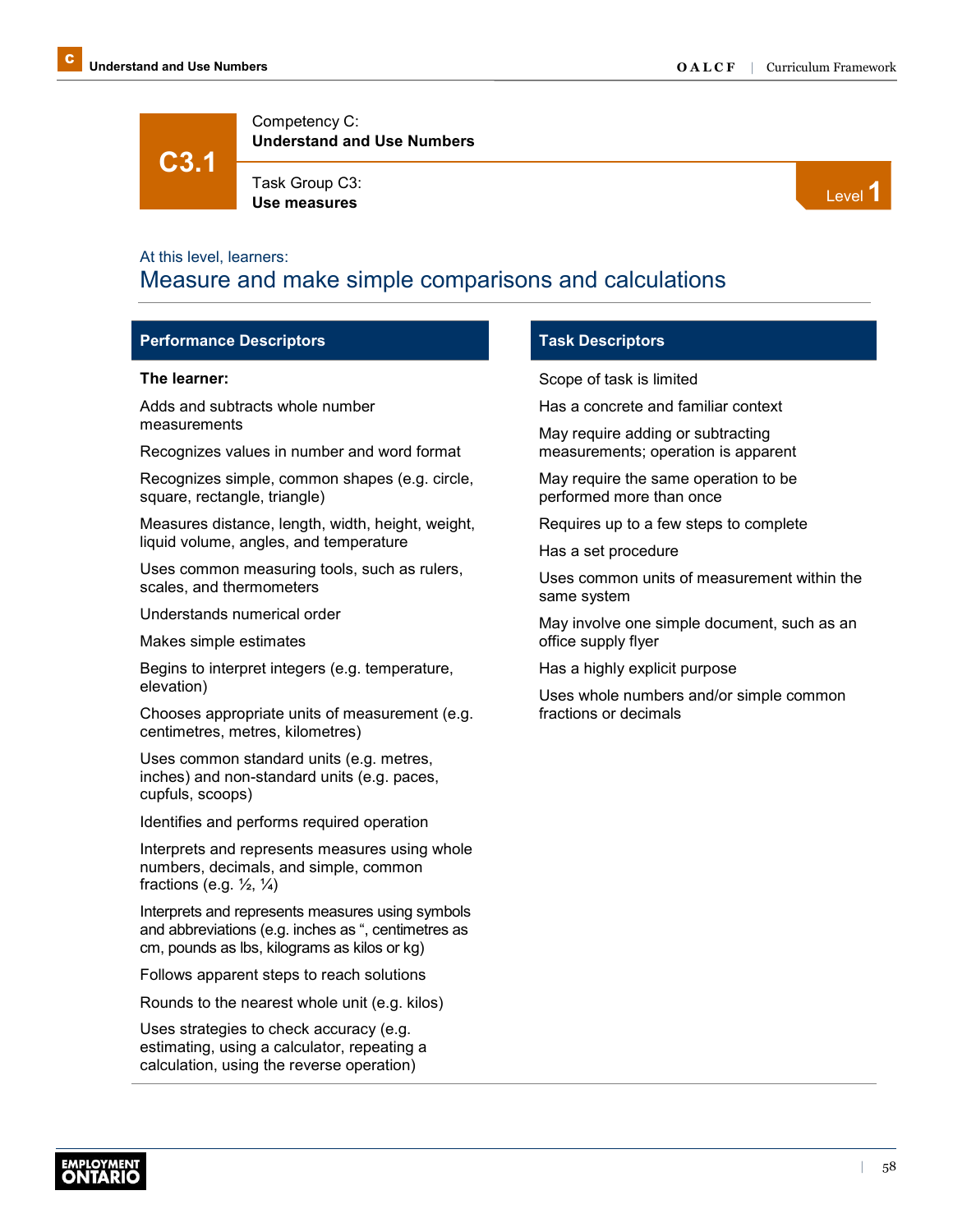| Examples of tasks learners can do at the end of Level 1:<br>Measure and make simple comparisons and calculations |   |   |           |           |  |  |
|------------------------------------------------------------------------------------------------------------------|---|---|-----------|-----------|--|--|
| <b>Tasks</b>                                                                                                     | Е | A | <b>SS</b> | <b>PS</b> |  |  |
| Use a store flyer to select a desk that is big enough to fit a<br>computer and printer                           |   |   |           |           |  |  |
| Check the temperature on an outdoor thermometer                                                                  |   |   |           |           |  |  |
| Compare grams of sodium in two types of soup                                                                     |   |   |           |           |  |  |
| Check a child's height against the minimum measure for an<br>amusement park ride                                 |   |   |           |           |  |  |
| Work out personal weight gain or loss over a period of time                                                      |   |   |           |           |  |  |
| Estimate whether a jacket is the correct size                                                                    |   |   |           |           |  |  |
| Compare distances in a ski jumping event                                                                         |   |   |           |           |  |  |
| Measure a piece of furniture to see if it will fit through a<br>doorway                                          |   |   |           |           |  |  |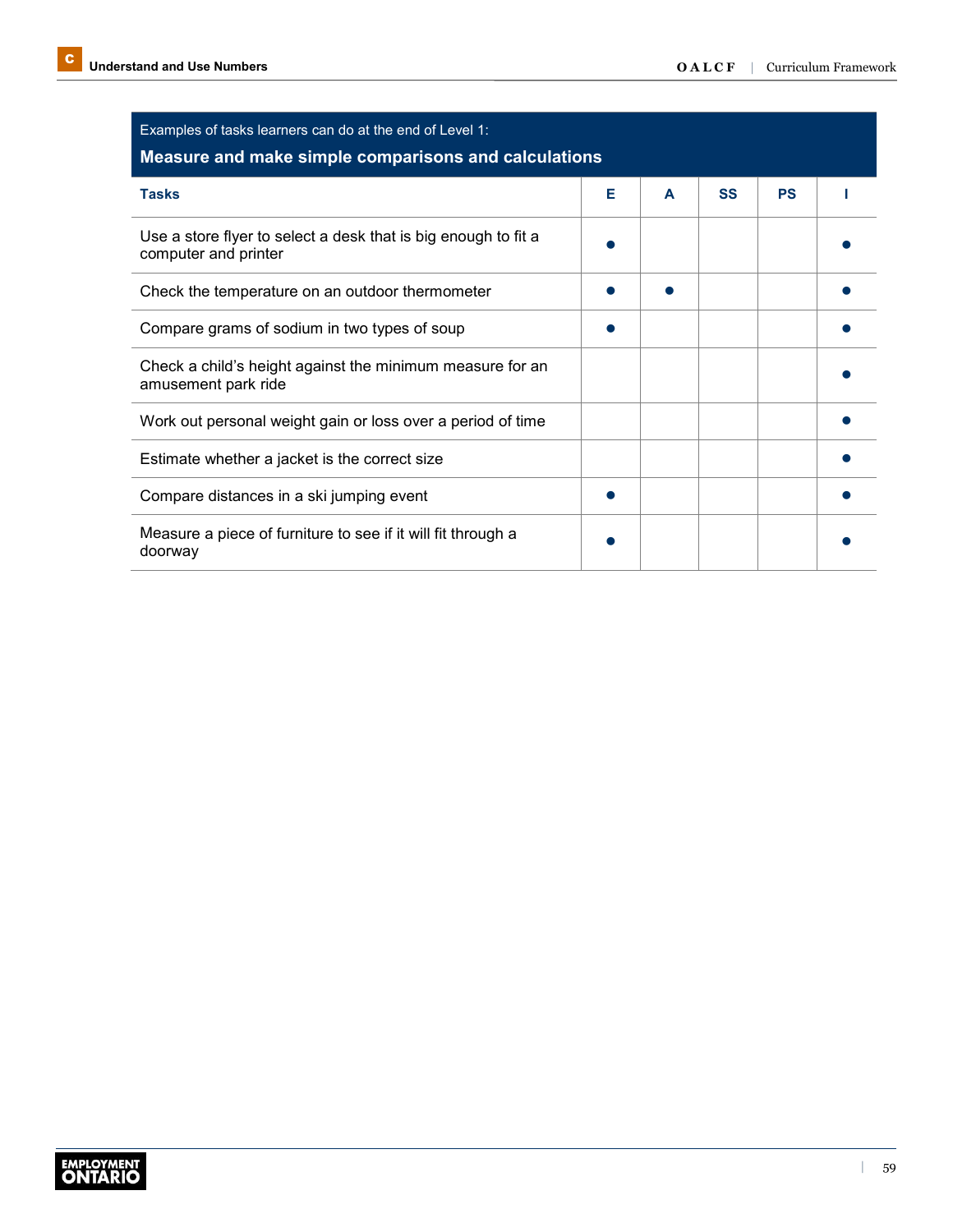**C3.2**

Competency C: **Understand and Use Numbers** 

Task Group C3: Task Group C3:<br>Use measures **2** 



# At this level, learners: Use measures to make one-step calculations

## **Performance Descriptors**

#### **The learner:**

Calculates using numbers expressed as whole numbers, fractions, decimals, percentages, and integers

Calculates angles in simple, common shapes

Makes estimates

Understands and uses ratio and proportion

Interprets and represents area and volume using symbols and abbreviations (e.g. m3 )

Interprets and applies rates (e.g. km/hr, km/l) and ratios (e.g. map scales)

Converts units of measurement within the same system and between systems

Understands and uses formulas for finding the perimeter, area, and volume of simple, common shapes

Chooses and performs required operation(s); may make inferences to identify required operation(s)

Selects appropriate steps to solutions

Interprets, represents, and converts measures using whole numbers, decimals, percentages, ratios, and simple, common fractions (e.g. ½, ¼)

Uses strategies to check accuracy (e.g. estimating, using a calculator, repeating a calculation, using the reverse operation)

## **Task Descriptors**

Scope of task is clearly defined

May include unfamiliar elements (e.g. context, content)

Requires the use of rates or common formulas

Requires one-step calculations, which may be repeated; operations are easily inferred

May be completed in more than one way

May involve one document, such as a simple conversion table

May require converting between whole numbers, decimals, fractions, ratios, and percentages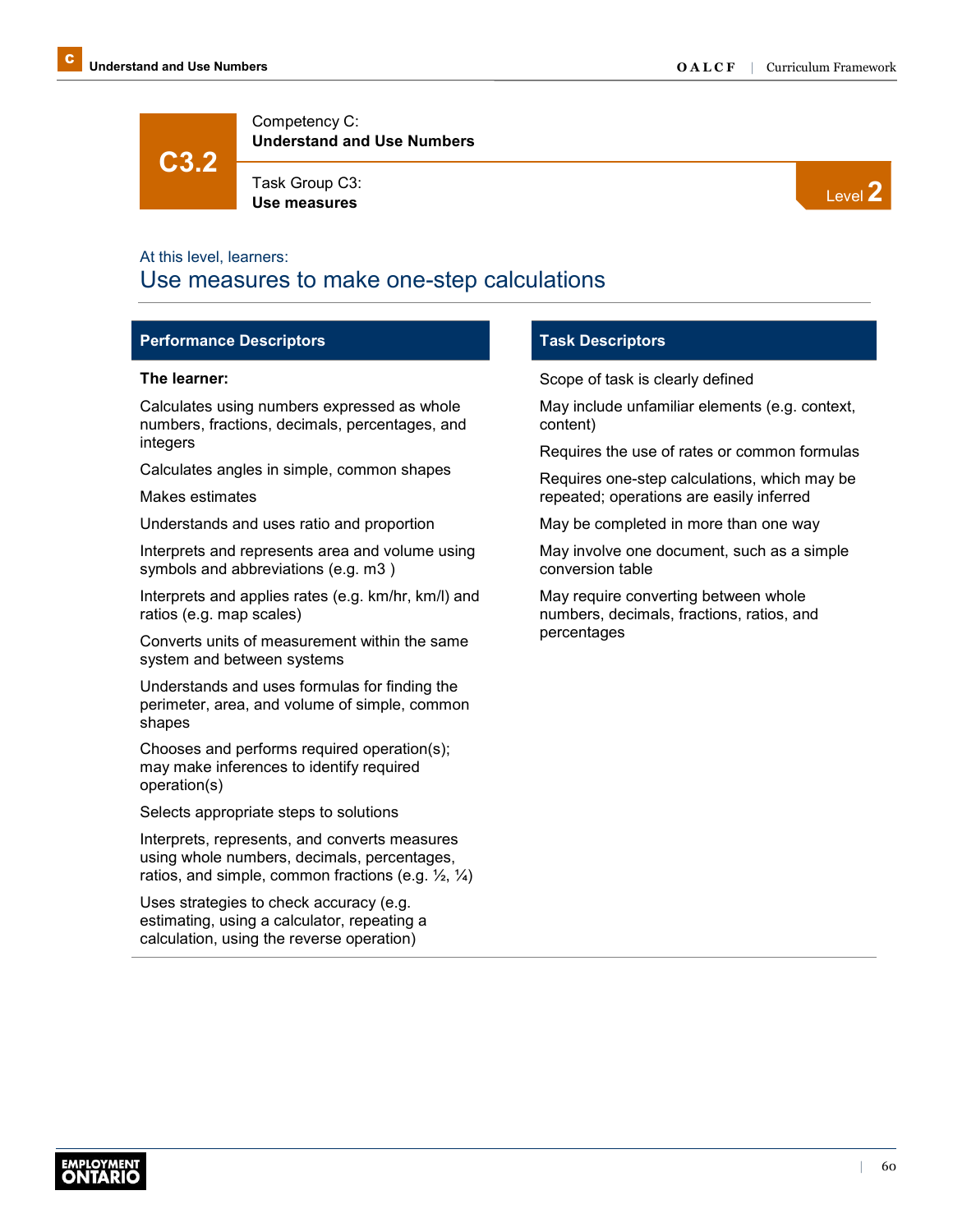| Examples of tasks learners can do at the end of Level 2:<br>Use measures to make one-step calculations |   |   |           |           |  |
|--------------------------------------------------------------------------------------------------------|---|---|-----------|-----------|--|
| <b>Tasks</b>                                                                                           | Е | A | <b>SS</b> | <b>PS</b> |  |
| Adjust quantities to double or half a recipe                                                           |   |   |           |           |  |
| Using a floor plan, calculate and compare the square footage<br>of two hotel rooms                     |   |   |           |           |  |
| Use a map scale to calculate the distance between two points                                           |   |   |           |           |  |
| Convert kilobytes to megabytes to determine the remaining<br>capacity of an electronic device          |   |   |           |           |  |
| Dilute a cleaning product using a ratio                                                                |   |   |           |           |  |
| Estimate whether there is enough flour and sugar on hand to<br>carry out a recipe                      |   |   |           |           |  |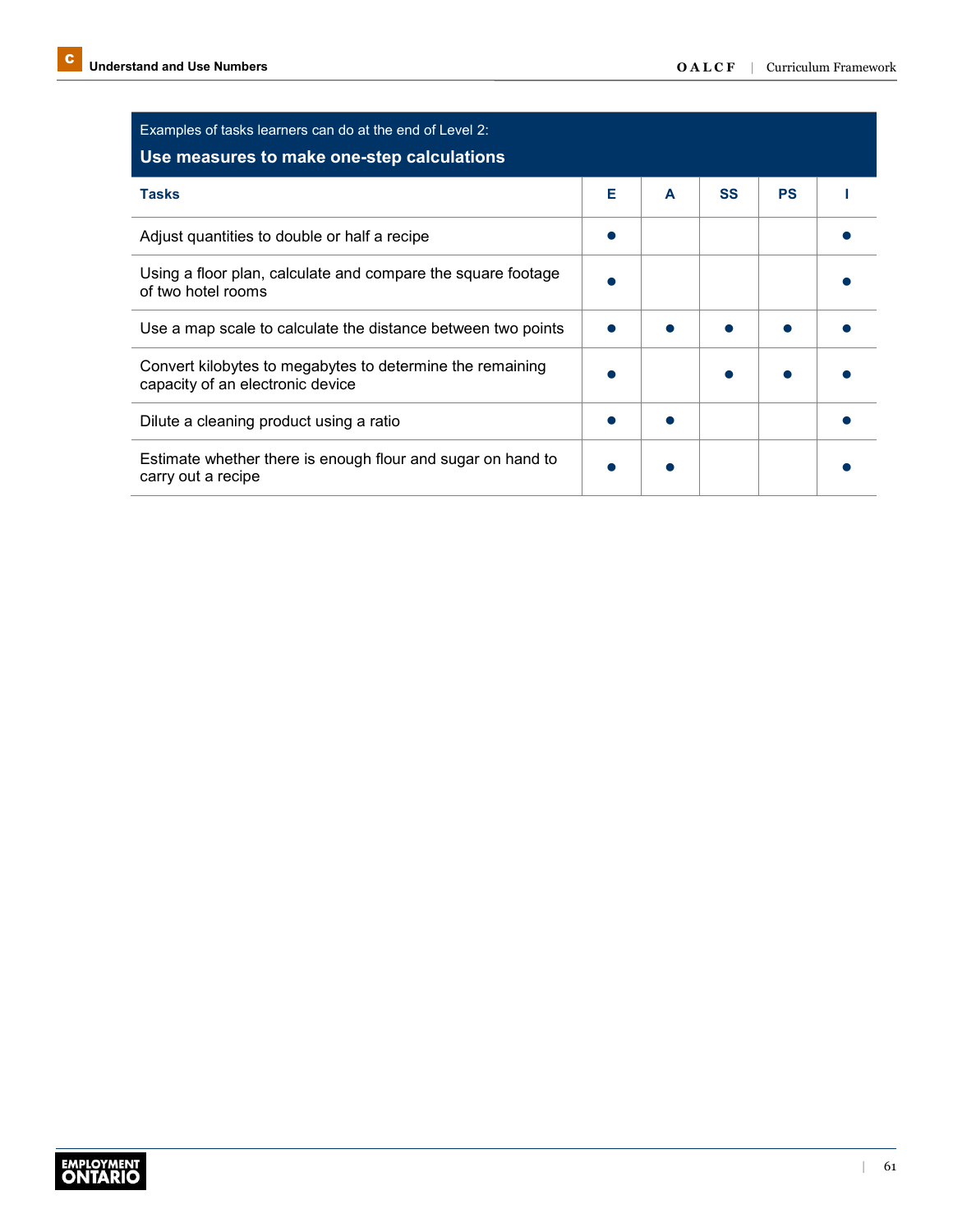**C3.3**

Competency C: **Understand and Use Numbers** 

Task Group C3: Task Group C3:<br>Use measures **3** 



# At this level, learners: Use measures to make multi-step calculations; use specialized measuring tools

## **Performance Descriptors**

#### **The learner:**

Calculates using numbers expressed as whole numbers, fractions, decimals, percentages, and integers

Calculates the radius, diameter, and circumference of circles

Understands and uses properties of angles and triangles to solve problems

Understands and uses formulas for finding the perimeter, area, and volume of non-rectangular, composite shapes

Manages unfamiliar elements (e.g. context, content) to complete tasks

Makes estimates involving many factors where precision is required

Interprets and represents measurements taken with specialized tools (e.g. callipers, multimeters)

Chooses and performs required operations; makes inferences to identify required operations

Selects appropriate steps to solutions from among options

Identifies a variety of ways to complete tasks

Interprets, represents, and converts measures using whole numbers, decimals, percentages, ratios, and fractions

Organizes and displays numerical information (e.g. graphs, tables)

Uses strategies to check accuracy (e.g. estimating, using a calculator, repeating a calculation, using the reverse operation)

## **Task Descriptors**

Scope of task may not be clearly defined

May include unfamiliar elements (e.g. context, content)

Requires multi-step calculations where one step builds on the previous step

Requires the use of rates or common formulas or both

May require converting measurements to make calculations

May involve documents (e.g. rate tables, scale drawings)

May require converting between whole numbers, decimals, fractions, ratios, and percentages

May require converting between measurement systems or between units in one system

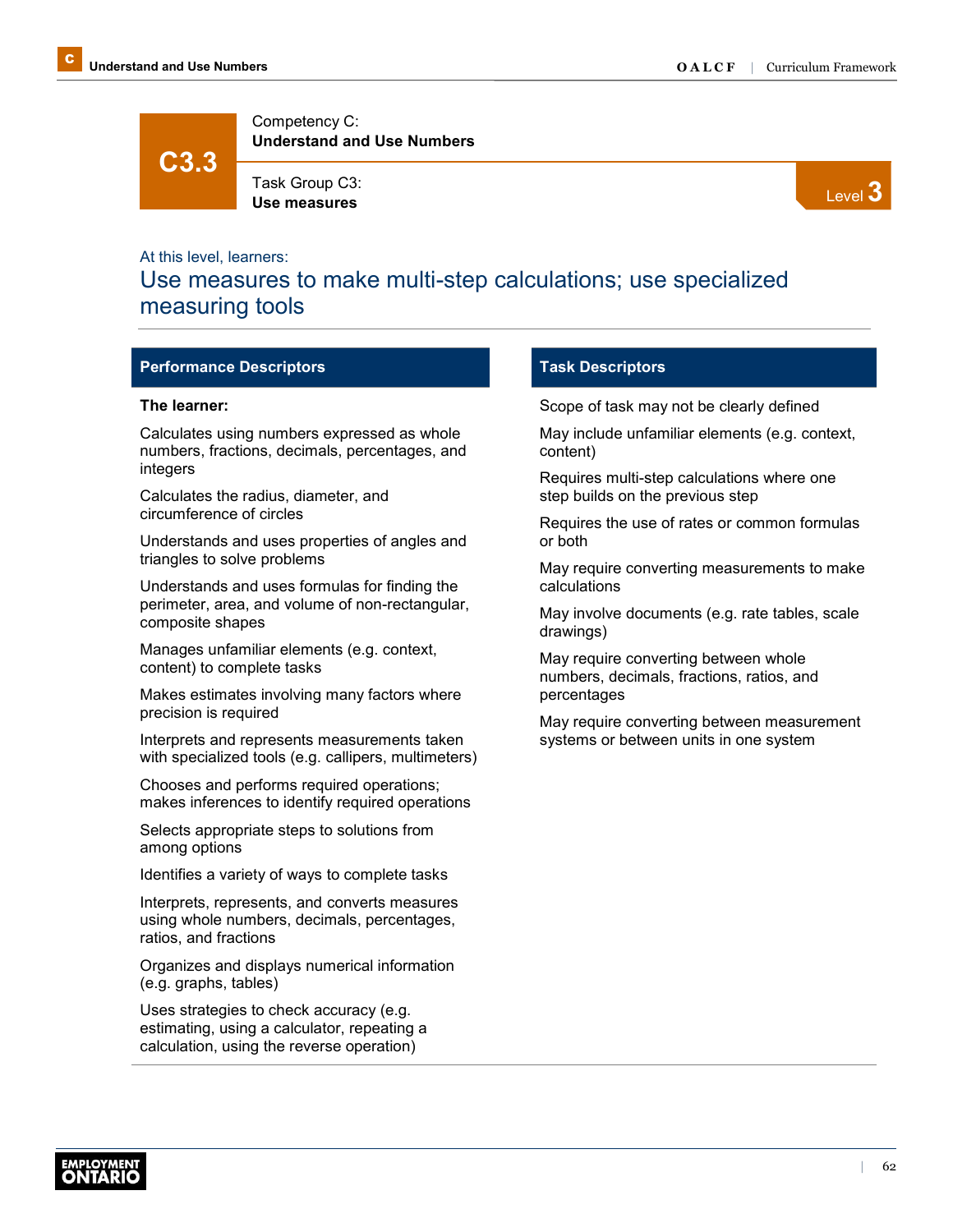| Examples of tasks learners can do at the end of Level 3:<br>Use measures to make multi-step calculations; use specialized measuring tools |   |   |           |           |  |
|-------------------------------------------------------------------------------------------------------------------------------------------|---|---|-----------|-----------|--|
| <b>Tasks</b>                                                                                                                              | F | A | <b>SS</b> | <b>PS</b> |  |
| Calculate paint quantity given room dimensions and paint<br>coverage rates                                                                |   |   |           |           |  |
| Calculate the number of cans of tomatoes (in mI) needed when<br>doubling a recipe calling for ounces                                      |   |   |           |           |  |
| Calculate the area of a room that includes a bay window                                                                                   |   |   |           |           |  |
| Estimate the volume of sand required to prepare the<br>foundation for a curved walkway                                                    |   |   |           |           |  |
| Create a scale drawing for a shed                                                                                                         |   |   |           |           |  |
| Calculate the area of an irregularly shaped room to determine<br>whether furniture and equipment will fit                                 |   |   |           |           |  |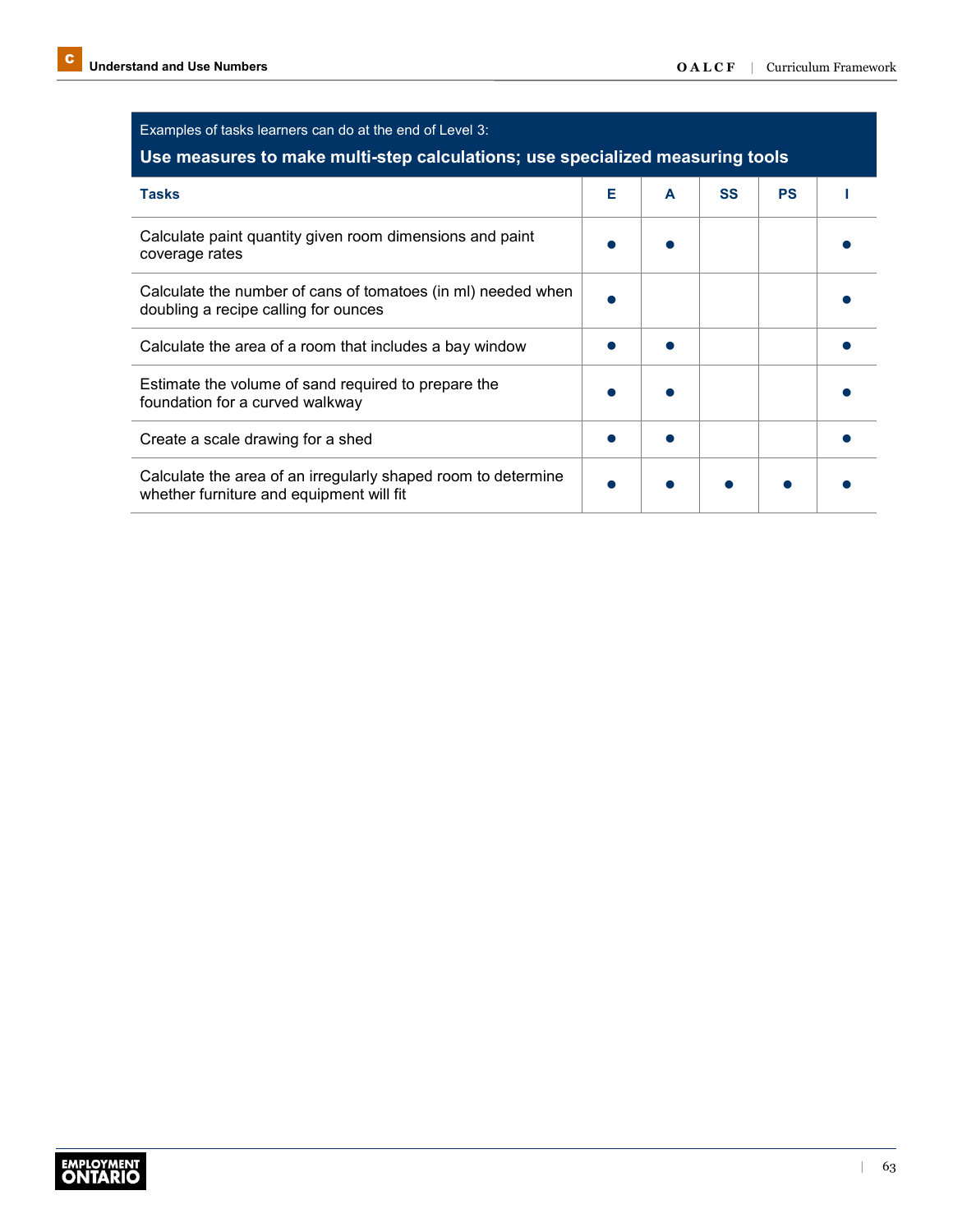**C4.1**

Competency C: **Understand and Use Numbers** 

Task Group C4: **Manage data** Level **1** 



# At this level, learners: Make simple comparisons and calculations

## **Performance Descriptors**

#### **The learner:**

Adds, subtracts, multiplies, and divides whole numbers and decimals

Recognizes values in number and word format

Identifies and compares quantities of items

Understands numerical order

Identifies and performs required operation

Begins to interpret integers

Makes simple estimates

Interprets and represents values using whole numbers, decimals, percentages, and simple, common fractions (e.g. ½, ¼)

Follows apparent steps to reach solutions

Interprets simple, common probabilities, such as the chance of precipitation from a weather forecast

Recognizes simple patterns

Uses strategies to check accuracy (e.g. estimating, using a calculator, repeating a calculation, using the reverse operation)

#### **Task Descriptors**

Scope of task is limited

Has a concrete and familiar context

May require one operation; operation is apparent

May require the same operation to be performed more than once

Requires up to a few steps to complete

Has a set procedure

May involve one simple document (e.g. list, label)

Has a highly explicit purpose

Uses whole numbers and/or simple common fractions or decimals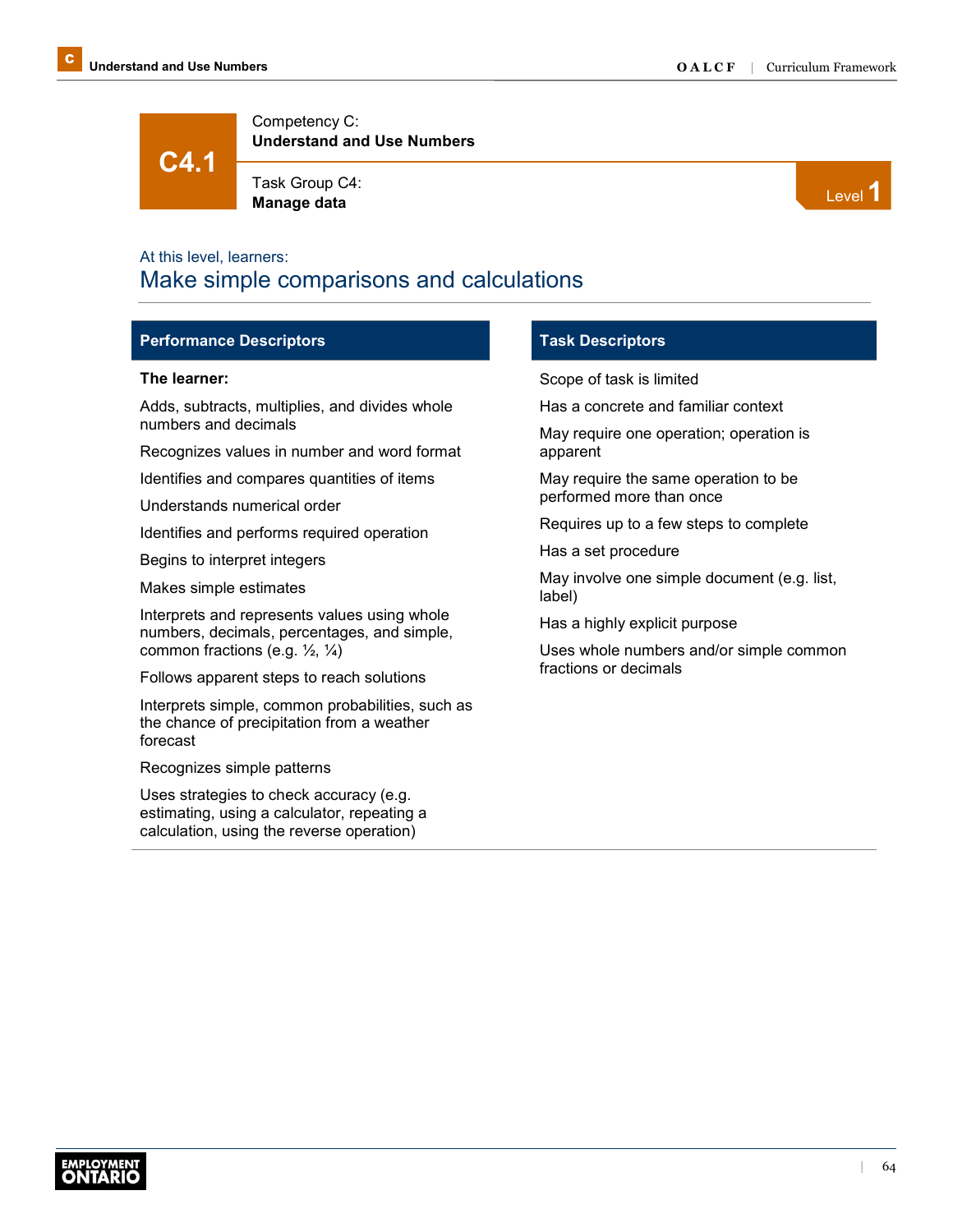| Examples of tasks learners can do at the end of Level 1:<br>Make simple comparisons and calculations |   |   |           |           |  |
|------------------------------------------------------------------------------------------------------|---|---|-----------|-----------|--|
| <b>Tasks</b>                                                                                         | Е | A | <b>SS</b> | <b>PS</b> |  |
| Count the number of boxes in a shipment to verify that the<br>correct number was received            |   |   |           |           |  |
| Compare two boxes of granola bars to find out which box<br>contains more bars                        |   |   |           |           |  |
| Calculate the number of cars required to take a class of<br>children to a sporting event             |   |   |           |           |  |
| Estimate the number of packages of paper to purchase for a<br>semester                               |   |   |           |           |  |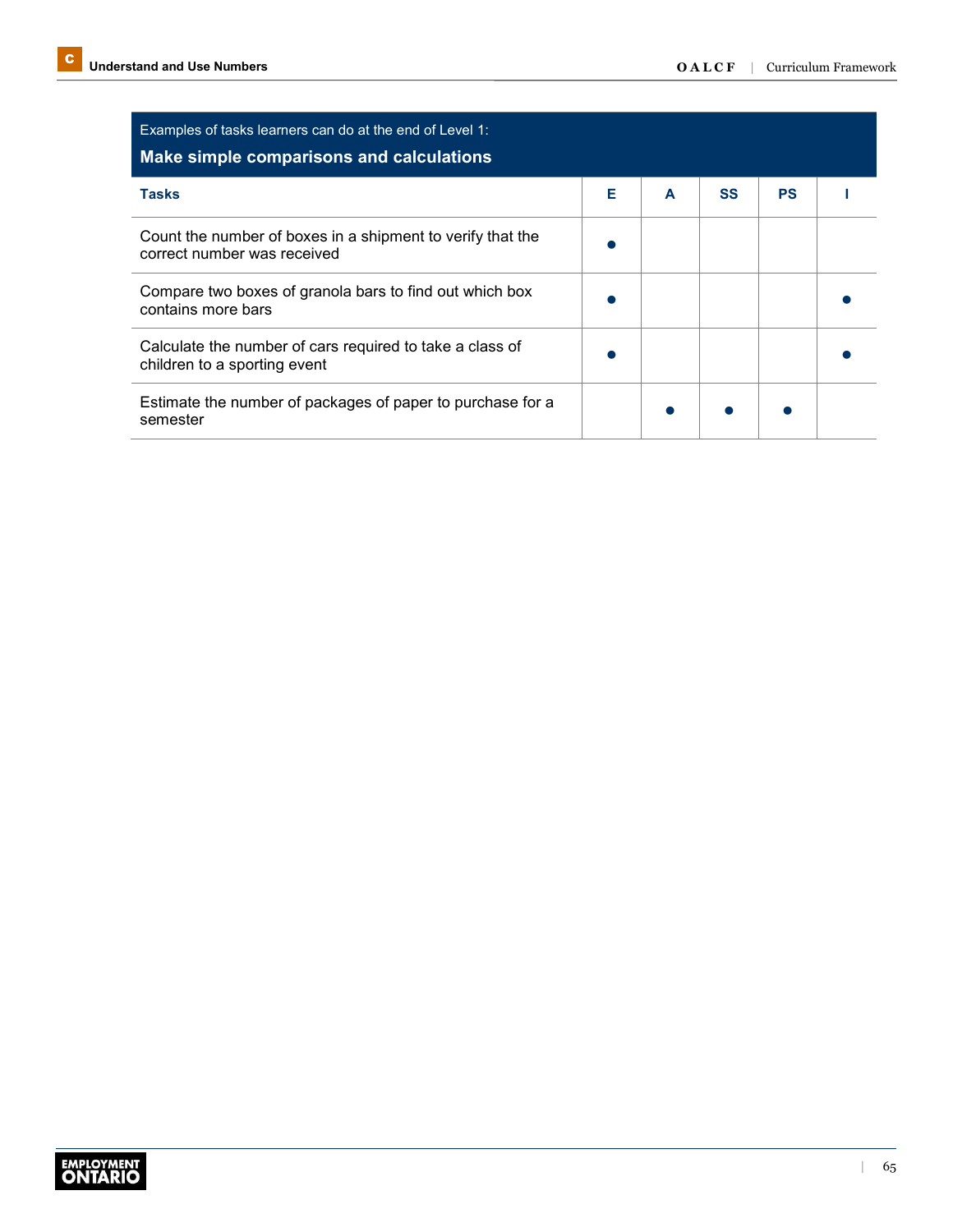**C4.2**

Competency C: **Understand and Use Numbers** 

Task Group C4: **Manage data** Level **2** 



#### At this level, learners:

Make low-level inferences to organize, make summary calculations, and represent data

#### **Performance Descriptors**

#### **The learner:**

Calculates using numbers expressed as whole numbers, fractions, decimals, percentages, and integers

Understands and uses ratio and proportion

Makes estimates

Finds ranges for data sets

Calculates averages (mean) and percentages

Identifies medians and modes

Collects, organizes, and represents data using simple tables and graphs

Interprets rates (e.g. crime rates) and ratios (e.g. shots–on-net to goals)

Interprets, represents, and converts values using whole numbers, decimals, percentages, ratios, and simple, common fractions (e.g. ½, ¼)

Chooses and performs required operation(s); may make inferences to identify required operation(s)

Selects appropriate steps to solutions

Recognizes patterns and begins to identify trends in data (e.g. population, crime, demographic, inventory, injury)

Uses strategies to check accuracy (e.g. estimating, using a calculator, repeating a calculation, using the reverse operation)

#### **Task Descriptors**

Scope of task is clearly defined

May include unfamiliar elements (e.g. context, content)

Requires the use of rates, or requires two or more operations, where operations are easily inferred

Requires up to a few steps to complete

May be completed in more than one way

May involve one document (e.g. simple table, simple bar graph)

May require calculating percentages

May require converting between whole numbers, decimals, fractions, ratios, and percentages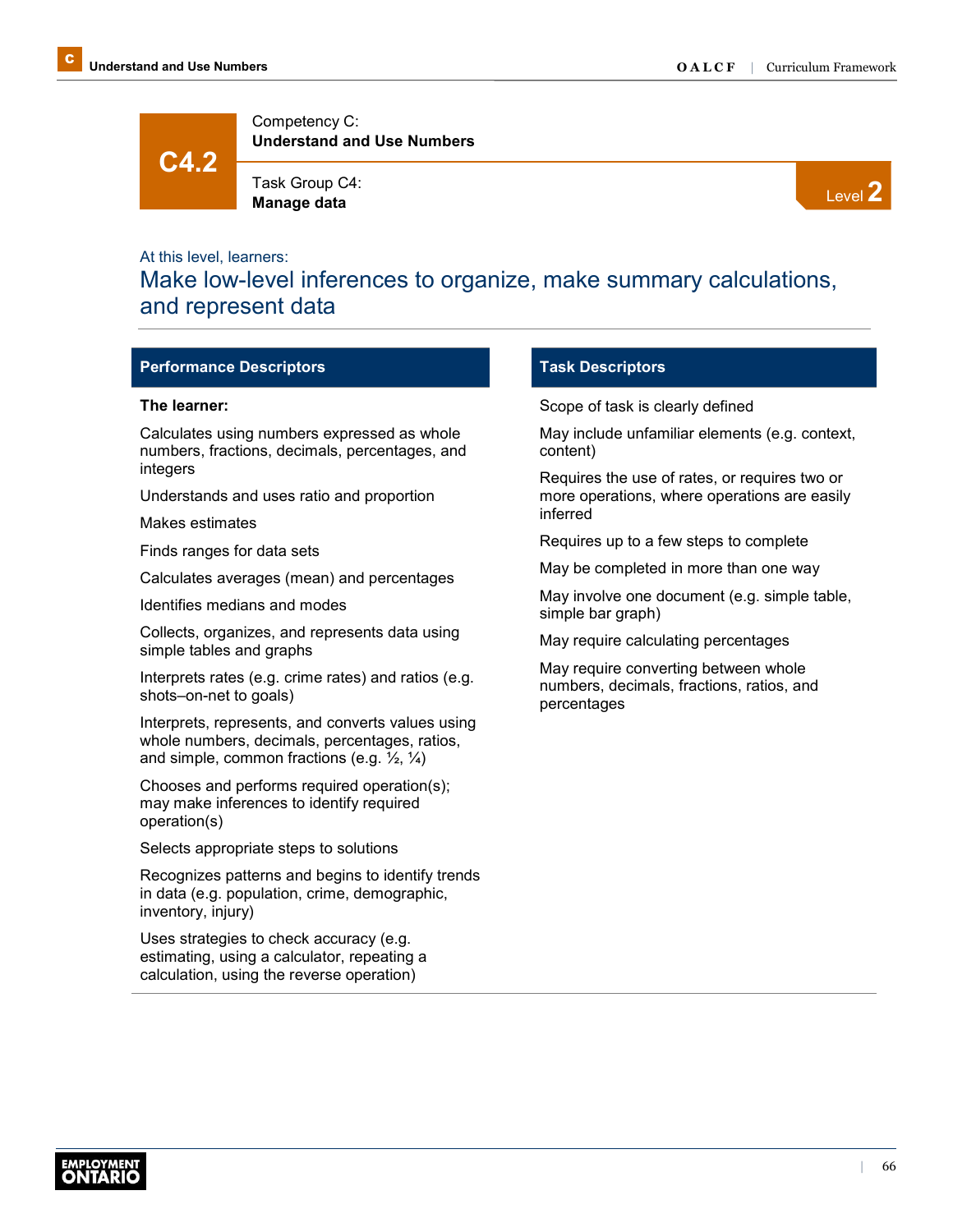| Examples of tasks learners can do at the end of Level 2:<br>Make low-level inferences to organize, make summary calculations, and represent data |   |   |           |           |  |
|--------------------------------------------------------------------------------------------------------------------------------------------------|---|---|-----------|-----------|--|
| <b>Tasks</b>                                                                                                                                     | Е | A | <b>SS</b> | <b>PS</b> |  |
| Calculate the average age of students in class                                                                                                   |   |   |           |           |  |
| Identify peak production periods by interpreting a line graph                                                                                    |   |   |           |           |  |
| Collect data and create a bar graph to represent classmates'<br>food preferences                                                                 |   |   |           |           |  |
| Compare employment rates among graduates from different<br>college programs                                                                      |   |   |           |           |  |
| Interpret a pie graph to identify election results                                                                                               |   |   |           |           |  |
| Estimate how much stock to order based on last year's sales                                                                                      |   |   |           |           |  |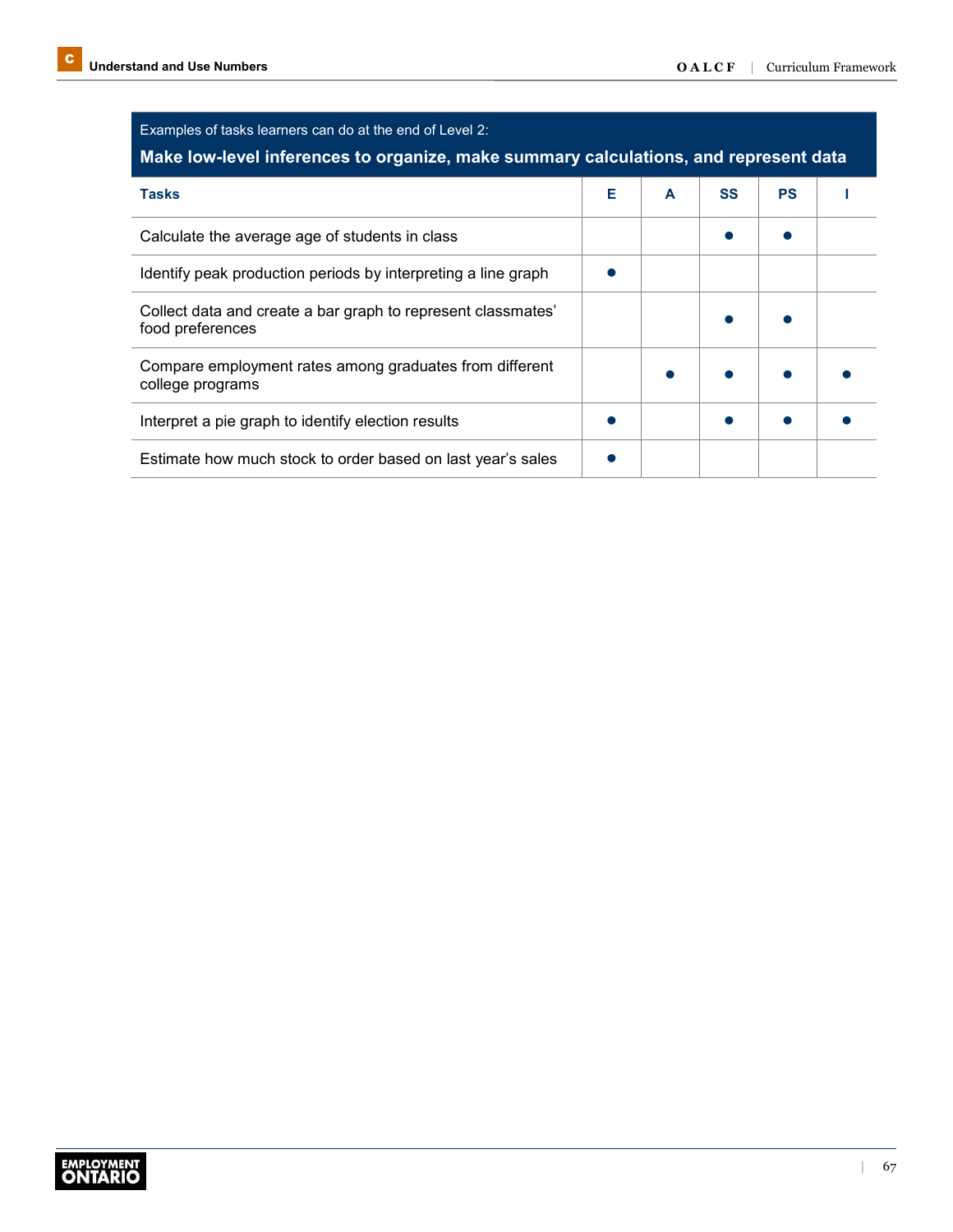**C4.3**

Competency C: **Understand and Use Numbers** 

Task Group C4: **Manage data** Level **3** 



# At this level, learners: Find, integrate, and analyze data; identify trends in data

## **Performance Descriptors**

#### **The learner:**

Calculates using numbers expressed as whole numbers, fractions, decimals, percentages, and integers

Manages unfamiliar elements (e.g. context, content) to complete tasks

Makes estimates involving many factors where precision is required

Begins to recognize bias in data and in displays, such as graphs

Calculates and interprets summary measures (e.g. mean, median, mode)

Calculates percent change

Applies statistics (e.g. population change, growth rates)

Chooses and performs required operations; makes inferences to identify required operations

Selects appropriate steps to solutions from among options

Interprets, represents, and converts values using whole numbers, decimals, percentages, ratios, and fractions

Identifies a variety of ways to complete tasks

Finds, integrates, and analyses data

Organizes and represents numerical information (e.g. tables, graphs)

Makes predictions using data; identifies trends

Uses strategies to check accuracy (e.g. estimating, using a calculator, repeating a calculation, using the reverse operation)

#### **Task Descriptors**

Scope of task may not be clearly defined

May include unfamiliar elements (e.g. context, content)

May require two or more operations; operations must be inferred

Requires multiple steps to complete

Has many options to complete; does not have a set procedure

May require calculating rates

May involve documents (e.g. tables, graphs)

May require converting between whole numbers, decimals, percentages, ratios, and fractions

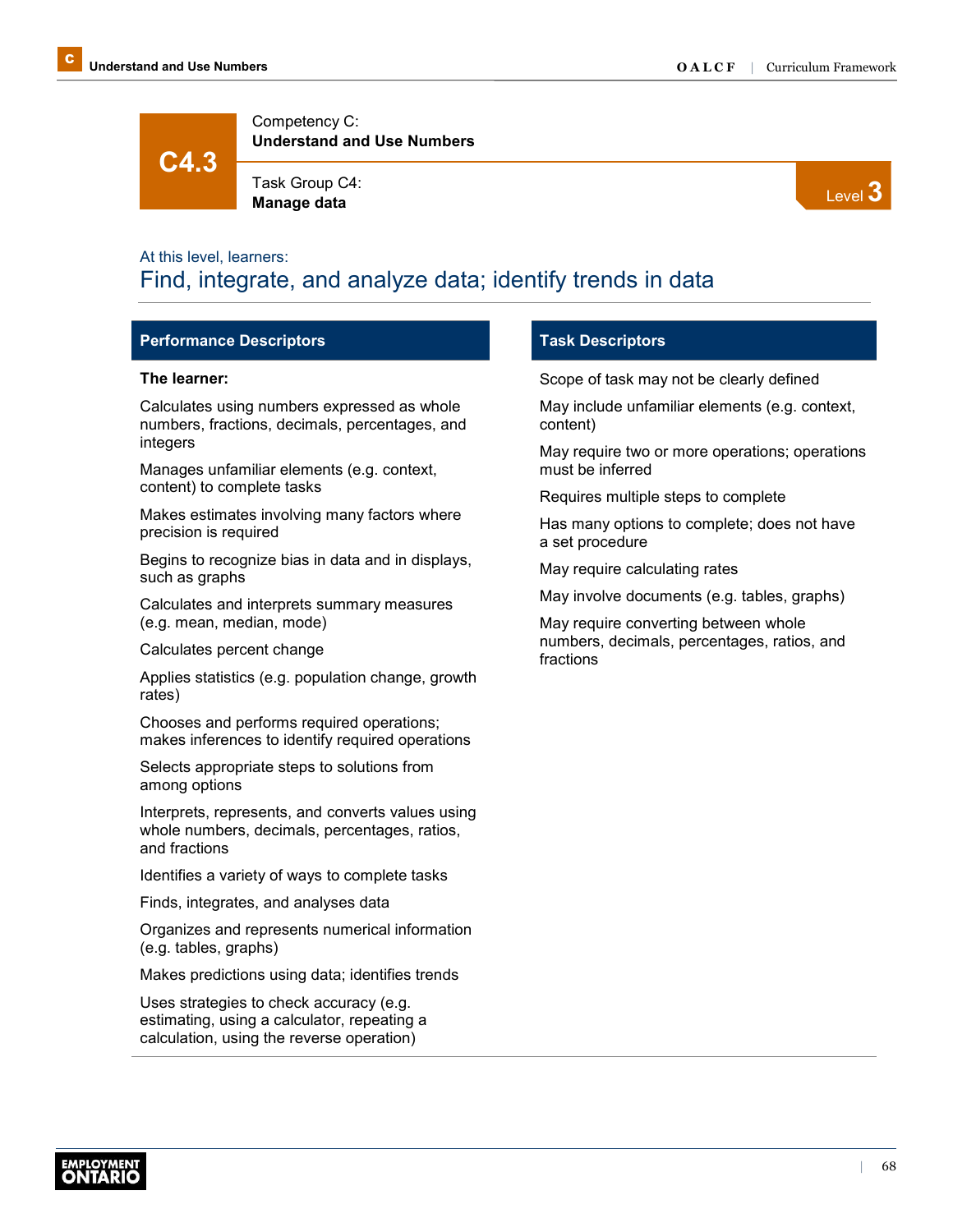| Examples of tasks learners can do at the end of Level 3:<br>Find, integrate, and analyze data; identify trends in data                          |   |   |           |           |  |
|-------------------------------------------------------------------------------------------------------------------------------------------------|---|---|-----------|-----------|--|
| <b>Tasks</b>                                                                                                                                    | Е | A | <b>SS</b> | <b>PS</b> |  |
| Collect and interpret income data across several occupations<br>to establish an employment goal                                                 |   |   |           |           |  |
| Monitor a child's growth over time using weight and height<br>percentiles                                                                       |   |   |           |           |  |
| Predict which sports team will win the championship using<br>team and player statistics                                                         |   |   |           |           |  |
| Calculate the percent change in a population over a given time<br>period                                                                        |   |   |           |           |  |
| Estimate expected household internet data usage for the next<br>year, taking into account previous patterns of use and<br>changing family needs |   |   |           |           |  |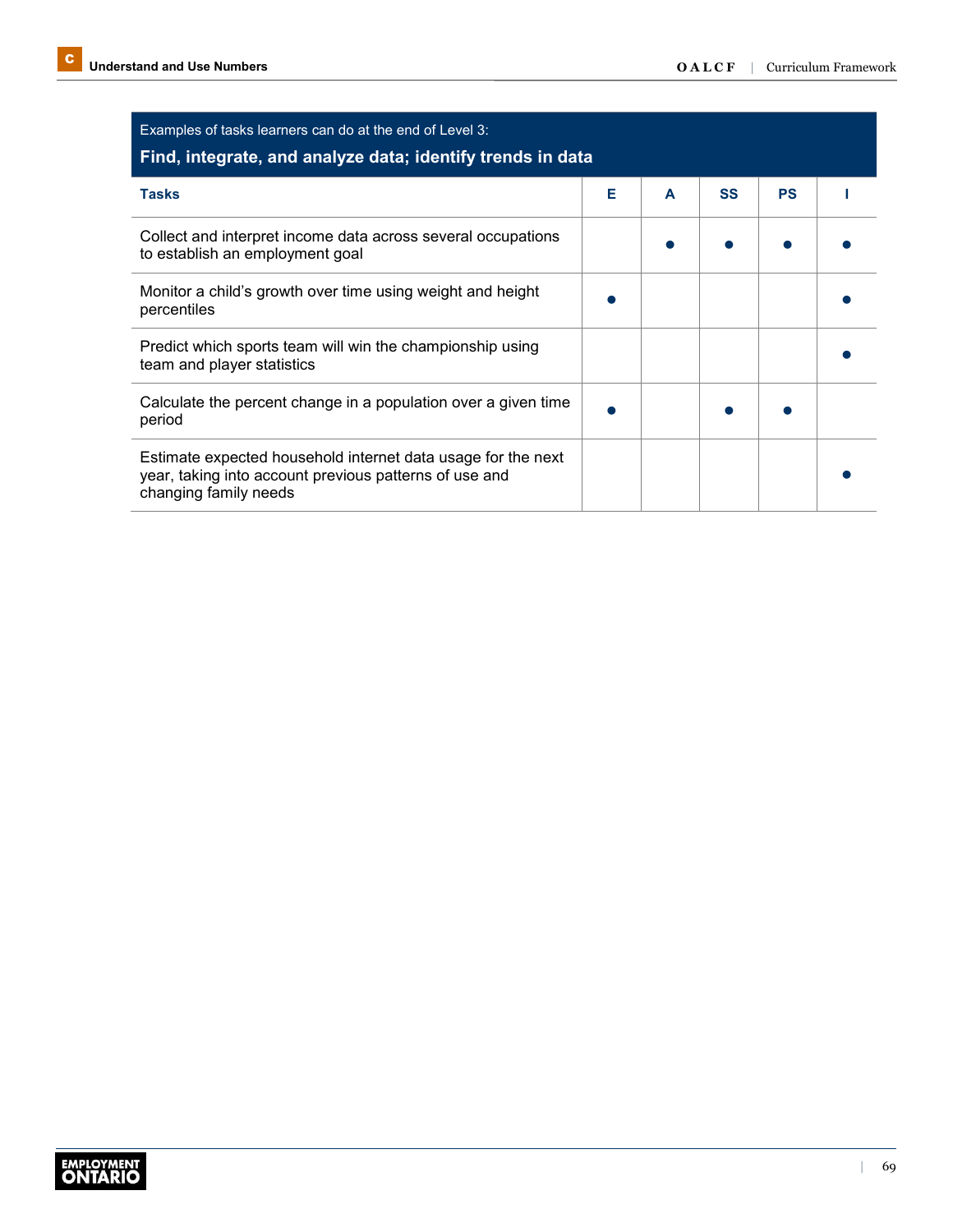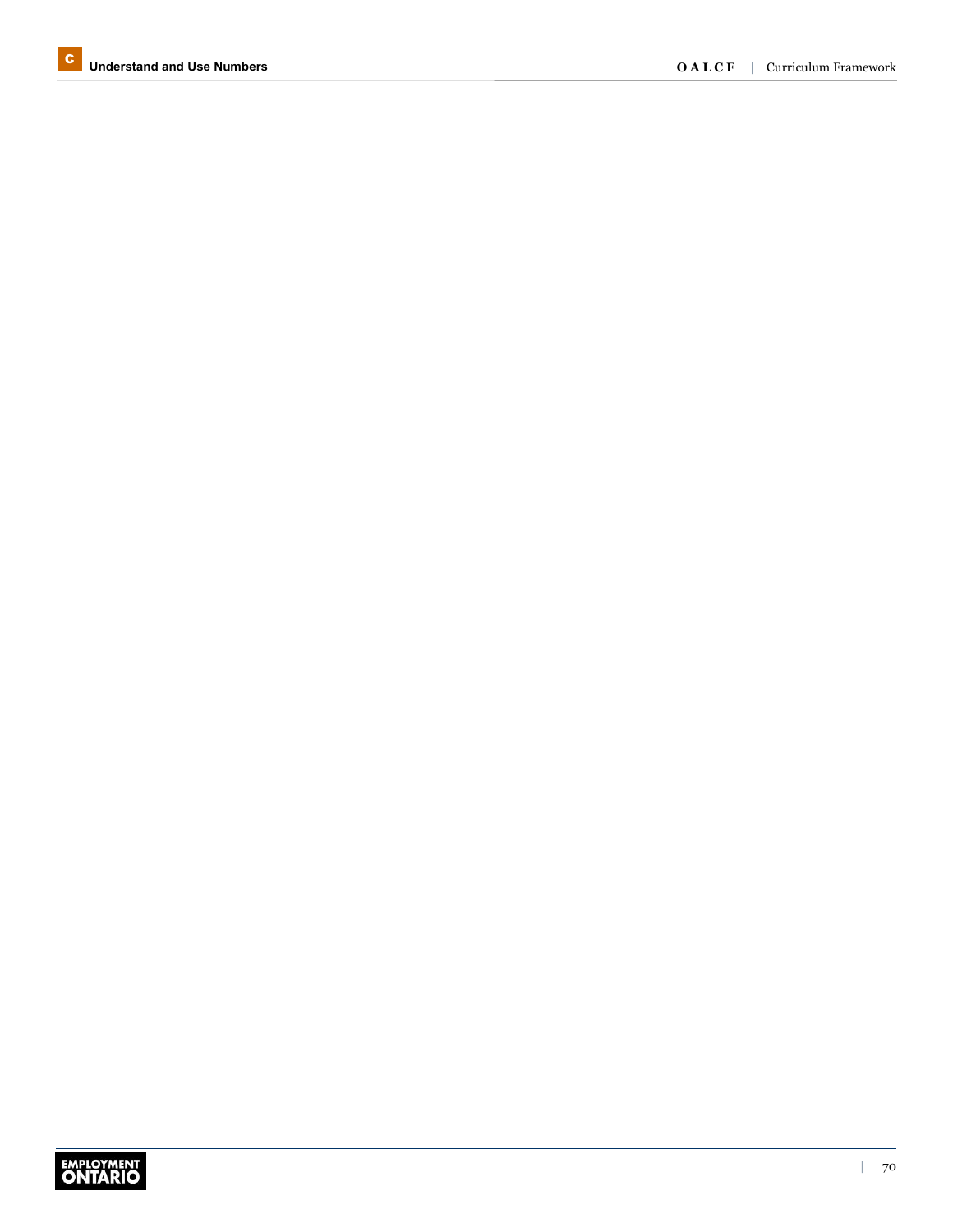**D**

# Use Digital Technology

*D. Use Digital Technology* explores tasks that require meaningful interactions with the digital component of a device. Digital technology tasks require users to make one or more choices in the course of their completion. This includes tasks where users must make or change settings, and use digital interfaces to create and adapt products. Typical examples of using digital technology include using cell phones to send text messages, using personal computers to produce documents, and navigating the Internet to find information.

Some technology-related activities fall outside the scope of this competency, either because they rate below or above the levels described, or because they do not represent meaningful interactions with the digital interface. For example, activities limited to turning on or off a device, or to responding to a single visual or auditory cue, are not considered digital technology tasks. Tasks limited to interpreting a reading on a digital device are captured within *C3. Use measures.*

Many technology tasks also require reading, navigating visual displays, and producing text. Tasks that involve interpreting documents should also be examined for their document use requirements under task groups *A2. Interpret documents* and *B3. Complete and create documents*. Tasks that require writing sentences or paragraphs should also be examined for their writing requirements within task group *B2. Write continuous text*.

The competency *D. Use Digital Technology* is not organized by task groups. The factors that drive complexity are consistent across tasks; the full range and dimensions of tasks are captured by the competency as a whole.

*Indicator Overview* 

| Level 1 | Perform simple digital tasks according to a set procedure        |
|---------|------------------------------------------------------------------|
| Level 2 | Perform well-defined, multi-step digital tasks                   |
| Level 3 | Experiment and problem-solve to perform multi-step digital tasks |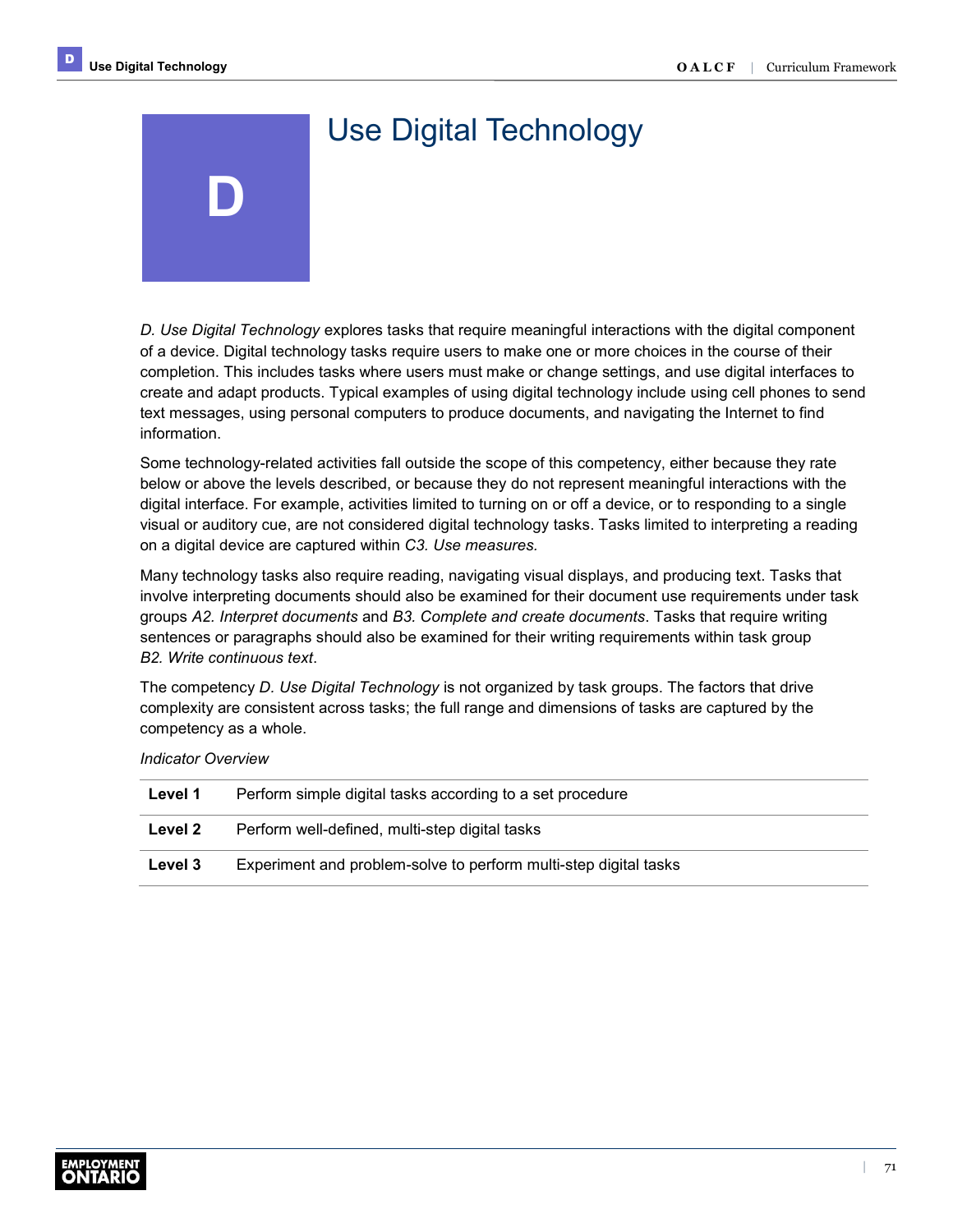**D.1**

Competency D:

**Use Digital Technology** 

Level **1** 

## At this level, learners: Perform simple digital tasks according to a set procedure

| <b>Performance Descriptors</b>                    | <b>Task Descriptors</b>                                   |             |  |  |  |
|---------------------------------------------------|-----------------------------------------------------------|-------------|--|--|--|
| The learner:                                      | Scope of task is limited                                  |             |  |  |  |
| Follows simple prompts                            | Contains common, familiar vocabulary                      |             |  |  |  |
| Follows apparent steps to complete tasks          | Has a familiar context                                    |             |  |  |  |
| Interprets brief text and icons                   | Requires up to a few steps to complete                    |             |  |  |  |
| Locates specific functions and information        | Requires the use of a limited range of features           |             |  |  |  |
| Requires support to identify sources and to       |                                                           | and options |  |  |  |
| evaluate and integrate information                | Has a set procedure                                       |             |  |  |  |
| Begins to perform simple searches (e.g. Internet, | Has a highly explicit purpose                             |             |  |  |  |
| software help menu)                               | Uses a very simple format                                 |             |  |  |  |
|                                                   | Contains brief text, icons, or both                       |             |  |  |  |
|                                                   | Text and icons required to complete tasks are<br>apparent |             |  |  |  |
|                                                   | Contains little or no distracting information             |             |  |  |  |
|                                                   | Interface offers very few options                         |             |  |  |  |
|                                                   |                                                           |             |  |  |  |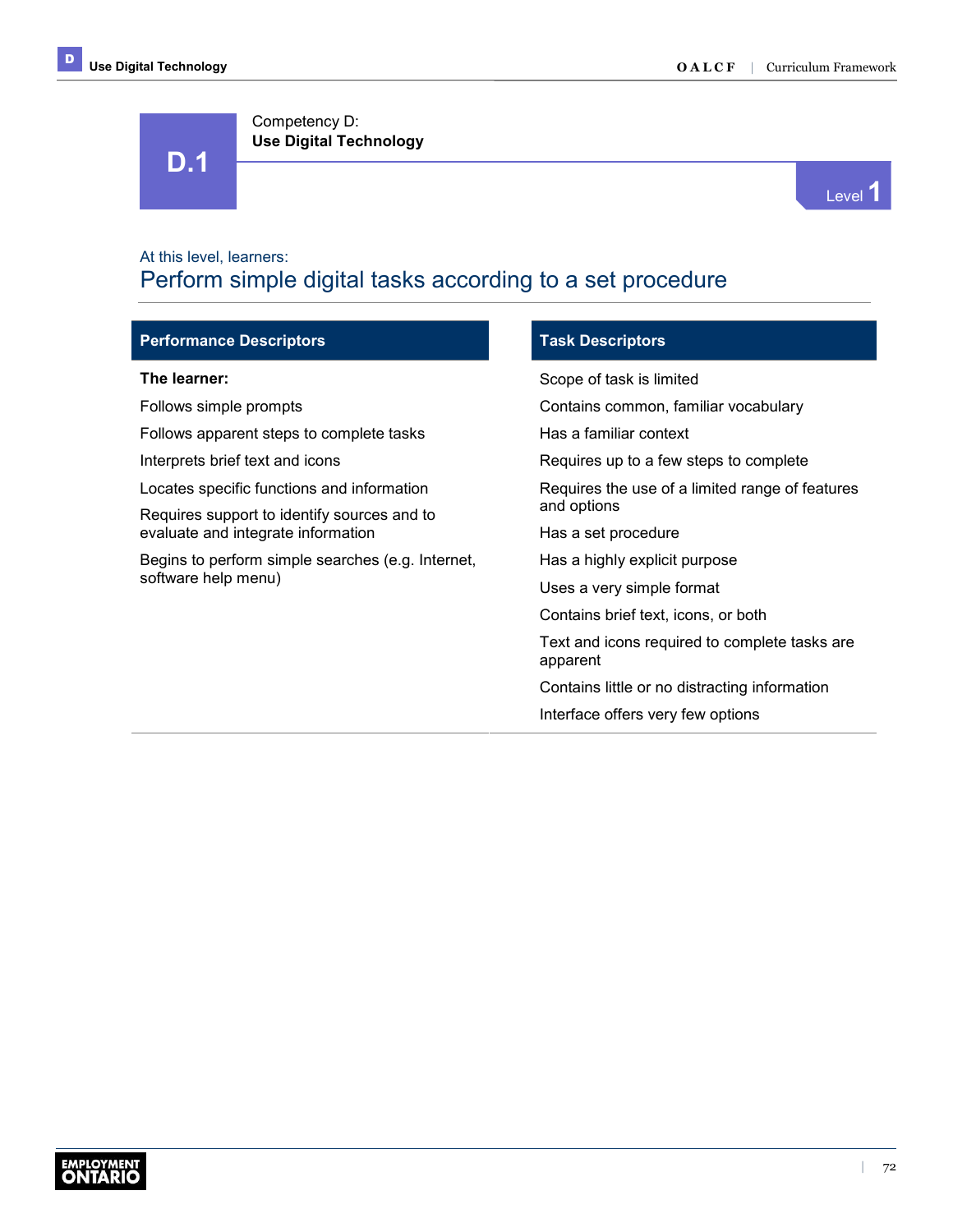| Examples of tasks learners can do at the end of Level 1:<br>Perform simple digital tasks according to a set procedure |   |   |           |           |  |
|-----------------------------------------------------------------------------------------------------------------------|---|---|-----------|-----------|--|
| <b>Tasks</b>                                                                                                          | Е | A | <b>SS</b> | <b>PS</b> |  |
| Use a debit or credit machine to make a purchase                                                                      |   |   |           |           |  |
| Set or disarm an alarm system                                                                                         |   |   |           |           |  |
| Log in to a user account on a computer                                                                                |   |   |           |           |  |
| Change the temperature setting on a digital thermostat                                                                |   |   |           |           |  |
| Delete photos from a digital camera                                                                                   |   |   |           |           |  |
| Use basic word processing software, such as Notepad, to write<br>a note                                               |   |   |           |           |  |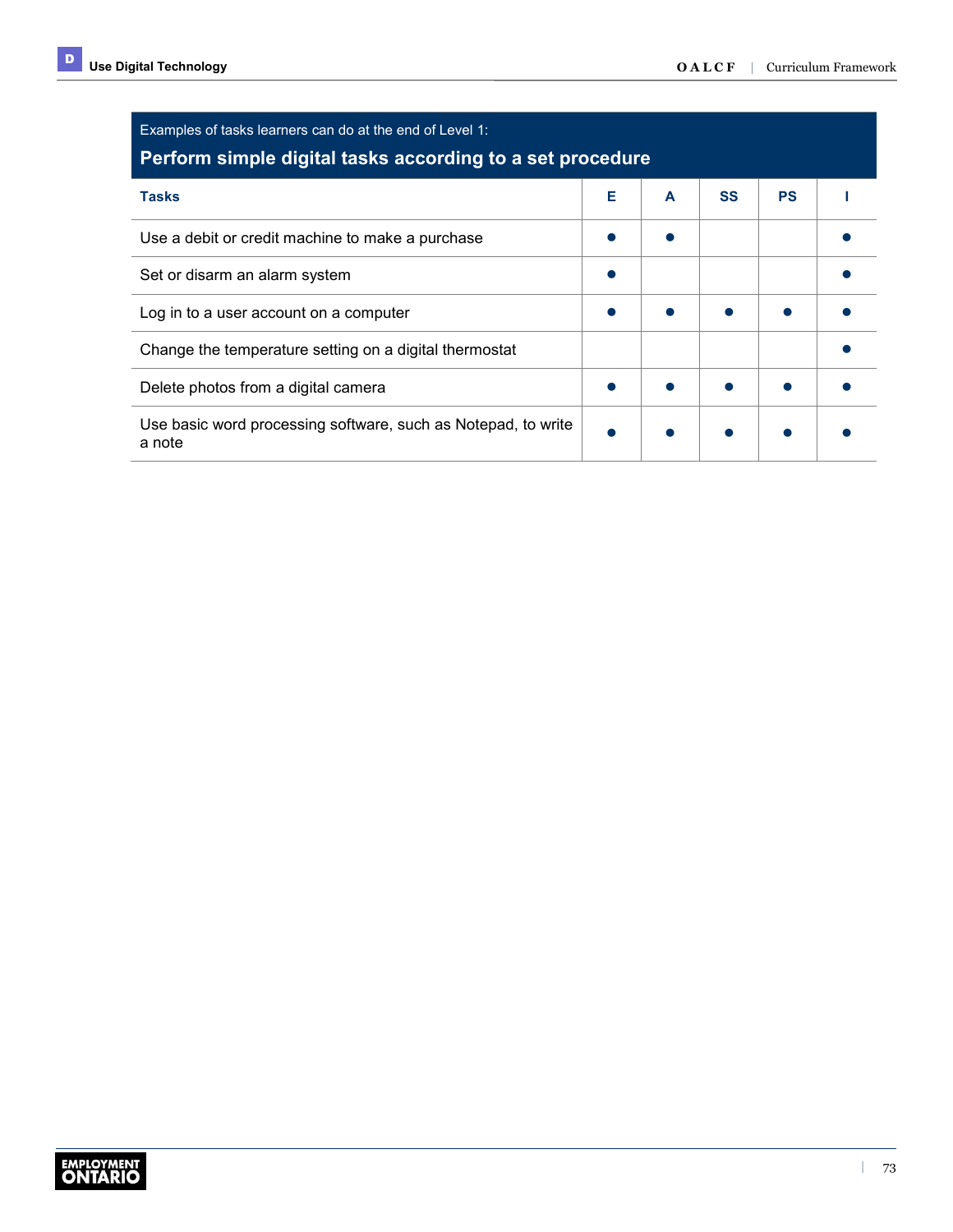Competency D: **Use Digital Technology D.2**



## At this level, learners: Perform well-defined, multi-step digital tasks

#### **Performance Descriptors**

#### **The learner:**

Selects and follows appropriate steps to complete tasks

Locates and recognizes functions and commands

Makes low-level inferences to interpret icons and text

Begins to identify sources and evaluate information

Performs simple searches using keywords (e.g. Internet, software help menu)

#### **Task Descriptors**

Scope of task is clearly defined

May include unfamiliar elements (e.g. vocabulary, context, topic)

Requires multiple steps to complete

Requires the use of a limited range of features and options

May be completed in more than one way; each way has a set procedure

Uses a simple format

Contains text, icons, or both

Text and icons required to complete tasks are easy to interpret

May contain distracting information

Interface offers a variety of options through menus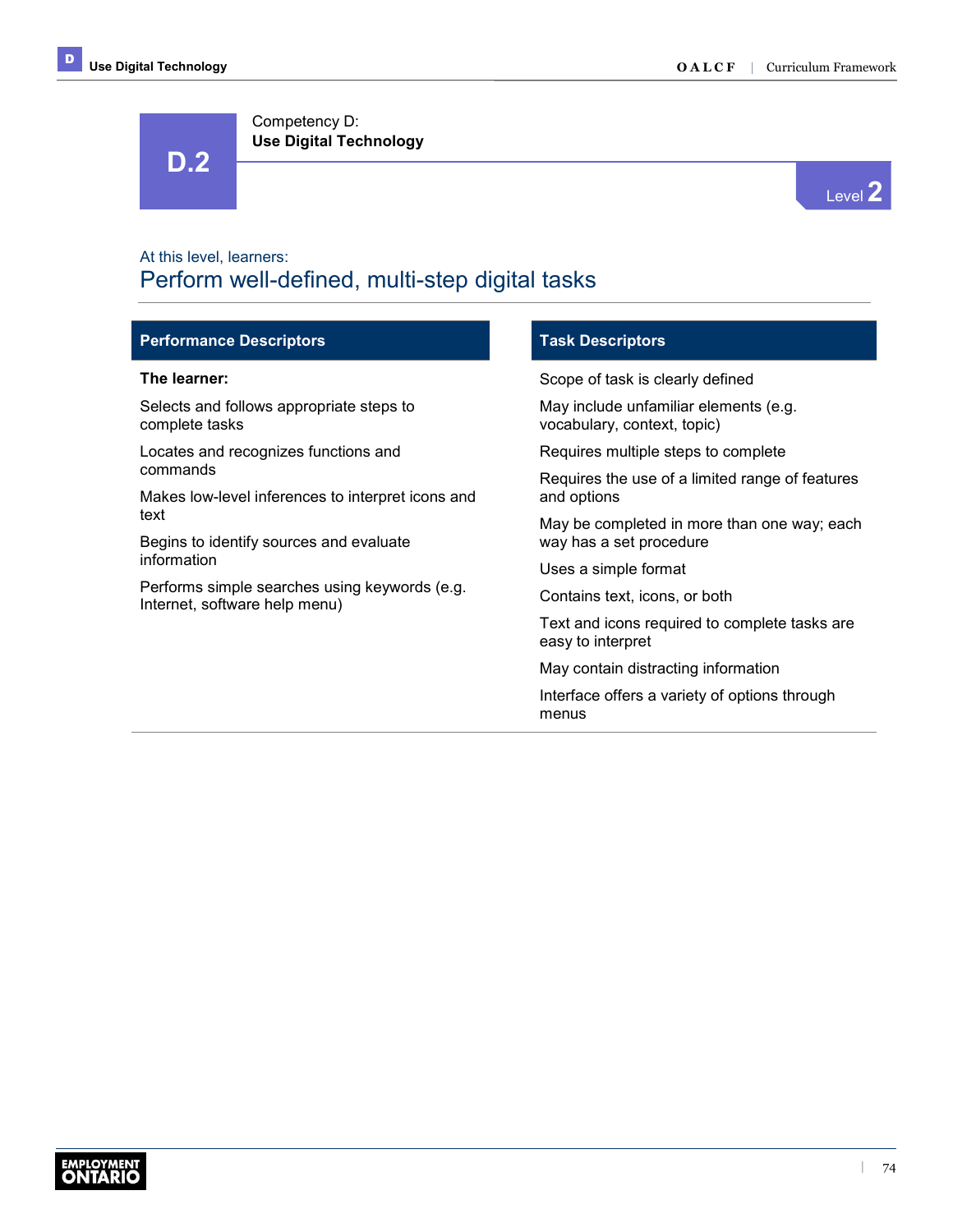| Examples of tasks learners can do at the end of Level 2:<br>Perform well-defined, multi-step digital tasks |   |   |    |           |  |
|------------------------------------------------------------------------------------------------------------|---|---|----|-----------|--|
| <b>Tasks</b>                                                                                               | Е | A | SS | <b>PS</b> |  |
| Send a text message                                                                                        |   |   |    |           |  |
| Create and save a simple Excel spreadsheet                                                                 |   |   |    |           |  |
| Establish a wireless connection                                                                            |   |   |    |           |  |
| Use online banking to check a bank balance or pay a bill                                                   |   |   |    |           |  |
| Program a street navigation GPS unit to find directions to a<br>destination                                |   |   |    |           |  |
| Access a social networking website and post a message                                                      |   |   |    |           |  |
| Send and receive an email                                                                                  |   |   |    |           |  |
| Conduct a keyword search to find a website                                                                 |   |   |    |           |  |
| Purchase a bus ticket online                                                                               |   |   |    |           |  |
| Organize digital files into folders                                                                        |   |   |    |           |  |
| Conduct a computer search to locate a recently used<br>document                                            |   |   |    |           |  |
| Create a new user account on a computer                                                                    |   |   |    |           |  |
| Download and watch a podcast                                                                               |   |   |    |           |  |
| Complete an online questionnaire                                                                           |   |   |    |           |  |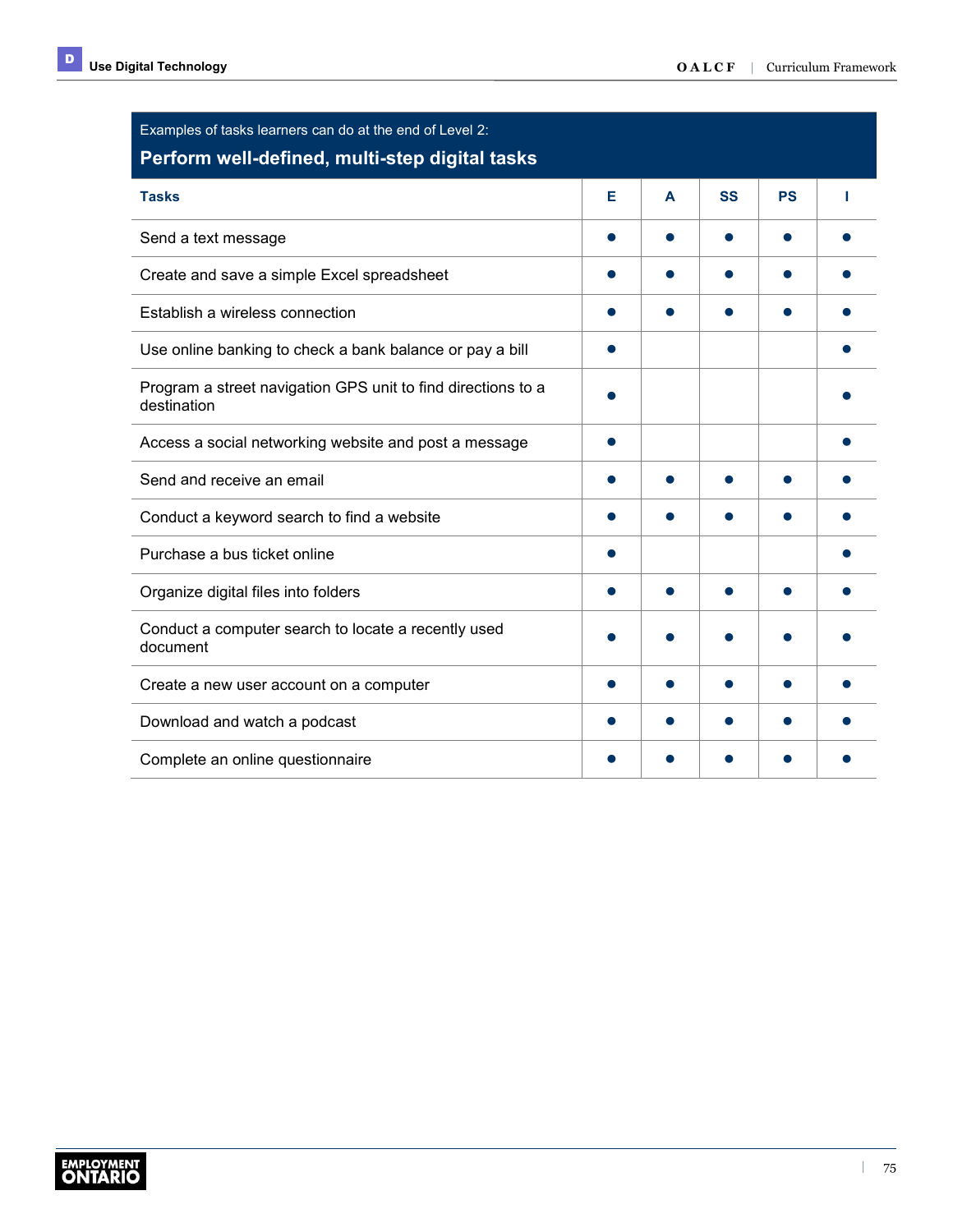Competency D: **Use Digital Technology** 

Level **3** 

### At this level, learners: Experiment and problem-solve to perform multi-step digital tasks

#### **Performance Descriptors**

#### **The learner:**

**D.3**

Experiments and problem- solves to achieve the desired results

Manages unfamiliar elements (e.g. vocabulary, context, topic) to complete tasks

Makes inferences to interpret icons and text

Selects appropriate software when required by the task

Identifies sources, evaluates and integrates information

Customizes software interfaces (e.g. toolbar, homepage settings)

Performs advanced searches (e.g. refines search terms, uses advanced search features, crossrefers between websites)

#### **Task Descriptors**

Scope of task may not be clearly defined

May include unfamiliar elements (e.g. vocabulary, context, topic)

Requires multiple steps to complete

Requires the use of a wide range of features and options

Has many options to complete; may not have a set procedure

Uses a somewhat complex format

May contain extended text, icons, or both

Text and icons required to complete tasks may require interpretation

May contain distracting information

May contain specialized vocabulary

Interface offers a variety of options through menus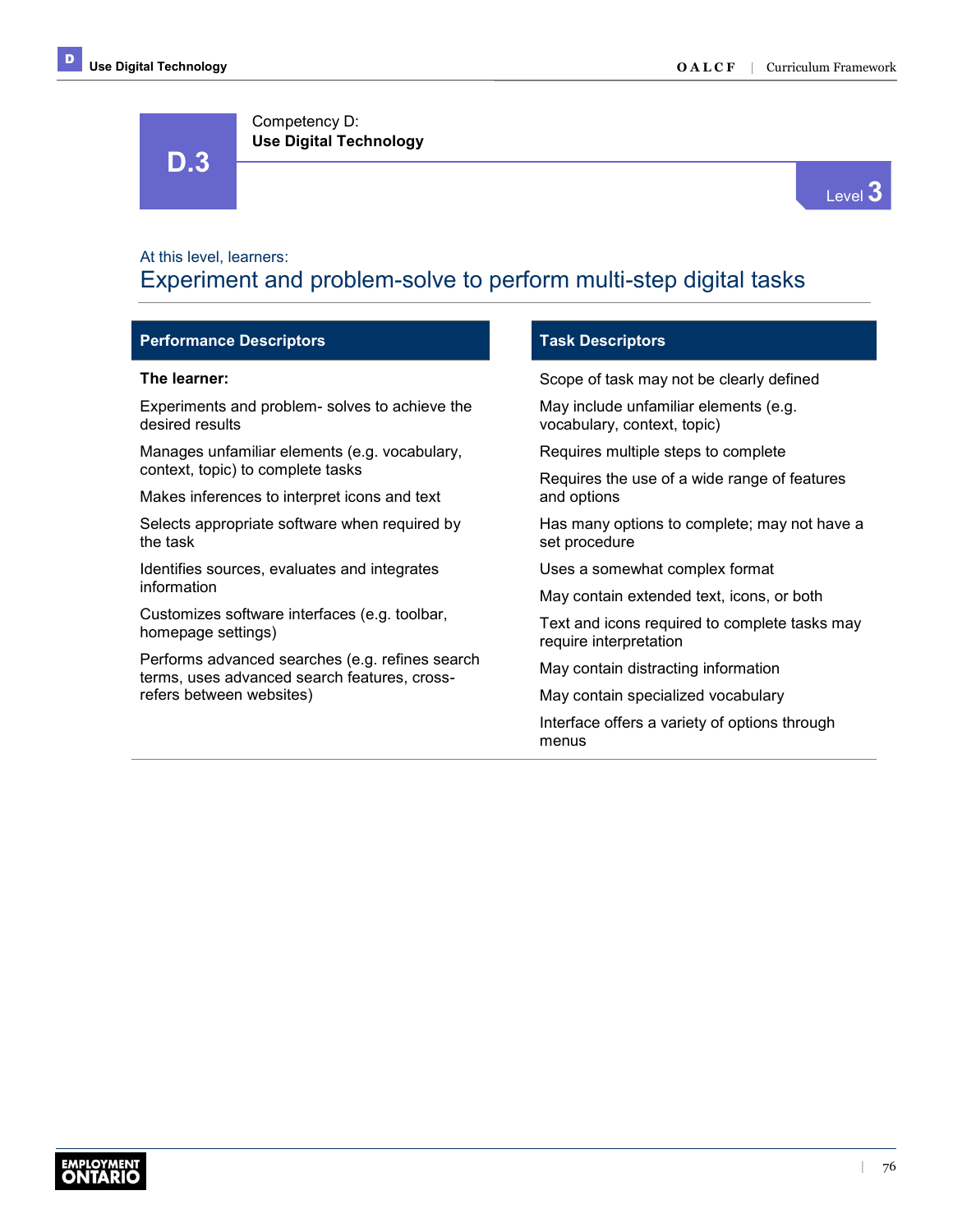| Examples of tasks learners can do at the end of Level 3:<br>Experiment and problem-solve to perform multi-step digital tasks        |   |   |           |           |  |
|-------------------------------------------------------------------------------------------------------------------------------------|---|---|-----------|-----------|--|
| <b>Tasks</b>                                                                                                                        | Е | A | <b>SS</b> | <b>PS</b> |  |
| Create a report using a variety of formatting options, such as<br>inserting a table, graph, and contents list                       |   |   |           |           |  |
| Use a handheld GPS unit to record points along a route (e.g.<br>use menus, etc.)                                                    |   |   |           |           |  |
| Find and install a freeware version of software                                                                                     |   |   |           |           |  |
| Upload a file and post it on a wiki page                                                                                            |   |   |           |           |  |
| Locate and browse several websites to explore career options                                                                        |   |   |           |           |  |
| Program a universal remote to use with a television, DVD<br>player, and digital tuner                                               |   |   |           |           |  |
| Re-establish an inoperative Internet connection                                                                                     |   |   |           |           |  |
| Take an online course that requires participants to upload<br>assignments and use collaborative tools, such as discussion<br>boards |   |   |           |           |  |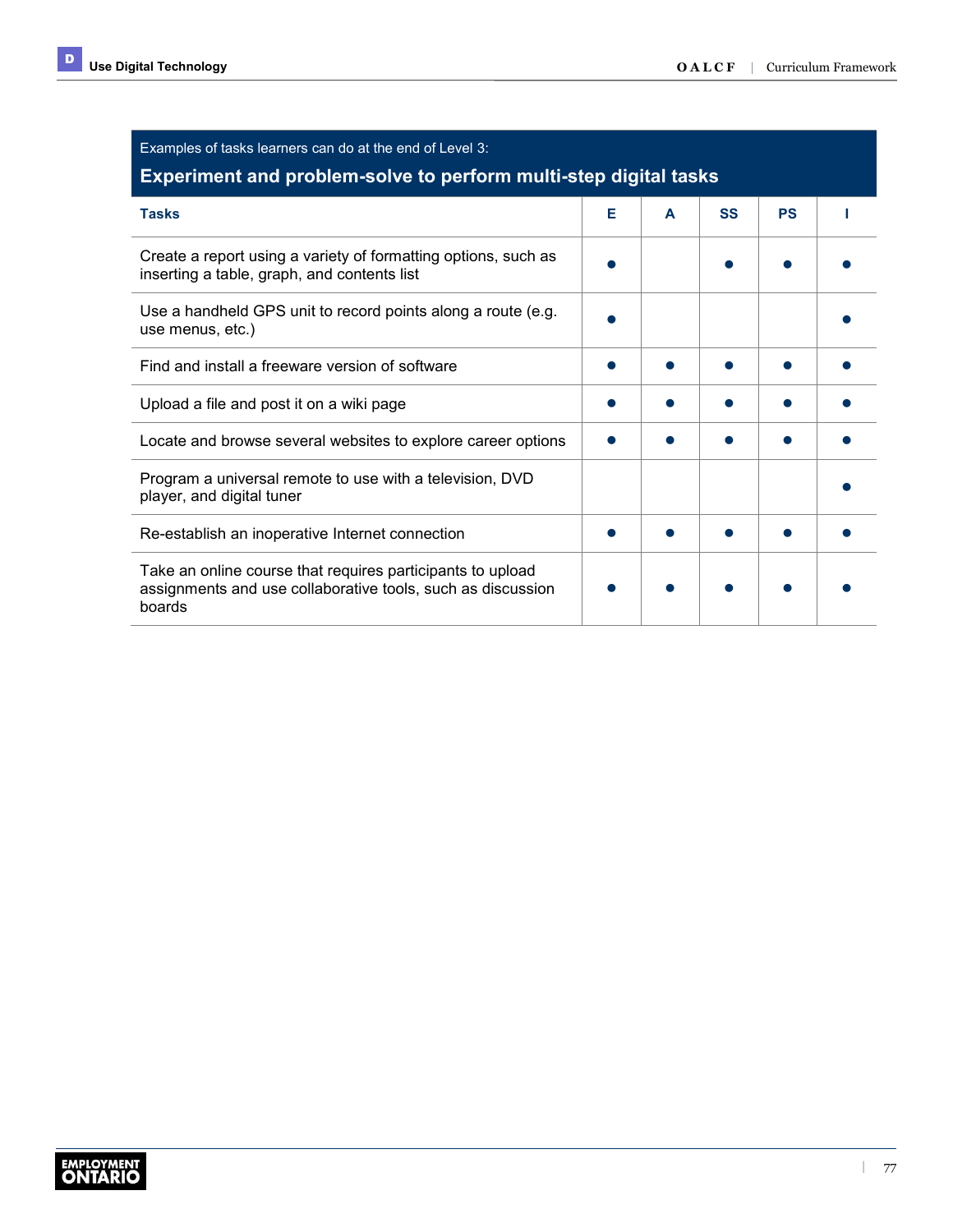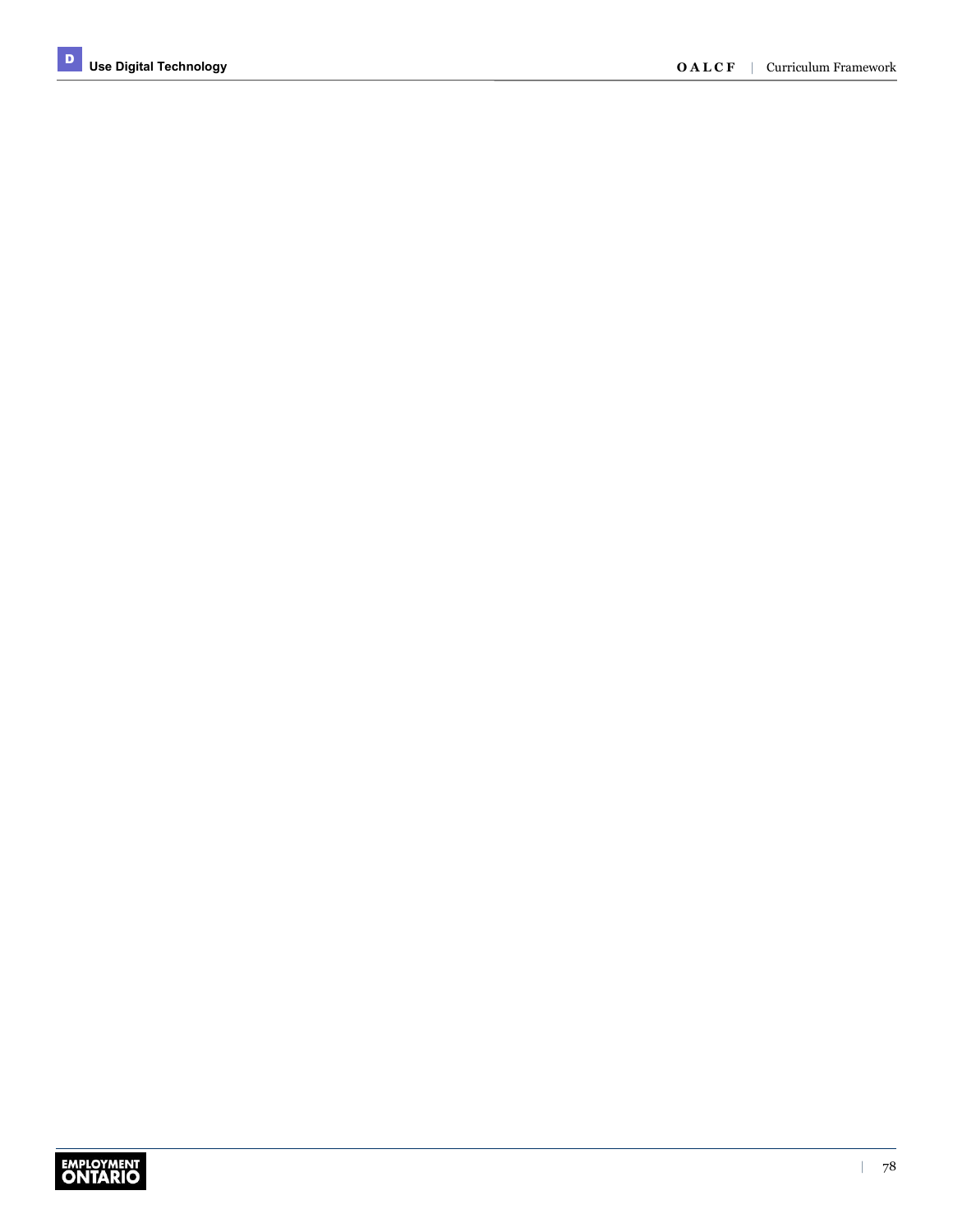# Manage Learning

*E. Manage Learning* captures the elements that contribute to successful learning. This competency is about helping learners develop the abilities necessary to manage not only in literacy programming, but also in other learning situations, both formal and informal. *E. Manage Learning* comprises goal setting, planning, learning strategies, self-reflection, and evaluation—as each relates to the learning process.

Learners manage learning while taking continuing education courses, learning skills for new jobs, learning to use new equipment, and learning to play musical instruments.

Although the competency *E. Manage Learning* is not organized by task groups, it is composed of performance descriptors, observable characteristics of learner performance. Some performance descriptors are organized by Levels, while others apply to tasks across Levels.

The performance descriptors organized by Levels describe three different aspects of learner performance. Performance descriptors in *E. Manage Learning* support a variety of tasks described in other competencies. The performance descriptors that apply across Levels can be used to identify the abilities learners have and those they need to develop to make successful transitions. Learners can use the list of performance descriptors to self-assess.

*Indicator Overview* 

**E** 

| Level 1 | Set short-term goals, begin to use limited learning strategies, and begin to monitor own<br>learning                     |
|---------|--------------------------------------------------------------------------------------------------------------------------|
| Level 2 | Set realistic short- and long-term goals, use a limited number of learning strategies, and<br>monitor own learning       |
| Level 3 | Set realistic short- and long-term goals, use a variety of learning strategies, and monitor<br>and evaluate own learning |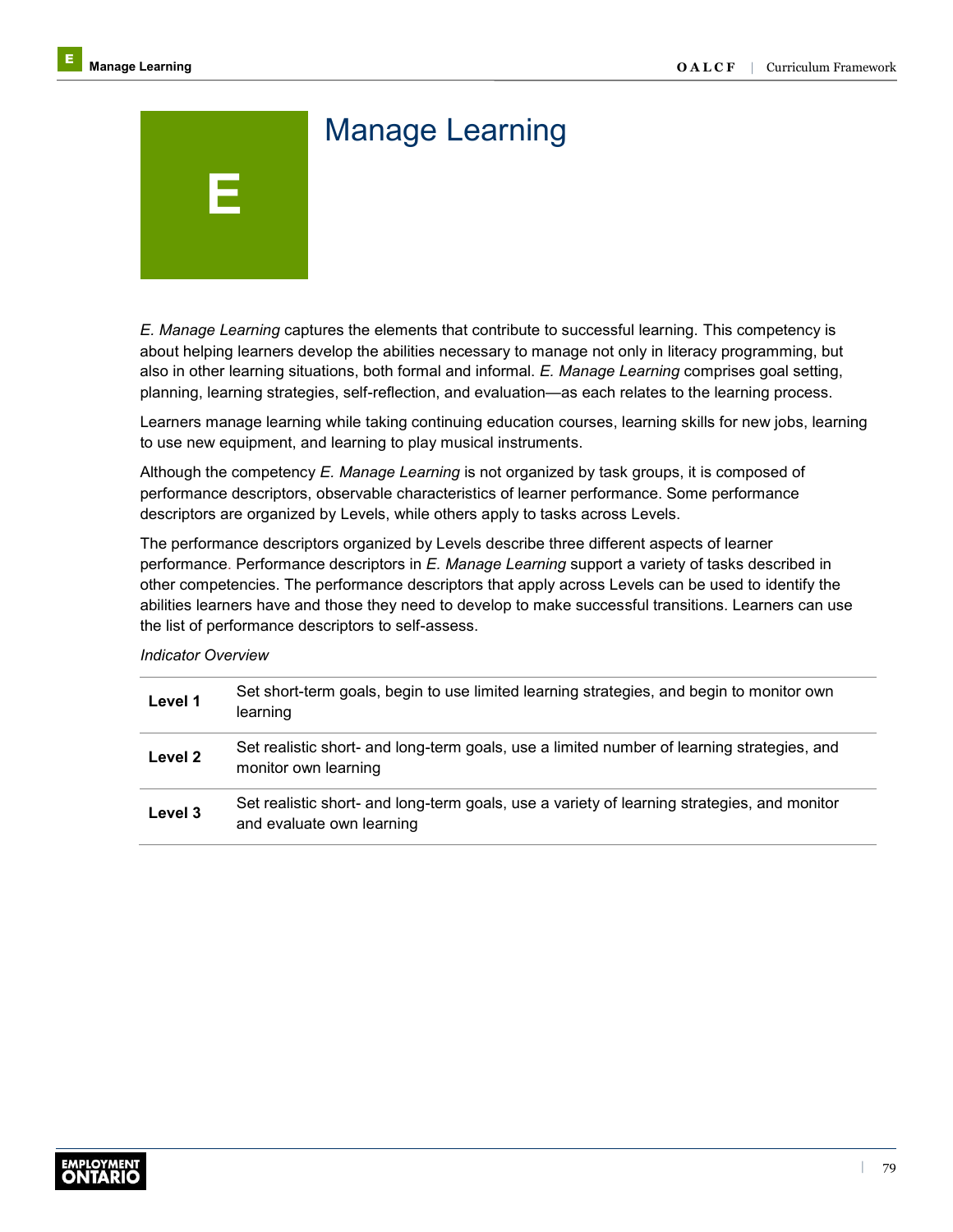The following performance descriptors apply across all three levels of this competency. They have been provided because they are indicators of learners' readiness to make successful transitions.

#### **Performance Descriptors for the learner:**

Demonstrates positive attitude to learning

Accepts positive feedback and constructive criticism

Recognizes and expresses when one does not know something

Accepts new learning challenges

Willing to work independently

Takes responsibility for learning

Takes initiative

Takes risks in learning situations

Manages time (e.g. makes realistic estimates about time, meets deadlines, completes activities and tasks in a logical order)

Attends class regularly and punctually

Checks accuracy of work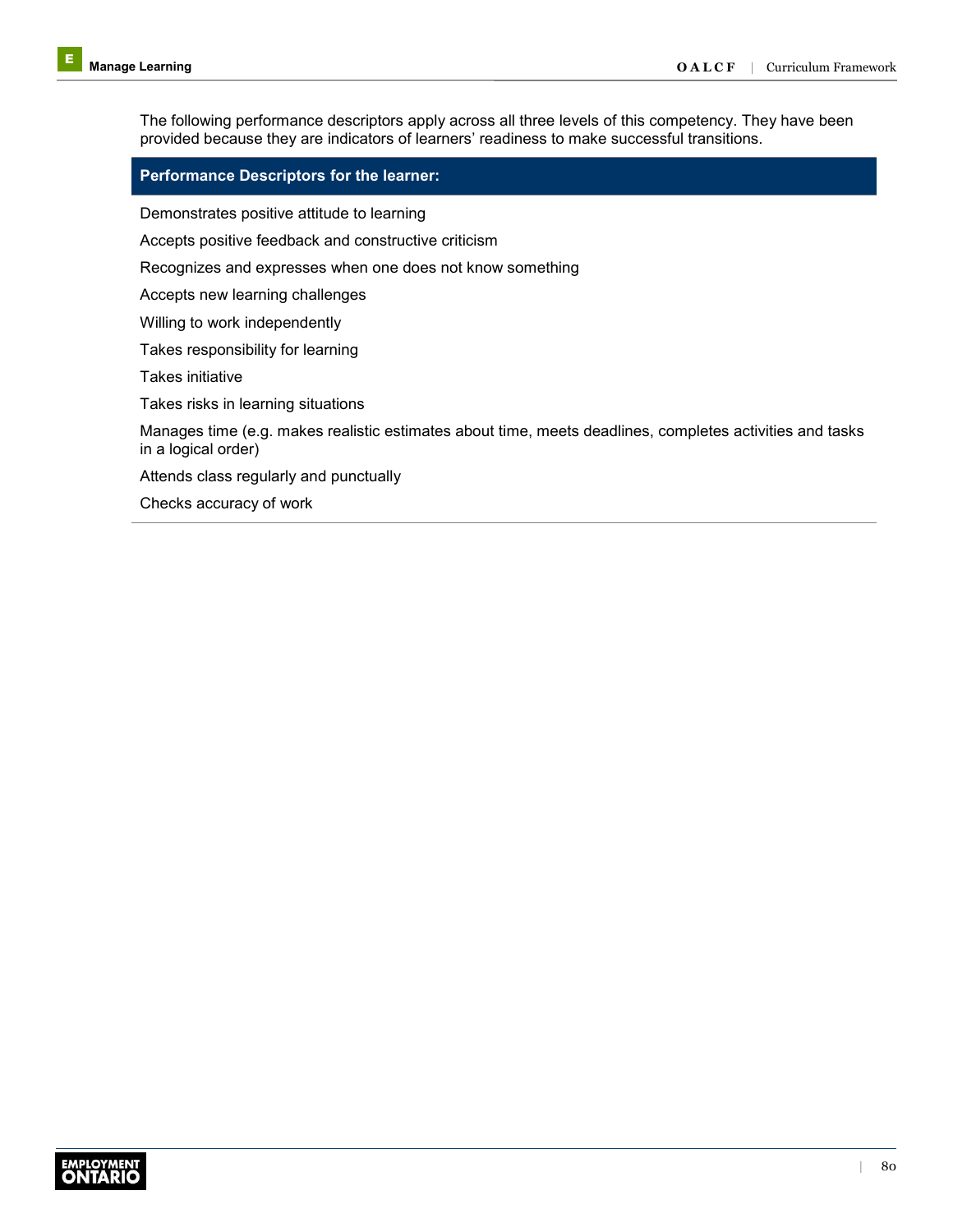**E.1**

Level **1** 

#### At this level, learners:

# Set short-term goals, begin to use limited learning strategies, and begin to monitor own learning

#### **Performance Descriptors**

*Please see page 80 for a list of the performance descriptors for the learner that apply to all levels* 

#### **Goal Setting: the learner:**

Sets short-term goals

Identifies steps required to achieve goals

Begins to monitor progress towards achieving goals

Competency E: **Manage Learning** 

Begins to identify barriers to achieving goals

#### **Learning Strategies: the learner:**

Begins to use a limited number of learning strategies (e.g. follows instructions, takes literal notes, highlights or underlines key information, uses a calendar or agenda)

Begins to identify ways to remember information and reinforce learning (e.g. reviewing notes)

Creates "to do" lists to keep organized

#### **Monitoring Learning: the learner:**

Begins to monitor own learning

Identifies preferred learning style

Identifies one source of information (e.g. text, document, classmate, co-worker) to complete tasks

Uses feedback to improve performance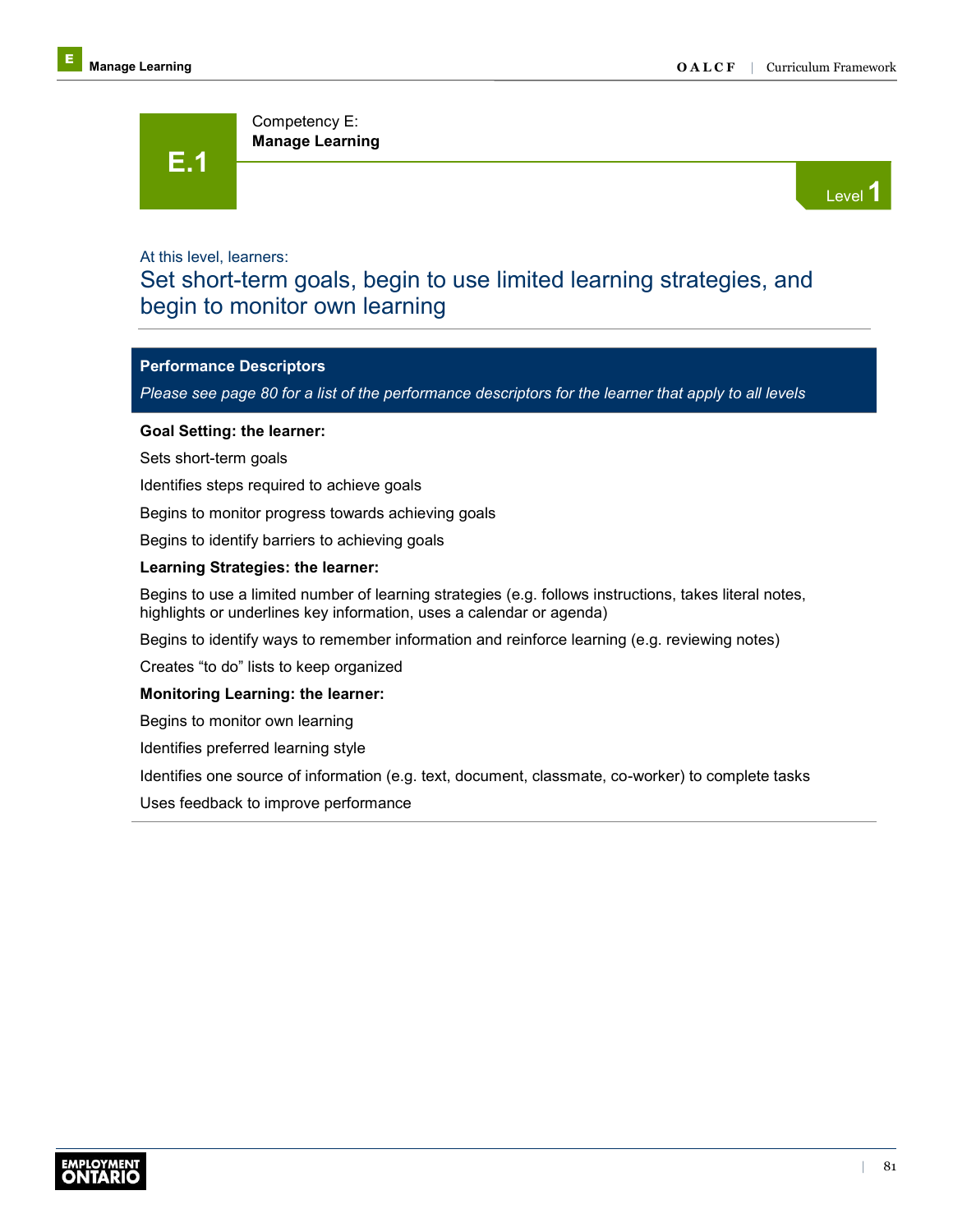**E.2**

Level **2** 

#### At this level, learners:

# Set realistic short- and long-term goals, use a limited number of learning strategies, and monitor own learning

#### **Performance Descriptors**

*Please see page 80 for a list of the performance descriptors for the learner that apply to all levels* 

#### **Goal Setting: the learner:**

Sets realistic short- and long-term goals

Identifies steps required to achieve goals

Monitors progress towards achieving goals

Competency E: **Manage Learning** 

Identifies barriers to achieving goals

Begins to adjust goals, activities, and timelines to address obstacles to achieving goals

#### **Learning Strategies: the learner:**

Uses a limited number of learning strategies (e.g. takes notes, organizes learning materials)

Identifies ways to remember information and reinforce learning

Sequences activities in multi-step tasks

#### **Monitoring Learning: the learner:**

Monitors own learning

Begins to adapt to instructional approaches and learning materials that do not reflect preferred learning style

Begins to identify how skills and strategies can transfer to different contexts

Identifies multiple sources of information to complete tasks

Evaluates own performance using established criteria and tools (e.g. checklist, rubrics)

Begins to identify ways to improve performance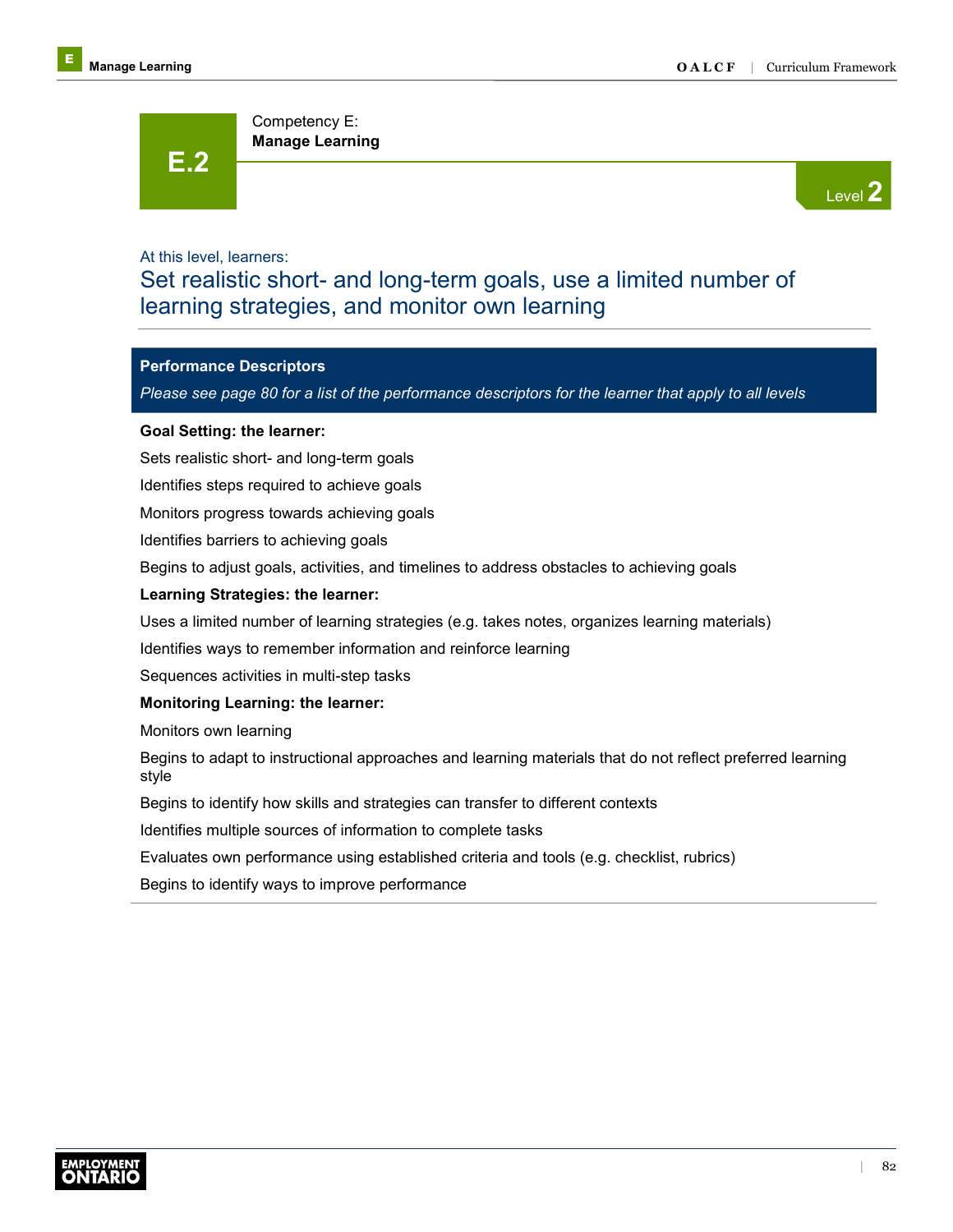**E.3**

Level **3** 

#### At this level, learners:

# Set realistic short- and long-term goals, use a variety of learning strategies, and monitor and evaluate own learning

#### **Performance Descriptors**

*Please see page 80 for a list of the performance descriptors for the learner that apply to all levels* 

#### **Goal Setting: the learner:**

Sets realistic short- and long-term goals

Competency E: **Manage Learning** 

Prioritizes goals and establishes realistic timelines for achieving goals

Monitors progress towards achieving goals

Identifies barriers to achieving goals

Adjusts goals, activities, and timelines to address obstacles to achieving goals

#### **Learning Strategies: the learner:**

Uses a variety of learning strategies (e.g. takes and summarizes notes from multiple sources, sets a study schedule)

Identifies ways to clarify, check understanding, and reinforce learning

Develops plans to complete longer-term tasks (e.g. essays, projects)

#### **Monitoring Learning: the learner:**

Monitors and evaluates own learning

Adapts to instructional approaches and learning materials that do not reflect preferred learning style

Identifies how skills and strategies can transfer to different contexts

Evaluates the quality and comprehensiveness of multiple resources to complete tasks

Identifies ways to improve performance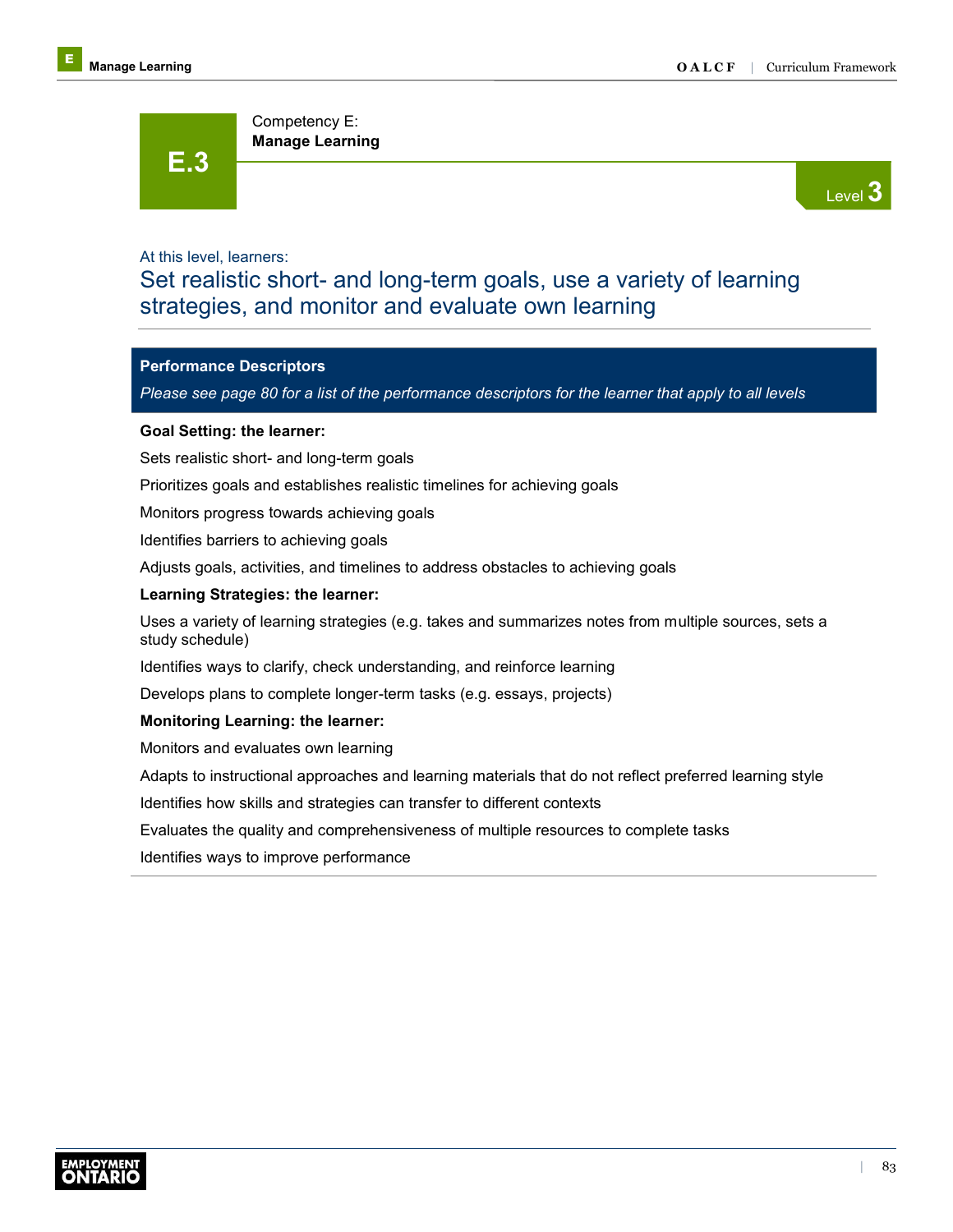

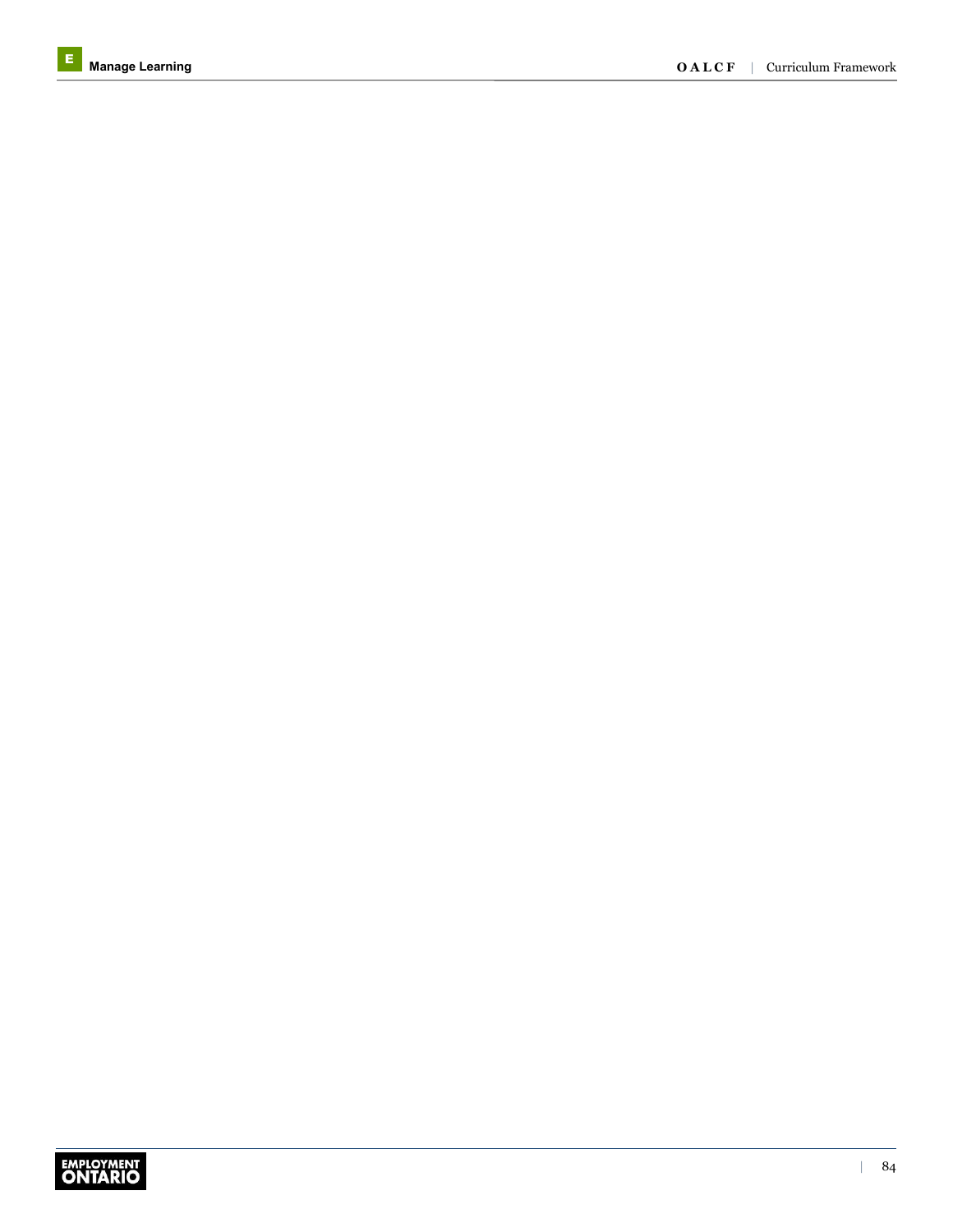# **F**

*F. Engage with Others* rests upon a series of interactions and collaborations between individuals extended over an indeterminate period of time. These interactions call upon communication skills as well as soft skills, such as interpersonal skills, to establish and maintain associations or relationships, with the ultimate goal of achieving a shared outcome. This competency differs from *B1. Interact with others* which focuses on single exchanges.

Engage with Others

Opportunities are provided for learners to become aware of how to competently manage situations that involve others. Learners engage with each other in the process of carrying out tasks, such as planning events, working together to design products, and working on group assignments.

Although the competency *F. Engage with Others* is not organized by task groups or Levels, it is composed of performance descriptors, observable characteristics of learner performance. Performance descriptors of this competency also apply to tasks across learning levels throughout the Curriculum Framework. The tasks in this competency are not rated for complexity.

Practitioners can use performance descriptors to identify the abilities learners have and the abilities they need to develop for successful transitions. Learners can use performance descriptors to self-assess.